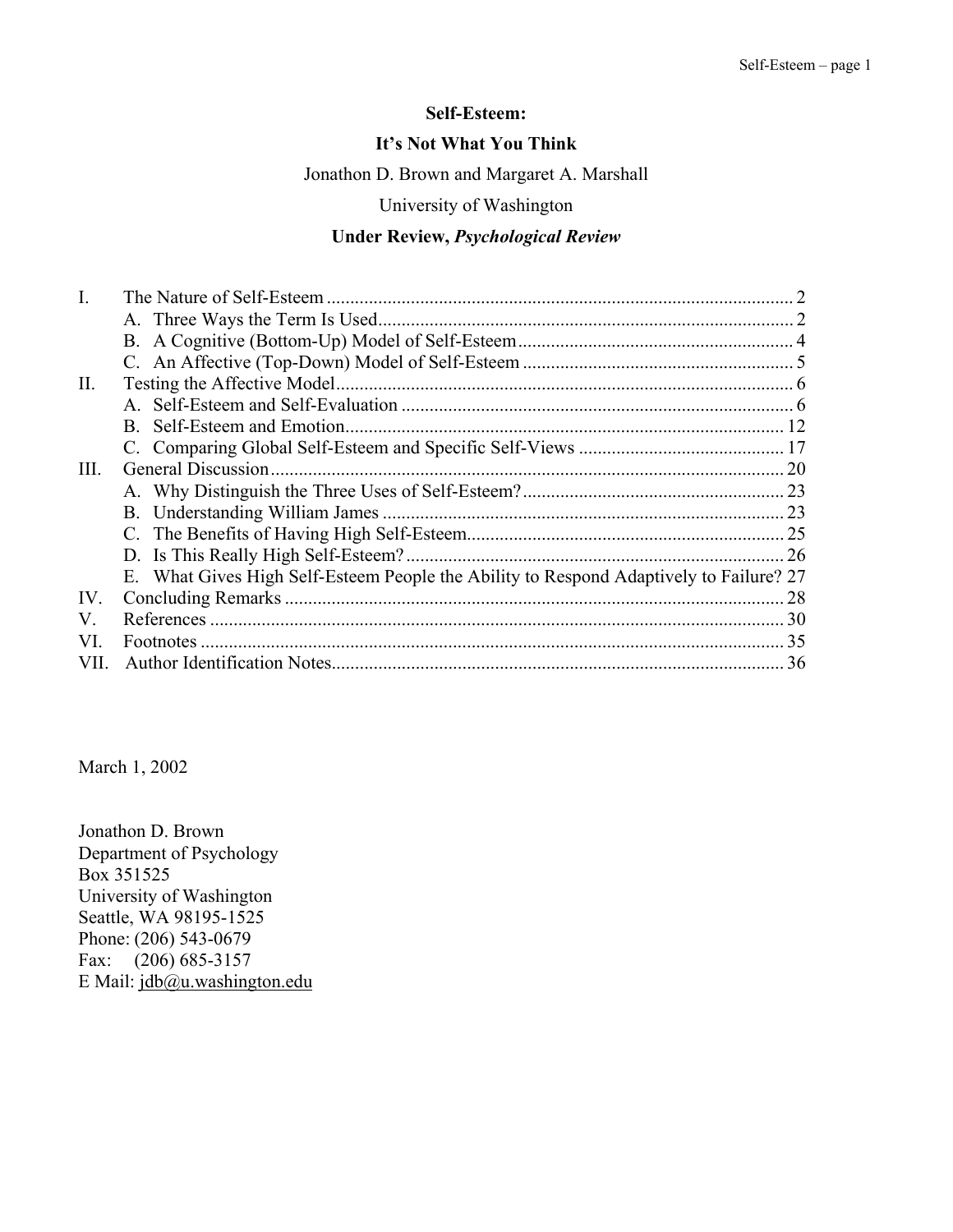#### **Self-Esteem:**

#### **It's Not What You Think**

<span id="page-1-0"></span>Self-esteem figures prominently in many psychological models of human behavior; it is also of great concern to the general population. Nevertheless, it is not well-understood. In this paper, we discuss the nature and functions of self-esteem. We argue (a) that self-esteem is a global, affective disposition that does not derive from how people assess their more specific qualities; (b) that it functions to regulate a class of affective states we call feelings of self-worth (e.g., pride vs humiliation); and (c) that it is the (anticipated) affective value of different outcomes that underlies self-esteem differences in behavior. We conclude by comparing our approach with other models.

Browse any bookstore in America and you will probably notice two things: Dozens of books have been written to help you lose weight and dozens more have been written to help you gain self-esteem. It's easy to understand all of the books on weight loss. After all, one can't be too thin in America. But why all this interest in having high self-esteem? What's it good for? Surprisingly, there is little agreement on the matter within the academic community. While some argue that high self-esteem is essential to human functioning and imbues life with meaning (Solomon, Greenberg, & Pyszczynski, 1991), others argue that it is of little value and may actually be a liability (Baumeister, Smart, & Boden, 1996). Between these two extremes lie various positions of an intermediary nature.

In this paper, we address these issues by outlining our beliefs about the nature and functions of self-esteem. We will argue that selfesteem is fundamentally an affective disposition and functions to regulate a specific class of emotional states we call "feelings of self-worth." We will also show that self-esteem is most apt to influence behavior in situations that involve the potential for failure and disappointment.

We need to make three points before we begin. First, we are concerned with normal, rather than pathological populations. Second, our research participants are also college students and we have measured self-esteem using self-report questionnaires. Whether people accurately report their feelings toward themselves is the subject of some debate (Greenwald & Banaji, 1995; Weinberger, 1990). This is a complex issue and one we will consider

in a later section. At this point, we would simply note that we believe the study of self is properly the study of phenomenal experience (Rogers, 1961), and that self-report questionnaires provide useful information when it comes understanding how people feel about themselves.

Finally, we believe our arguments will be of greatest interest to those who use self-esteem as an explanatory construct. These include social, personality, and developmental psychologists, as well as those working in educational and organizational settings. Our ideas may be less relevant to clinical psychologists, who may find our emphasis on conscious experience in nonpathological populations unduly restricted.

### I. **The Nature of Self-Esteem**

Self-esteem is part of everyday language and everyone seems intuitively to know what selfesteem "is." In fact, self-esteem means different things to different people and the term is used in at least three different ways.

### A. *Three Ways the Term Is Used*

### 1. **Global self-esteem**

Sometimes the term is used to refer to a personality variable that captures the way people generally feel about themselves. Researchers call this form of self-esteem, *global* self-esteem or *trait* self-esteem, as it is relatively enduring across time and situations. In the remainder of this paper, we will use the term *self-esteem* (without any qualifiers) when referring to this variable.

Attempts to define self-esteem have ranged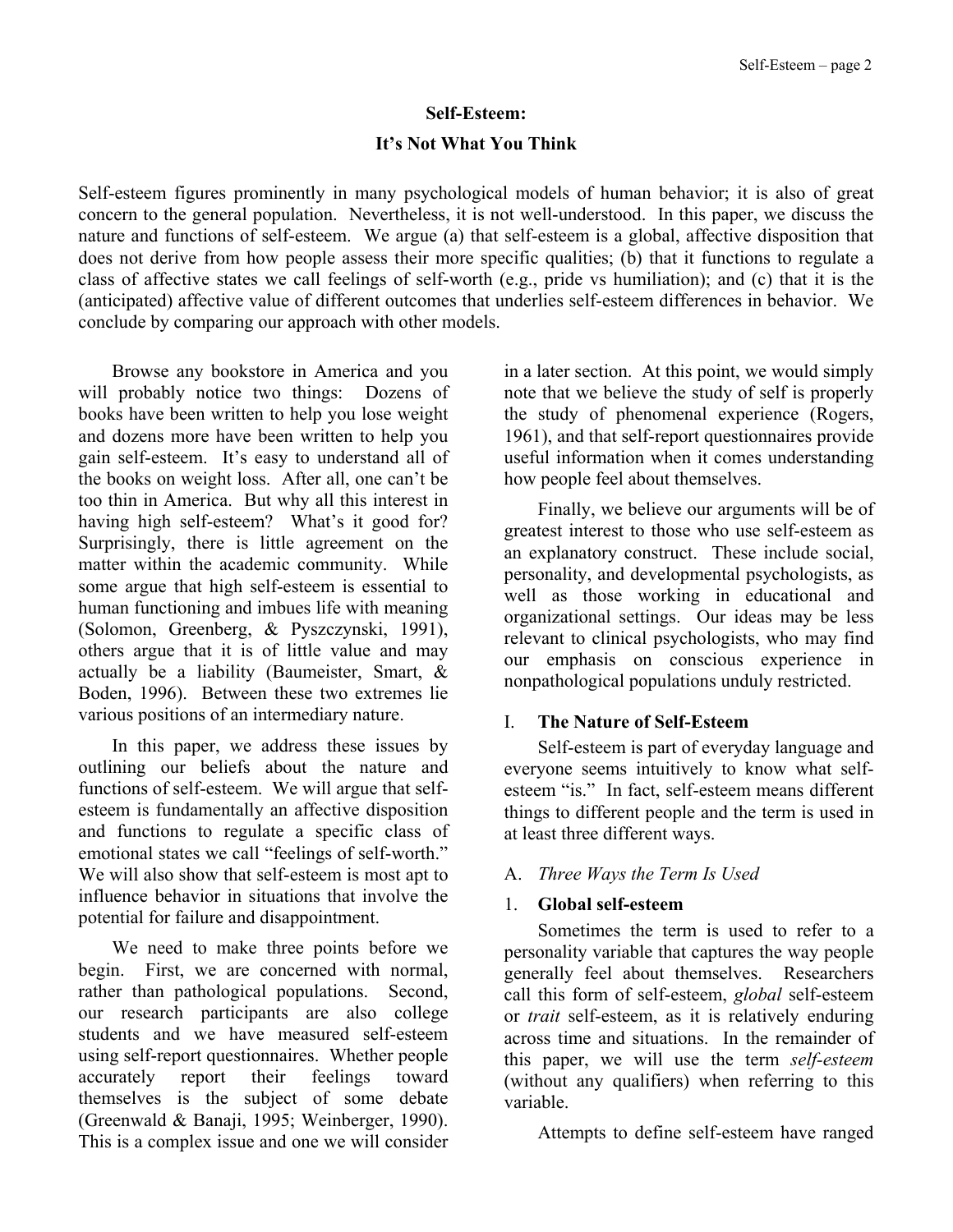from an emphasis on primitive libidinal impulses (Kernberg, 1975) to the perception that one is a valuable member of a meaningful universe (Solomon et al., 1991). We take a decidedly less exotic approach and define self-esteem in terms of feelings of affection for oneself (Brown, 1993; 1998; Brown & Dutton, 1995). Within normal populations, high self-esteem is characterized by a general fondness or love for oneself; low selfesteem is characterized by mildly positive or ambivalent feelings toward oneself. In extreme cases, low self-esteem people hate themselves, but this kind of self-loathing occurs only in clinical populations (Baumeister, Tice, & Hutton, 1989).

Readers should be aware that our definition emphasizes the affective nature of self-esteem. When we talk about self-esteem we are talking about how people *feel* about themselves. Other researchers treat self-esteem in more cognitive terms. For example, Crocker and Wolfe (2001) use the term self-esteem to refer to "global judgments of self-worth" (p. 590). This emphasis on judgmental processes shifts the focus of self-esteem from an affective construct (i.e., how people *feel* about themselves) to a cognitive one (i.e., what people *think* about themselves). To our mind, this distinction is a critical one, and we will revisit it throughout the paper.

### 2. **Feelings of Self-Worth**

Self-esteem is also used to refer to momentary self-evaluative reactions to valenced events. This is what people mean when they talk about events that "threaten self-esteem" or "boost self-esteem." For example, a person might say her self-esteem was sky-high after getting a big promotion or a person might say his self-esteem plummeted after a divorce. Although it is possible to view these reactions in cognitive, judgmental terms ("Having just succeeded, I think I'm a good person."), we believe these reactions are fundamentally affective in nature and call them *feelings of selfworth*. Feeling proud or pleased with ourselves (on the positive side), or humiliated and ashamed of ourselves (on the negative side) are examples

of what we mean by feelings of self-worth.

Many researchers use the term *state* selfesteem to refer to the emotions we are calling feelings of self-worth, and *trait* self-esteem to refer to the way people generally feel about themselves (e.g., Leary, Tambor, Terdal, & Downs, 1995; McFarland & Ross, 1982). These terms connote an equivalency between the two constructs, implying that the essential difference is that global self-esteem persists while feelings of self-worth are temporary. We disagree with this approach. We do not believe that feeling proud is analogous to having high self-esteem. To illustrate our thinking, consider that most parents swell with pride when their children do something great. But these accomplishments don't alter how much love most parents feel for their children. The pride comes and goes in response to a particular event or achievement, but the love remains and is independent of whether the child has done something great or not. This is how we think of self-esteem and feelings of self-worth. Feelings of self-worth rise and fall in response to particular outcomes, but self-esteem is enduring. They are different constructs with different antecedents and they differ in ways more fundamental than their temporal course.

# 3. **Self- Evaluations**

Finally, the term self-esteem is used to refer to the way people evaluate their various abilities and attributes. For example, a person who doubts his ability in school is sometimes said to have low *academic* self-esteem and a person who thinks she is good at sports is said to have high *athletic* self-esteem. The terms self*-*confidence and self*-*efficacy have also been used to refer to these beliefs, and many people equate selfconfidence with self-esteem. We prefer to call these beliefs *self-evaluations* or *self-appraisals*, as they refer to the way people evaluate or appraise their physical attributes, abilities, and personality characteristics.

Not everyone makes this distinction, however. In fact, many scales design to measure self-esteem include subscales that measure selfevaluations in multiple domains. For example,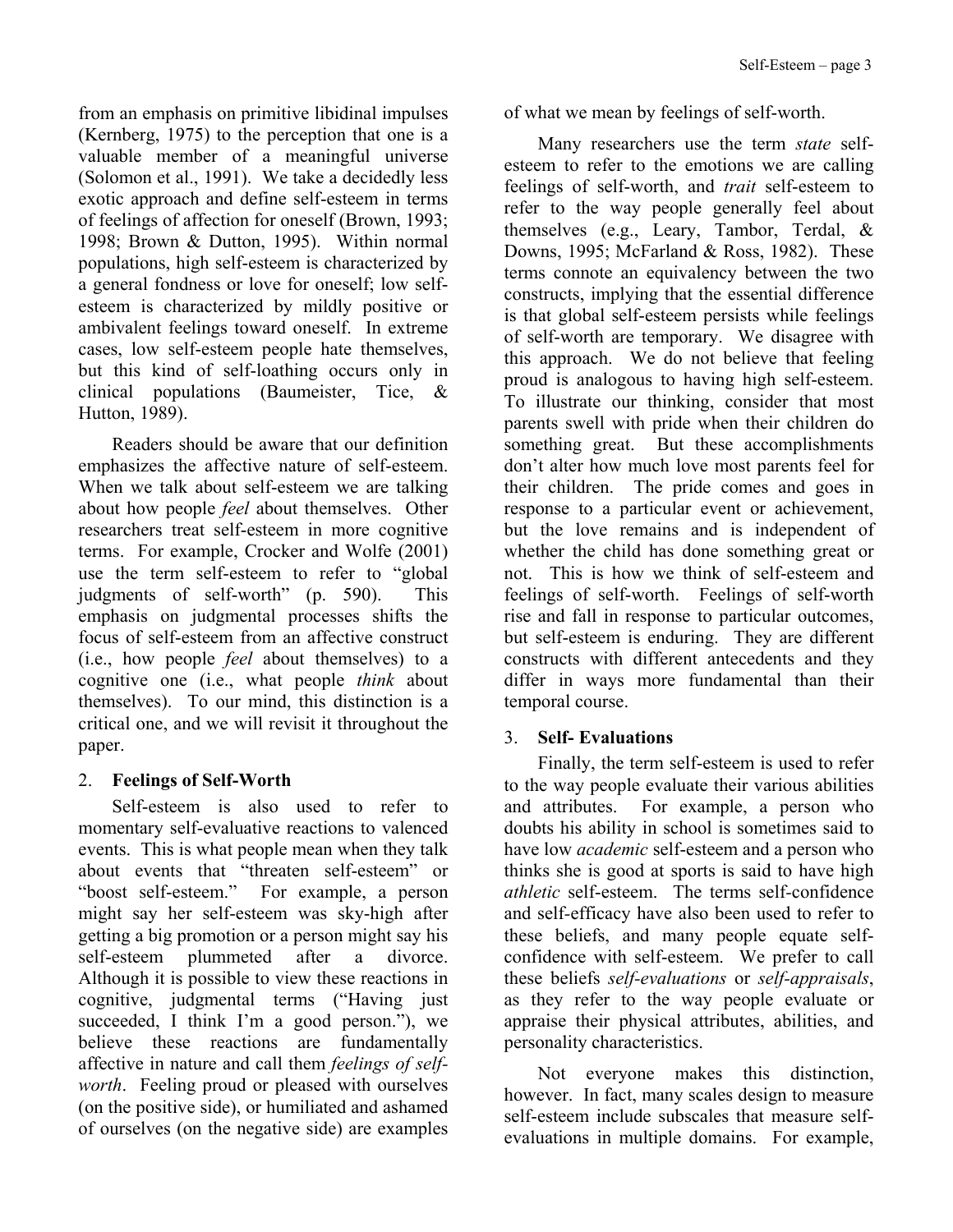<span id="page-3-0"></span>Heatherton and Polivy's (1991) measure of state self-esteem includes subscales to measure appearance self-esteem, performance selfesteem, and social self-esteem (see also, Harter, 1986; Marsh, 1993a; Shavelson, Hubner, & Stanton, 1976). In our opinion, it confuses matters to say that people who think they are good at sports have high sports self-esteem.

[Table 1](#page-3-1) summarizes the various ways the term self-esteem has been used. A primary goal of this paper is to encourage researchers to come to some consensus regarding the use of each term. Our own preference is to view the three terms as distinct, not only in their temporal nature or generality, but in their very essence. Doing so, we believe, will clarify research in this area and allow researchers to better understand the behavior of the people they study.**[1](#page-34-1)**

<span id="page-3-1"></span>

| Table 1. Three ways the term "self-esteem" is used    |                                                                       |                                                                    |  |  |  |
|-------------------------------------------------------|-----------------------------------------------------------------------|--------------------------------------------------------------------|--|--|--|
| Usage                                                 | Emphasis on<br>Affective<br>Processes                                 | Emphasis on<br>Cognitive<br>Processes                              |  |  |  |
| Global (or Trait)<br>Self-Esteem                      | Overall feelings of<br>affection for<br>oneself, akin to<br>self-love | An enduring<br>judgment of one's<br>worth as a person              |  |  |  |
| State Self-Esteem<br>(Feelings of Self-<br>Worth)     | Self-relevant<br>emotional states.<br>such as pride and<br>shame      | Temporary or<br>current judgments<br>of one's worth as a<br>person |  |  |  |
| Domain Specific<br>Self-Esteem (Self-<br>Evaluations) | Evaluative<br>judgments of<br>one's specific<br>qualities             | Evaluative<br>judgments of<br>one's specific<br>qualities          |  |  |  |

Although conceptually distinct, the three constructs shown in [Table 1](#page-3-1) are highly correlated. High self-esteem people evaluate themselves more positively and experience higher feelings of self-worth than do low selfesteem people (Brown, 1998). These associations have led researchers to consider how these constructs are related.

## B. *A Cognitive (Bottom-Up) Model of Self-Esteem*

Almost without exception, researchers in personality and social psychology have assumed that these constructs are related in a bottom-up fashion. As shown in [Figure 1,](#page-3-2) the bottom-up model holds that evaluative feedback (e.g., success or failure, interpersonal acceptance or rejection), influences self-evaluations, and that self-evaluations determine state self-esteem and trait self-esteem. We refer to this as a bottom-up model because it assumes that self-esteem is based on more elemental beliefs about one's particular qualities. IF you think you are attractive, and IF you think you are intelligent, and IF you think you are popular, THEN you will have high self-esteem.

<span id="page-3-2"></span>

A variant on this approach assumes that not all self-evaluations influence self-esteem. Selfevaluations in domains of high personal importance exert a strong effect on self-esteem, but self-evaluations in domains of low personal importance do not. For example, it has been suggested that some people (typically men) base their self-esteem on their perceived competence whereas other people (usually women) base their self-esteem on their social skills (e.g., Josephs, Markus, & Tafarodi, 1992; Tafarodi & Swann, 1995). To predict self-esteem, we first weight each self-evaluation by its importance and then sum the weighted values. William James (1980) is often credited with originating this position (a point we will consider in some detail later), but it was most clearly spelled out by Rosenberg (1965, 1979). Although the scale he developed to assess self-esteem does not refer to any particular domain of self-evaluation, Rosenberg believed that global self-esteem is based on the way people assess their specific qualities in areas of high personal importance.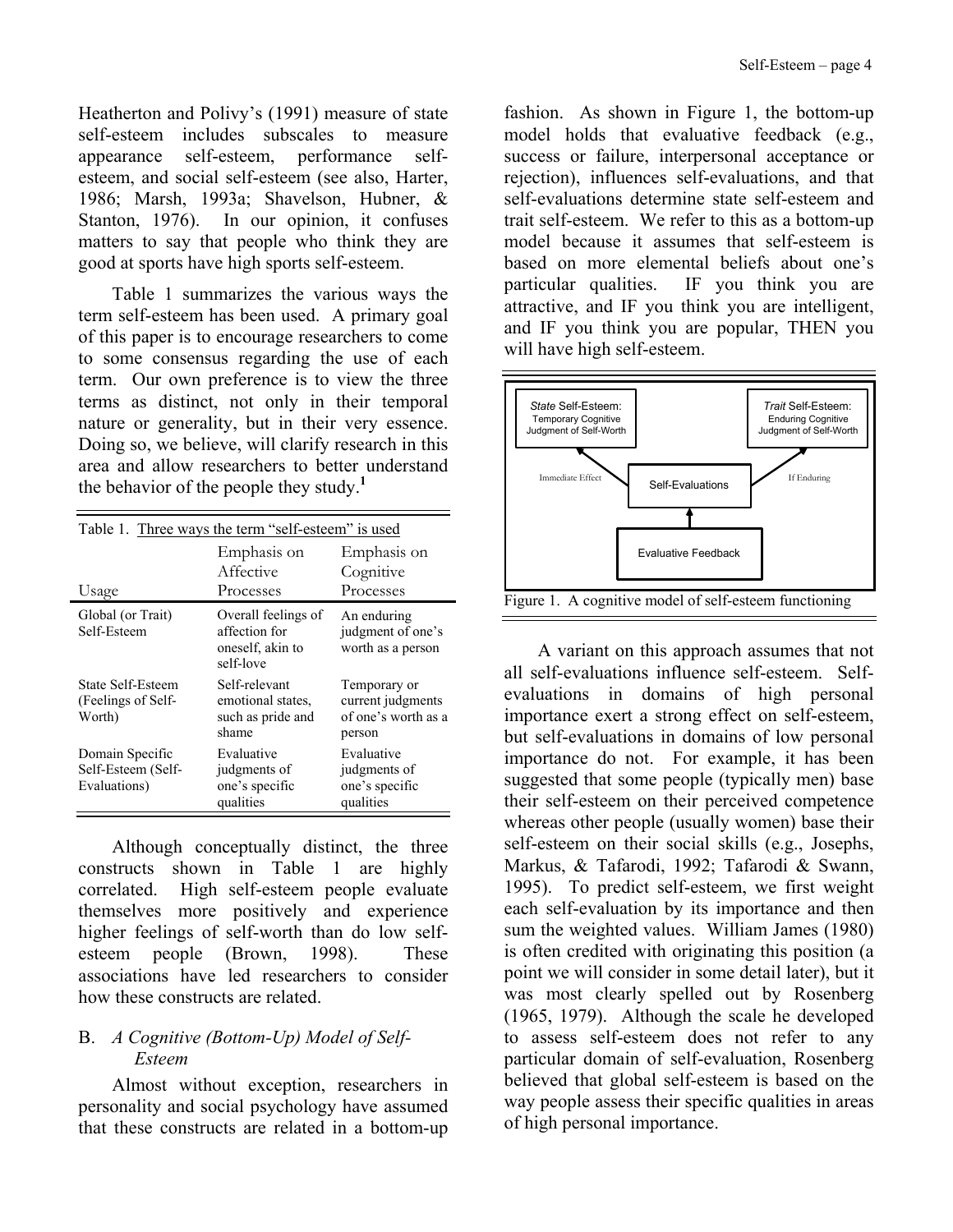<span id="page-4-0"></span>Ordinarily, we assume that if someone respects himself in certain particulars, then he respects himself in general. If he thinks he is smart, attractive, likable, moral, interesting, and so on, then he thinks well of himself in general. Yet it should be apparent that …a person's global self-esteem is based not solely on an assessment of his constituent qualities but on an assessment of the qualities that *count* (1979, p. 18). ... It is not simply the elements per se but their relationship, weighting, and combination that is responsible for the final outcome (1979, p. 21)

It is important to understand what is being said here. Rosenberg is often thought to have advocated a holistic view. But, in fact, it is molecular. It says that global self-esteem is a weighted function of a person's domain-specific self-evaluations.

The list of researchers who have endorsed this perspective reads like a "who's who" of contemporary eminence. Included in this list are Baumeister (1998), Campbell (Campbell & Lavallee, 1993), Crocker (Crocker & Wolfe, 2001), Greenberg, Pyszczynski, and Solomon (1997); Harter (1986), Heatherton (Heatherton & Polivy, 1991), Kernis (Kernis & Waschull, 1995; Leary (Leary et al., 1995), Marsh (1986, 1990, 1993b), Pelham (1995), and Swann (Pelham & Swann, 1989). Each of these researchers views self-esteem as a judgmental process in which people survey their constituent qualities and somehow combine these judgments into an overall evaluation of themselves.

The bottom-up model makes an additional assumption. Because it assumes that selfevaluations underlie global self-esteem, the model assumes that self-esteem differences are due to underlying self-evaluations. For example, if we find that high self-esteem people persist longer after failure than do low self-esteem people, it must be because high self-esteem have more confidence in their ability to succeed (Blaine & Crocker, 1993). Several important social psychological theories, including Tesser's self-evaluation maintenance model (Tesser, 1988) and Steele's self-affirmation theory (Steele, 1988) adopt this assumption. Some have even gone so far as to suggest that global selfesteem is of little value and that researchers should concentrate instead on self-evaluations (Crocker & Wolfe, 2001; Marsh, 1990).

To summarize, it is virtually axiomatic within the fields of personality and social psychology that global self-esteem depends on the way people evaluate their more specific qualities. If you think you have many positive qualities, then you will have high self-esteem. The bottom-up model closely resembles the standard social psychological approach to understanding the impression formation process. In the classic Asch paradigm, for example, people are given trait information about another person and are asked to indicate their liking for the person. Anderson (1974) and others conducted a great deal of research testing whether this kind of liking is best predicted by an additive model, an averaging model, or one in which each trait is first weighted according to the importance the person attaches to that trait. Following Solomon Asch (1946), most social psychologists rejected this elementaristic, bottom-up approach, favoring a more top-down model in which our overall liking for a person colors the way we interpret each of the person's qualities. It is curious that a field that has so uniformly rejected an elementaristic approach to understanding how we feel about other people has so uniformly embraced it as a way of understanding how people feel about themselves.

### C. *An Affective (Top-Down) Model of Self-Esteem*

There is another way to think about the nature of self-esteem, one that emphasizes affective processes rather than cognitive ones. According to this affective (or top-down) model, self-esteem develops early in life in response to temperamental and relational factors and, once formed, influences self-evaluations and feelings of self-worth (Brown, 1993, 1998; see also, Deci & Ryan, 1995).

[Figure 2](#page-5-1) depicts a schematic drawing of the model. The dotted lines represent an interaction term, underscoring that self-esteem exerts its most important effect when people confront evaluative feedback, particularly negative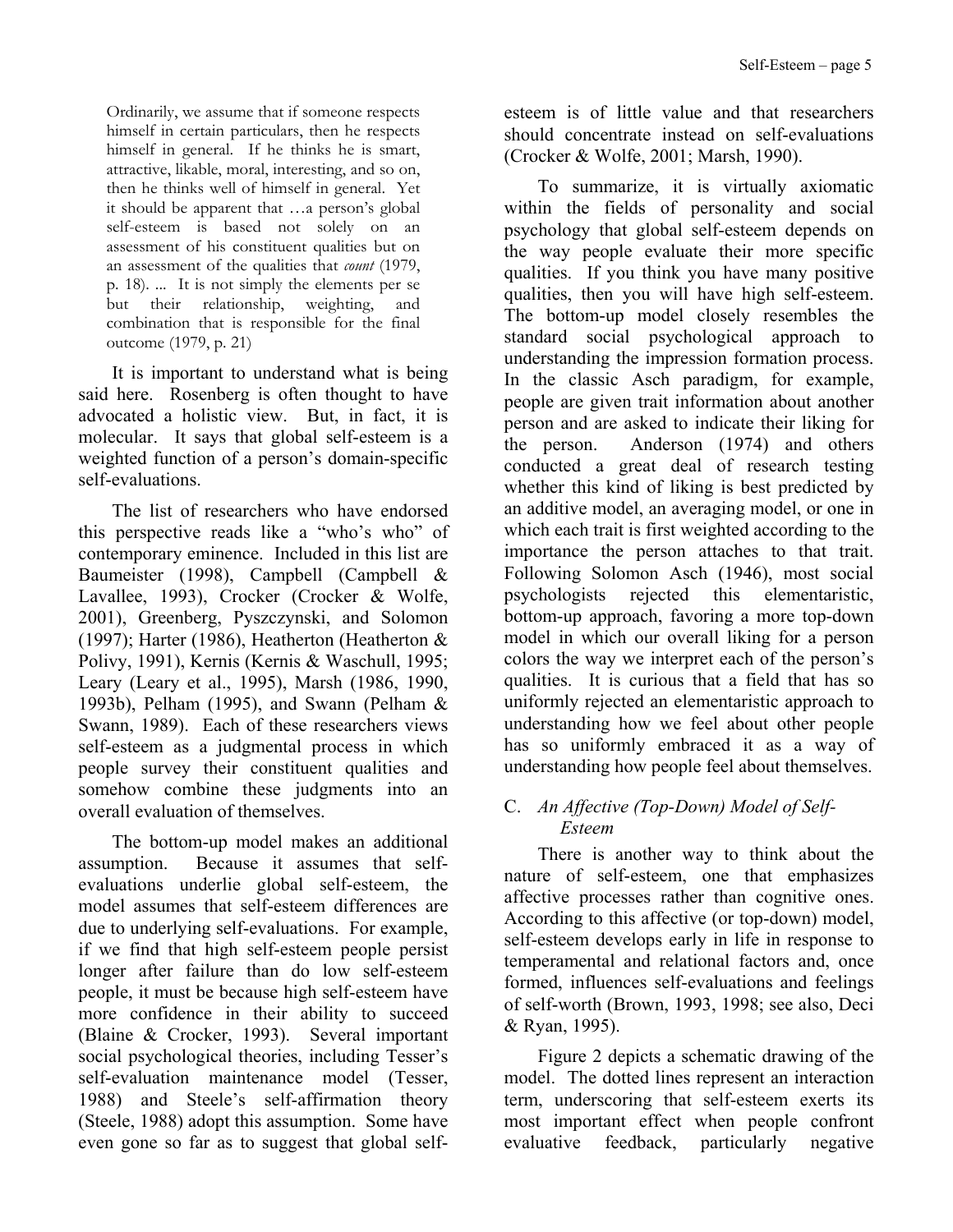<span id="page-5-0"></span>feedback, such as failure in the achievement domain or interpersonal rejection. When low self-esteem people encounter negative feedback, they evaluate themselves more negatively and their feelings of self-worth fall. When high selfesteem people encounter negative feedback, they maintain their high self-evaluations and protect or quickly restore their feelings of self-worth. In our view, this is the primary advantage of having high self-esteem: It allows you to *fail* without feeling bad about yourself.**[2](#page-34-2)**

<span id="page-5-1"></span>

The distinction we have made between bottom-up and top-down models of self-esteem parallels models of happiness (Diener, 1984; Kozma, Stone, & Stones, 2000). Bottom-up models assume that a person's overall level of happiness is the result of a mental calculation in which the person considers the relative balance of life's pleasures and pains. This model follows the elemental approach of Lockean philosophical thought. The top-down model adopts a more Kantian view and reverses this causal sequence. It asserts that a person enjoys life because she or he is happy and not the other way around. Note, however, that the top-down approach does not assume that pleasurable experiences are irrelevant to ongoing feelings of happiness. It simply assumes that people with a happy disposition take pleasure and joy in many experiences. In this scheme, then, happiness is a capacity—the capacity to enjoy life. We think of self-esteem in similar terms: Self-esteem is a capacity to construe events in ways that promote, maintain, and protect feelings of self-worth

## II. **Testing the Affective Model**

In the remainder of this paper, we will review research designed to test the affective (top-down) model.

# A. *Self-Esteem and Self-Evaluation*

We begin by considering the nature of the association between self-esteem and selfevaluations. The first thing to note here is that self-esteem is virtually uncorrelated with every *objective* variable in life. People who *are* intelligent, good-looking, popular, and so forth do not have higher self-esteem than do those who lack these qualities (Feingold, 1992). Nor is self-esteem appreciably lower in socially disadvantaged groups, such as racial and ethnic minorities, women, the poor, or the socially stigmatized (e.g., Gray-Little & Hafdahl, 2000; Major, Barr, Zubek, & Babey, 1999; Twenge & Campbell, 2001). In short, what you are *really* like has little if any bearing on your self-esteem. A professor with 11 grants and 115 publications is no more apt to have high self-esteem than is a professor with no grants and 1 publication.

On the assumption that what people are *really* like *ought* to influence how they feel about themselves, several theories have been offered to explain these null effects (e.g., Crocker & Major, 1989; Tafarodi, 1998). For example, Crocker and Major (1989) have suggested that attractive people discount the positive feedback they receive ("I'm only getting this job because I'm good-looking") and unattractive people discount the negative feedback they receive ("I didn't get the job because I'm not good-looking enough). In this manner, attractiveness ends up being uncorrelated with self-esteem.

There is another way to view these data, however. Maybe they tell us something important about the nature of self-esteem itself: Maybe they mean just what they say: Selfesteem doesn't have anything to do with what you are "really like," because what you are "really like" doesn't have anything to do with how you feel about yourself. After all, psychologists don't labor to explain why parental love is uncorrelated with children's intelligence.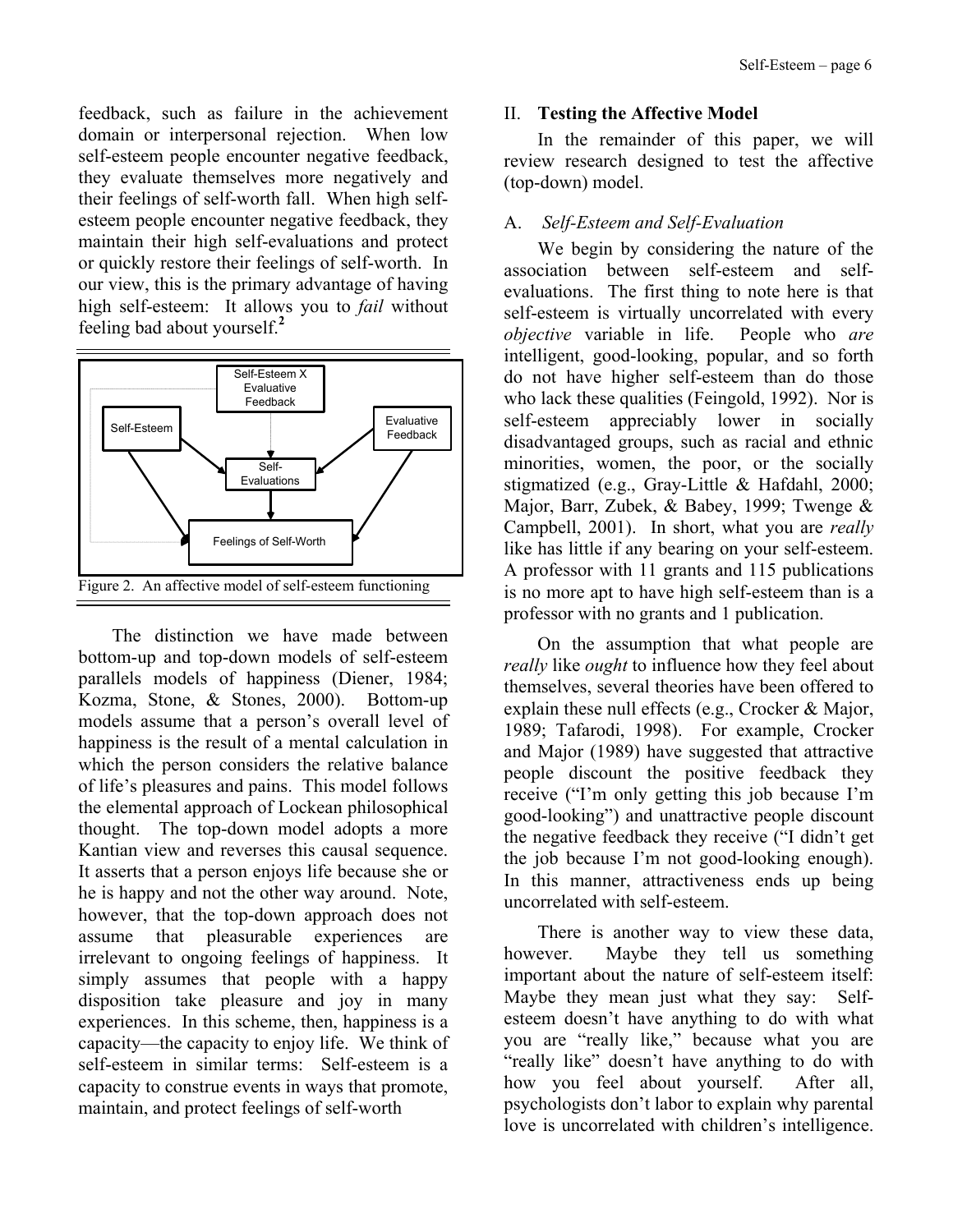They just accept that parental love has nothing to do with intelligence. We think the same argument applies to understanding the origins of self-esteem.

Although self-esteem is uncorrelated with what people are *really* like, it is strongly related to what people think they are like. Among other things, high self-esteem people think they are more attractive, more intelligent, and better liked than do low self-esteem people. They're not, but they think they are.

The bottom-up model explains this association by assuming that one's perceived qualities, rather than one's actual qualities, determine self-esteem. If you think you have many positive qualities, then you will have high self-esteem. The top-down model reverses this causal sequence. It assumes that self-esteem influences self-evaluations in a top-down, schema driven manner. People who like themselves in general evaluate themselves positively—they like the way they look, and they think they are intelligent, and likable. This is not to say that self-esteem is the only factor that influences self-evaluations, only that the bottomup assumption adopted by so many theorists is not the only way to interpret the correlation between self-esteem and self-evaluations.

### 1. **How Do People Evaluate Themselves?**

Correlational research can never establish the superiority of one model over the other (Marsh & Yeung, 1998), but we can carefully examine the nature of the association between self-esteem and self-evaluations and draw some reasonable inferences. As a starting point, we think it's instructive to simply ask "What do high

and low self-esteem people think about themselves?" Brown and Dutton (1991) conducted a study to explore this issue. The participants were 90 university students who had scored in either the upper or lower tertile on the Rosenberg (1965) self-esteem scale.**[3](#page-34-3)** The Rosenberg scale measures global self-esteem. It focuses on general feelings toward the self without reference to any specific quality or attribute. The validity of the measure is wellestablished (Gray-Little, Williams, & Hancock, 1997).

As part of a larger investigation, we had students indicate how well each of 26 trait terms described them  $(1 = not at all; 7 = very much)$ . Fourteen of the items referred to positivelyvalued qualities; the remaining items referred to negatively-valued qualities. In addition to making judgments about themselves, we also had the students indicate to what extent each item described "most other people."

[Table 2](#page-7-0) presents the data from this investigation. The first thing to notice is that self-esteem influences self-evaluation across a great many domains. High self-esteem students rated themselves more favorably than low selfesteem students on 11 of the 14 positivelyvalued traits, regarding themselves as more athletic, attractive, capable, creative, goodlooking, kind, loyal, sexy, smart, talented, and well-liked. Two of the three items that failed to show significant group differences (compassionate and friendly) had probability levels of marginal significance ( $p < .08$  or less), so only one item, generous, was completely unrelated to self-esteem.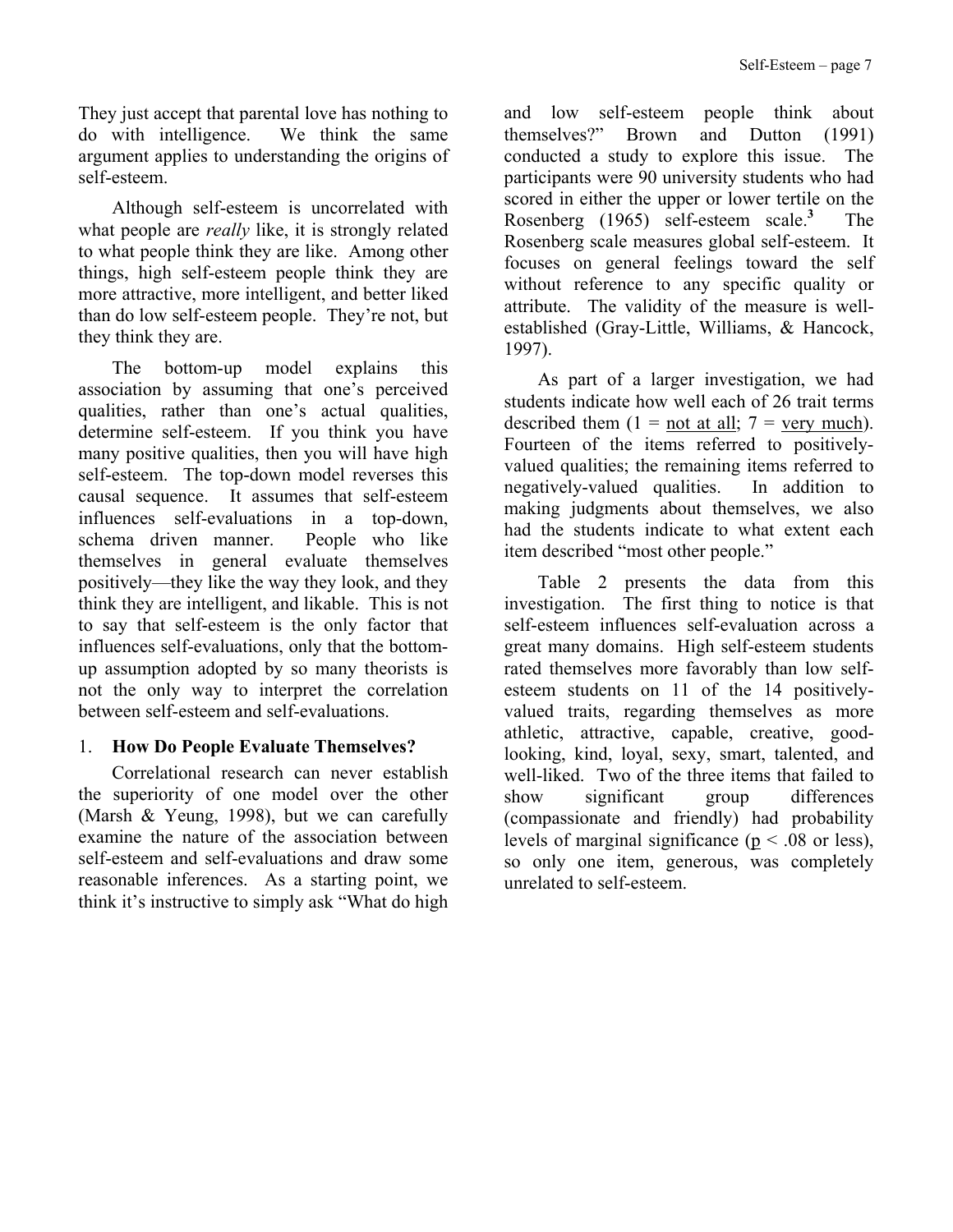|                      | SELF-EVALUATIONS |           | High Self-Esteem |               | Low Self-Esteem |               |
|----------------------|------------------|-----------|------------------|---------------|-----------------|---------------|
|                      | High Self-       | Low Self- |                  |               |                 |               |
| POSITIVE TRAITS      | Esteem           | Esteem    | <b>SELF</b>      | <b>OTHERS</b> | <b>SELF</b>     | <b>OTHERS</b> |
| <b>ATHLETIC</b>      | 5.60             | 4.81      | 5.60             | 4.43          | 4.81            | 4.62          |
| <b>ATTRACTIVE</b>    | 5.10             | 4.38      | 5.10             | 4.32          | 4.38            | 4.38          |
| <b>CAPABLE</b>       | 6.14             | 5.60      | 6.14             | 5.19          | 5.60            | 4.90          |
| <b>COMPASSIONATE</b> | 5.55             | 5.04      | 5.55             | 4.57          | 5.04            | 4.29          |
| <b>CREATIVE</b>      | 4.98             | 4.44      | 4.98             | 4.45          | 4.44            | 4.46          |
| <b>FRIENDLY</b>      | 5.81             | 5.44      | 5.81             | 4.93          | 5.44            | 4.71          |
| <b>GENEROUS</b>      | 5.00             | 4.85      | 5.00             | 4.14          | 4.85            | 4.21          |
| <b>GOOD-LOOKING</b>  | 5.19             | 4.40      | 5.19             | 4.07          | 4.40            | 4.21          |
| <b>KIND</b>          | 6.05             | 5.46      | 6.05             | 4.86          | 5.46            | 4.74          |
| <b>LOYAL</b>         | 6.20             | 5.54      | 6.20             | 4.12          | 5.54            | 4.13          |
| <b>SEXY</b>          | 4.71             | 3.63      | 4.71             | 3.60          | 3.63            | 3.79          |
| <b>SMART</b>         | 5.57             | 4.98      | 5.57             | 4.62          | 4.98            | 4.63          |
| <b>TALENTED</b>      | 5.43             | 4.48      | 5.43             | 4.60          | 4.48            | 4.53          |
| <b>WELL-LIKED</b>    | 5.71             | 5.06      | 5.71             | 4.64          | 5.06            | 4.54          |
|                      |                  |           |                  |               |                 |               |
| NEGATIVE TRAITS      |                  |           |                  |               |                 |               |
| <b>INADEQUATE</b>    | 1.40             | 2.33      | 1.40             | 2.81          | 2.33            | 2.94          |
| <b>INCOMPETENT</b>   | 1.51             | 2.25      | 1.51             | 2.95          | 2.25            | 2.96          |
| <b>INCONSIDERATE</b> | 1.83             | 2.48      | 1.83             | 3.36          | 2.48            | 3.54          |
| <b>INSENSITIVE</b>   | 2.19             | 2.56      | 2.19             | 3.26          | 2.56            | 3.46          |
| <b>INSINCERE</b>     | 2.05             | 2.51      | 2.05             | 3.31          | 2.51            | 3.66          |
| <b>PHONY</b>         | 1.52             | 2.04      | 1.52             | 3.67          | 2.04            | 3.81          |
| <b>THOUGHTLESS</b>   | 1.81             | 2.38      | 1.81             | 3.17          | 2.38            | 3.23          |
| <b>UNATTRACTIVE</b>  | 1.71             | 2.69      | 1.71             | 3.14          | 2.69            | 3.17          |
| <b>UNCOORDINATED</b> | 1.57             | 2.31      | 1.57             | 2.98          | 2.31            | 3.15          |
| <b>UNINTELLIGENT</b> | 1.45             | 2.08      | 1.45             | 2.74          | 2.08            | 2.77          |
| <b>UNPOPULAR</b>     | 1.88             | 2.73      | 1.88             | 3.21          | 2.73            | 3.31          |
| <b>UNWISE</b>        | 2.00             | 2.50      | 2.00             | 3.14          | 2.50            | 2.83          |

<span id="page-7-0"></span>Table 2. Evaluations of Self and Others as a Function of Self-Esteem

Note. Items in bold indicate that high self-esteem students evaluated themselves more favorably than did low self-esteem students. Underlined items indicate that self-evaluations were more favorable than were evaluations of most other people.

Analysis of the negatively-valued traits revealed a complementary pattern. High selfesteem students believed that 10 of the 12 negative traits were less descriptive of them than did low self-esteem students. Compared to those with low self-esteem, high self-esteem students rated themselves as less inadequate, incompetent, inconsiderate, phony, thoughtless, unattractive, uncoordinated, unintelligent, unpopular, and unwise. One of the 2 items not regarded as less self-descriptive by high self-esteem students (insincere) bordered on significance ( $p < .06$ ), so, again, only one item, insensitive, was completely independent of self-esteem.

We conducted several additional analyses to

determine whether these tendencies varied significantly as a function of the specific items we examined. For example, we performed an analysis of variance using self-esteem as a between-subjects factor and the specific trait descriptors as a repeated measure. For both positive and negative items, the main effects of self-esteem were significant and were not qualified by the repeated measure. In short, even allowing for some redundancy in these items, the data reveal a broad tendency for high self-esteem people to appraise themselves more positively and less negatively than low self-esteem people across a wide range of attributes.

Because these are correlational data, they do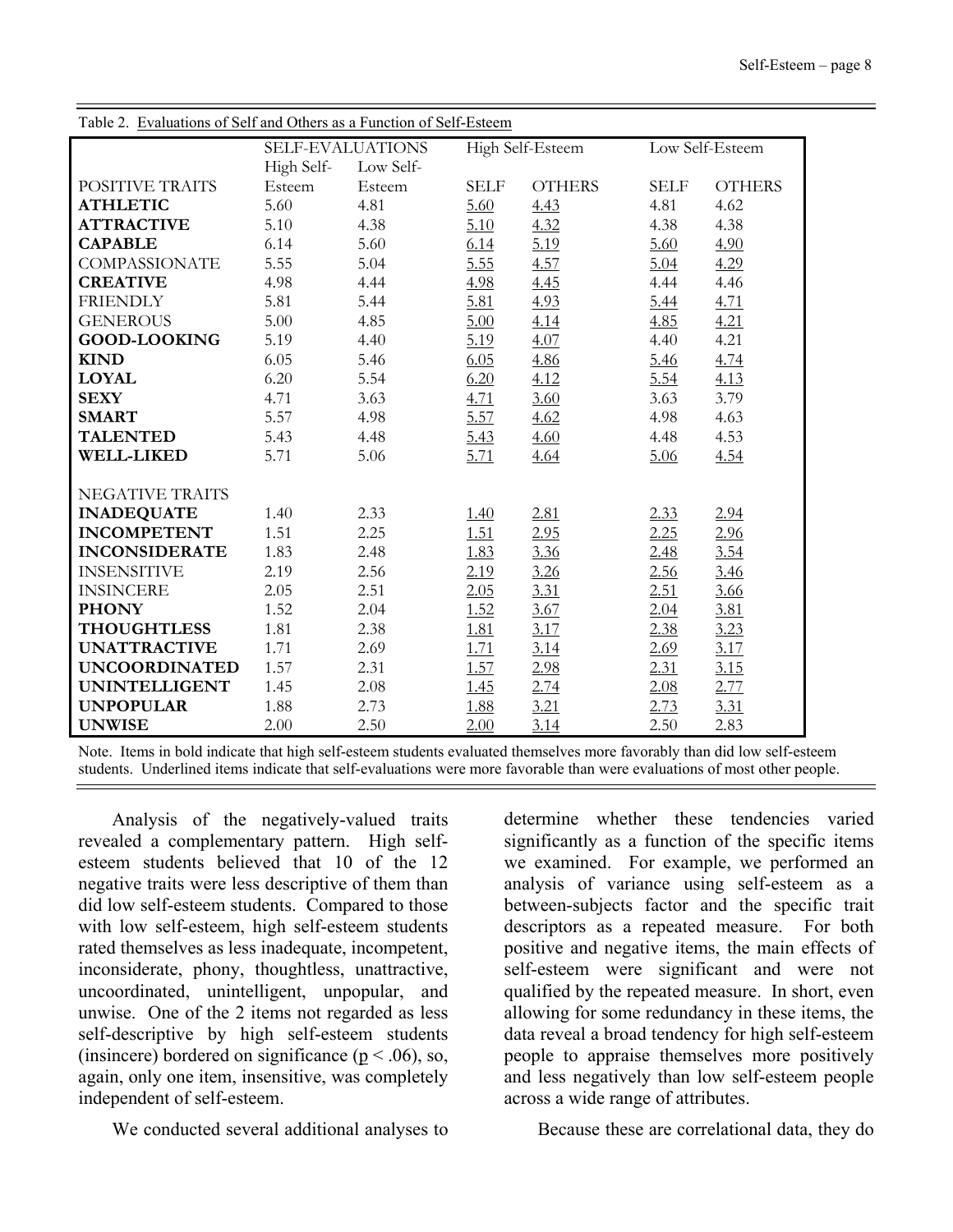not establish that global self-esteem determines people's attribute-specific self-evaluations. They are, however, consistent with this claim. The top-down approach asserts that people's perceptions of their specific qualities are schema-driven constructions, largely determined by their overall feelings of affection for themselves. The fact that people who feel good about themselves in a general way regard themselves as possessing numerous positive qualities and few negative qualities is consistent with this position.

The data in [Table 2](#page-7-0) seem less consistent with the weighted averaging, bottom-up model. This model assumes that each person bases his/her self-esteem on a few core attributes, with a good deal of variability across individuals (Coopersmith, 1967; Crocker & Wolfe, 2001; Harter, 1990). The data shown in [Table 2](#page-7-0)  provide no evidence for this kind of specificity. High self-esteem people regard themselves more positively and less negatively than low selfesteem people on virtually every trait that's important to possess. This generality bespeaks of a certain arbitrariness to these judgments. It matters very little what the attribute is— high self-esteem people lay claim to possessing it if it is positively-regarded and deny possessing it if it is negatively-regarded (Brown et al., 2001). Although this generality doesn't rule out the possibility that some smaller set of attributes might be relevant to the development of selfesteem, it does suggest that once self-esteem arises it colors people's evaluations of themselves in many domains.

Two other aspects of [Table 2](#page-7-0) are noteworthy. To see whether the positivity high self-esteem people show toward themselves is part of a broader tendency to evaluate social objects more positively than low self-esteem people, we examined students' evaluations of "most other people." There were no significant self-esteem differences for any of the 26 items, indicating that high self-esteem people do not simply hold more positive views of people in general.

It's also important to note that self-esteem

differences did not emerge because low selfesteem students appraised themselves so negatively. In fact, they rated themselves above the scale midpoint of 4 for 13 of the 14 positive traits and well below the scale midpoint for all 12 of the negative traits. This point is made even more dramatically when we examine how these students compared themselves to most other people. The far right-hand columns in [Table 2](#page-7-0)  show that these low self-esteem students regarded themselves more positively and less negatively than they regarded most other people (see also, Brown, 1986; Suls, Lernos, & Stewart, 2002). They rated themselves more favorably than they rated most other people for 7 of the 14 positive traits, and less negatively than most other people for 11 of the 12 negative traits. This latter finding is particularly important. Low self-esteem people are frequently assumed to think of themselves in negative terms—to regard themselves as homely, inadequate, dim-witted, and unlovable. But this is not the case. Low self-esteem people actually view themselves as much *less* unattractive, inadequate, unintelligent, and unpopular than most other people.

This finding has an important implication. The cognitive model assumes that selfevaluations are a defining feature of low selfesteem. When we ask "Why do low self-esteem people feel bad about themselves?", the cognitive model replies "because they evaluate themselves so negatively." One problem with this argument is that low self-esteem people don't evaluate themselves so negatively. They are actually quite positive with respect to what they think. Not as positive as high self-esteem people, of course, but positive nonetheless. This finding casts doubt on the claim that negative self-evaluations underlie low self-esteem.

It might be wondered whether our sample accounts for these findings. In particular, maybe these positivity biases are found only among college students. Although there is no evidence that this is the case (Brown, 1998), we do not doubt that true self-deprecation occurs in some populations (e.g., the severely depressed). But this admission does not negate the central point being made here, which is this: Many people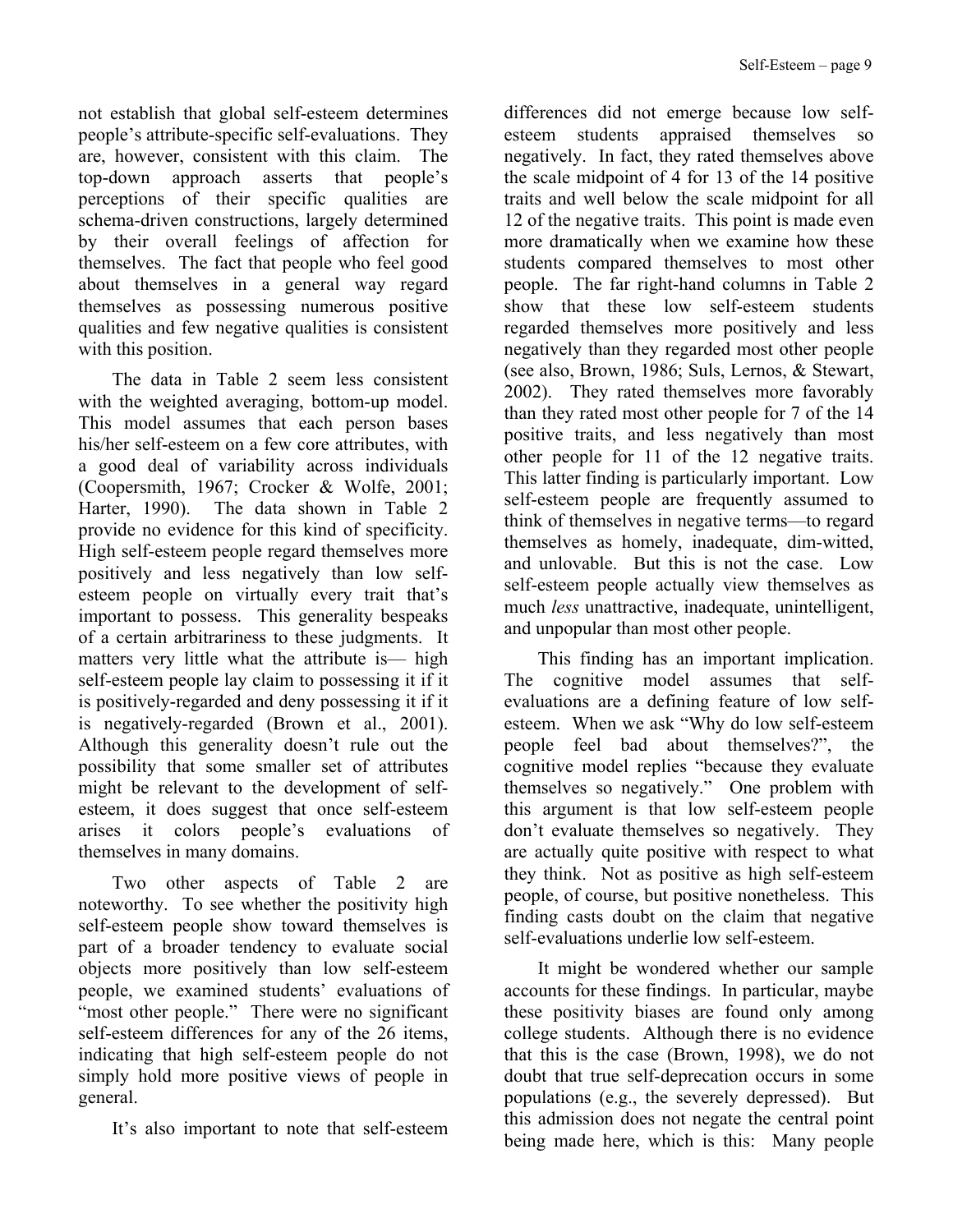who evaluate themselves positively don't feel good about themselves, and self-esteem differences are reliably found in the absence of absolute negativity on the part of those classified as having low self-esteem. These findings imply that negative self-evaluations are not the sine qua non of low self-esteem. We believe this idea has been under-appreciated by previous theorists.

To summarize, high self-esteem people believe they possess many positive qualities and few negative qualities. Low self-esteem people show a similar tendency but to a lesser degree. These findings suggest two things: First, selfesteem differences in self-evaluation are so broad and pervasive that it makes better sense to assume that self-esteem colors people's evaluations of their specific attributes rather than assume that self-esteem is built up, piece-bypiece, on people's more specific self-appraisals. Second, when self-esteem differences are found, they are not due to negative thinking on the part of low self-esteem people.

### 2. **Does Self-Esteem Interact with Evaluative Feedback to Affect Self-Evaluations?**

The top-down model shown in [Figure 2](#page-5-1)  predicts that self-esteem and evaluative feedback interact to predict self-evaluations. The effect is such that negative feedback is more apt to make low self-esteem people think negatively about themselves (Brown et al., 2001). An investigation by Dutton and Brown (1996) illustrates these effects. Using random assignment to conditions, we led high selfesteem participants and low self-esteem participants to succeed or fail on an intellectual task. The participants then evaluated themselves in four different areas: (a) the specific ability measured by the test ("how high/low are you in this ability?"); (b) general intelligence ("how intelligent/unintelligent are you?"); (c) interpersonal qualities ("how kind/phony are you?"); and (d) general perceptions of one's worth as a person ("overall, how good/bad a person are you?").

[Figure 3](#page-10-0) presents some of the results from this investigation. The first panel shows that both self-esteem groups thought they were lower in the specific ability when they failed than when they succeeded. This is not surprising. If you have just done poorly at a test of a novel (indeed, fictitious) ability, it is reasonable to assume that you lack ability in this area. Panel 2 in [Figure 3](#page-10-0)  shows participants' perceptions of their general intelligence, and here we see a different pattern. Failure led low self-esteem participants to doubt their general intelligence, but it did not have this effect on high self-esteem participants.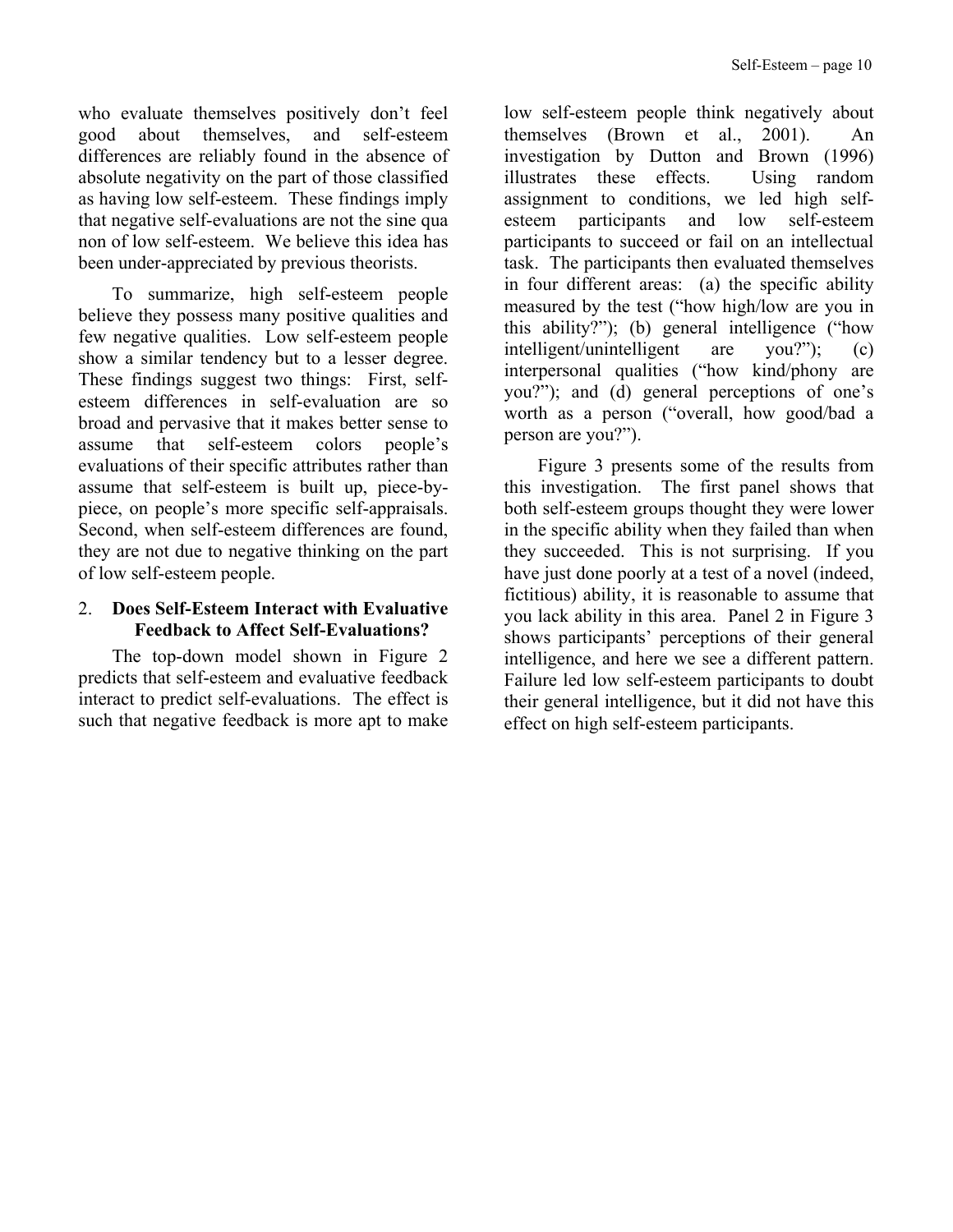

<span id="page-10-0"></span>Figure 3. Self-evaluations as a function of self-esteem, success/failure, and the generality of the evaluation. (Adapted from Dutton & Brown, 1996)

The results are even more dramatic when we look at how failure influenced participants' perceptions of their interpersonal qualities (e.g., "How kind and warm are you?"). After failing a test of their intellectual ability, low self-esteem participants tended to belittle their social qualities. High self-esteem participants did not show this tendency. Instead of overgeneralizing the negative effects of failure, they tended to

compensate for failure by exaggerating their perceived social skills (for similar results, see Baumeister, 1982a; Brown & Dutton, 1995; Brown & Smart, 1991; Dodgson & Wood, 1998; Epstein, 1992; Heyman, Dweck, & Cain, 1992; Kernis, Brockner, & Frankel, 1989; Sanbonmatsu, Harpster Akimoto, & Moulin, 1994; for related work with depressives, see Beck, 1967; Carver & Ganellen, 1983; Carver,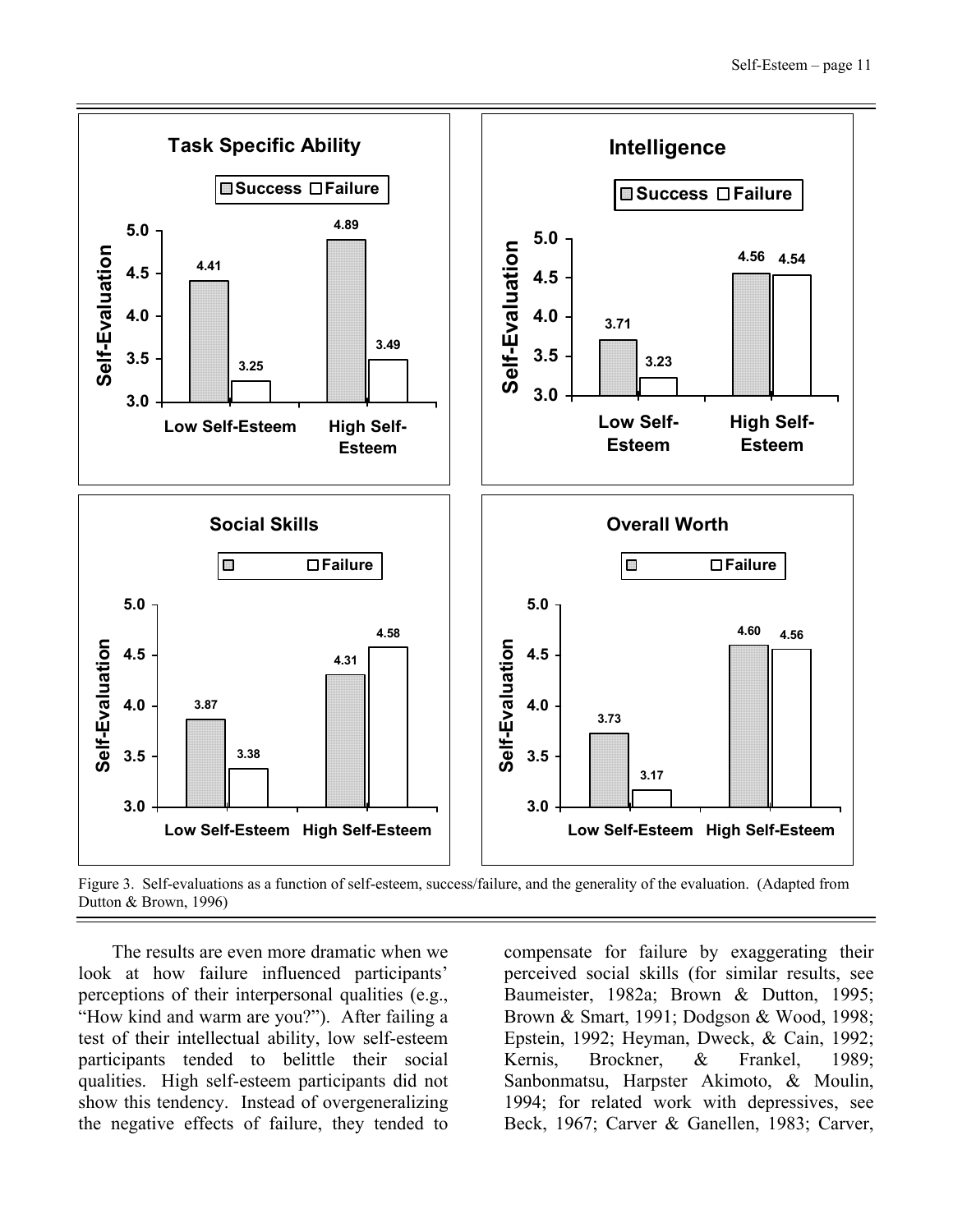<span id="page-11-0"></span>Ganellen, & Behar-Mitrani, 1985; Wenzlaff & Grozier, 1988).

Finally, we can look at how test performance affected participants' perceptions of their general worth as a person (see Panel 4 in [Figure 3\)](#page-10-0). In comparison with success, failure led low self-esteem participants to doubt their worth as a person but it had no such effect on high self-esteem participants.

To summarize, self-esteem and evaluative feedback interacted to influence self-evaluations. Failure was much more apt to change the way low self-esteem participants evaluated themselves than it was to alter the selfevaluations of high self-esteem participants. These findings suggest that, rather than providing the solid bedrock upon which selfesteem rests, self-evaluations are fluid and are more properly viewed as consequences of selfesteem rather than antecedents (see Brown et al., 2001). People with different self-esteem levels adjust their self-evaluations in response to evaluative feedback.

### B. *Self-Esteem and Emotion*

## 1. **Does Self-Esteem Function To Regulate Feelings Of Self-Worth, Especially Following Evaluative Feedback?**

The affective model (see [Figure 2\)](#page-5-1) assumes that self-esteem functions primarily to regulate feelings of self-worth and that high self-esteem people are less apt to feel bad about themselves when they fail than are low self-esteem people. An investigation by Brown and Dutton (1995) tested these predictions. High self-esteem and low self-esteem participants were led to experience success or failure at a test that allegedly measured an important intellectual ability. After learning how they had done, the participants completed an eight-item emotion scale. Four of the items (happy, glad, unhappy, sad) represented very general emotional responses to a positive or negative outcome. The other four items (proud, pleased with myself, ashamed, and humiliated) referred specifically to how people feel about themselves. These latter emotions are examples of what we have called

feelings of self-worth.

Before reviewing the findings, it is important to explain why these two types of emotions were chosen for study. Feelings of self-worth are self-relevant emotions. They refer to how people feel about themselves. Not all emotions have this quality. Happiness, for example, is a diffuse emotion that does not necessarily involve the self as a reference point. One can feel happy while standing in the warm sunshine or watching a toddler eat an ice cream cone. These experiences will not, however, evoke feelings of pride. This is because pride always describes how people feel about themselves, usually arising when people assume causal responsibility for bringing about a positive outcome (Weiner, 1986). This doesn't mean that happiness never results from a selfrelevant experience. After all, students are happy when they get good grades. But they feel proud only insofar as these grades are viewed as arising from a self-relevant factor (Brown & Weiner, 1984). The key distinction to be made, then, is that self-relevant emotions *always* involve the self as a reference point, but that non self-relevant emotions (such has happiness and sadness) *do not necessarily* involve the self as a reference point.

Because we believe that self-esteem functions primarily to regulate feelings of selfworth, we anticipated that self-esteem would be a stronger predictor of feelings of self-worth following success and failure than more general feelings of happiness and sadness. The data displayed in [Figure 4](#page-12-0) support this prediction. The left-hand panel displays the results for the four general emotions. These data show only a main effect of success/failure. Participants felt sadder after they had failed than after they had succeeded, and this was just as true of high selfesteem participants as of low self-esteem participants. The situation is different when we look at how participants felt *about themselves* after learning they had succeeded or failed (see the right side of [Figure 4\)](#page-12-0). Here we do find an effect of self-esteem. Low self-esteem participants felt good about themselves when they succeeded but not when they failed. This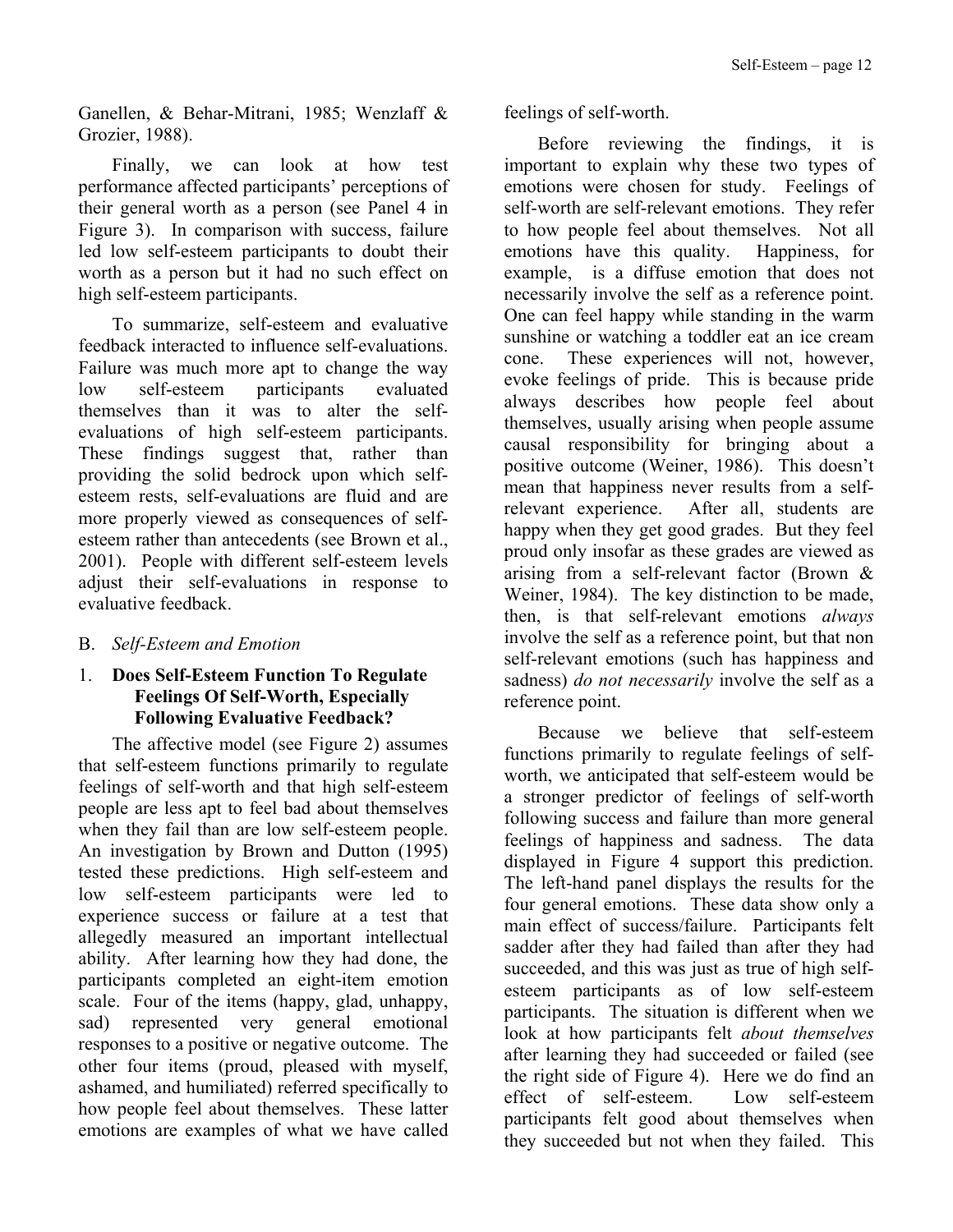succeeded or failed (see also, Bernichon, Cook, & Brown, 2002; Brown & Marshall, 2001).

was much less true of the high self-esteem participants; how they felt about themselves did not depend so much on whether they had just

<span id="page-12-0"></span>

Figure 4. Emotional responses to success and failure as a function of emotion type and self-esteem. (Adapted from Brown & Dutton, 1995, *Journal of Personality and Social Psychology, 68*, 712-722.)

These data make several points. Although both self-esteem groups felt unhappy and disappointed when they failed, only low selfesteem participants felt bad *about themselves* when they failed. It seems that low self-esteem people take failure very personally. It humiliates them and makes them feel ashamed of themselves. High self-esteem people do not show this effect; failure does not make them feel bad about themselves.

There's another way to look at these data. Low self-esteem people's feelings towards themselves are very conditional. If they succeed they feel good about themselves, if they fail they feel bad about themselves (see also, Baldwin & Sinclair, 1996). This is a very precarious approach to emotional life. For low self-esteem people, "you're only as good as your latest outcome." The comedian, David Letterman, aptly describes the experience:

Every night you're trying to prove your selfworth. It's like meeting your girlfriend's family for the first time. You want to be the absolute best, wittiest, smartest, most charming, bestsmelling version of yourself you can possibly be. That's how I feel every night I go down there to the Ed Sullivan theater. If I can make these 500 people enjoy the experience, and have a higher regard for me when I'm finished, it makes me feel like an entire person. … How things go for me every night is how I feel about myself for the next 24 hours. (David Letterman, *Parade Magazine*, May 26, 1996, p. 6).

High self-esteem people do not live this way. How they feel about themselves doesn't depend on whether they have just accomplished something or not. Their feelings of self-worth are more solid and more steady and they don't swing from one extreme to another. This is what we mean when we say high self-esteem people are better at regulating their feelings of selfworth.

These findings are pertinent to issues of current interest in social psychology and personality. Kernis and colleagues (Kernis, 1993; Kernis, Cornell, Sun, Berry, & Harlow,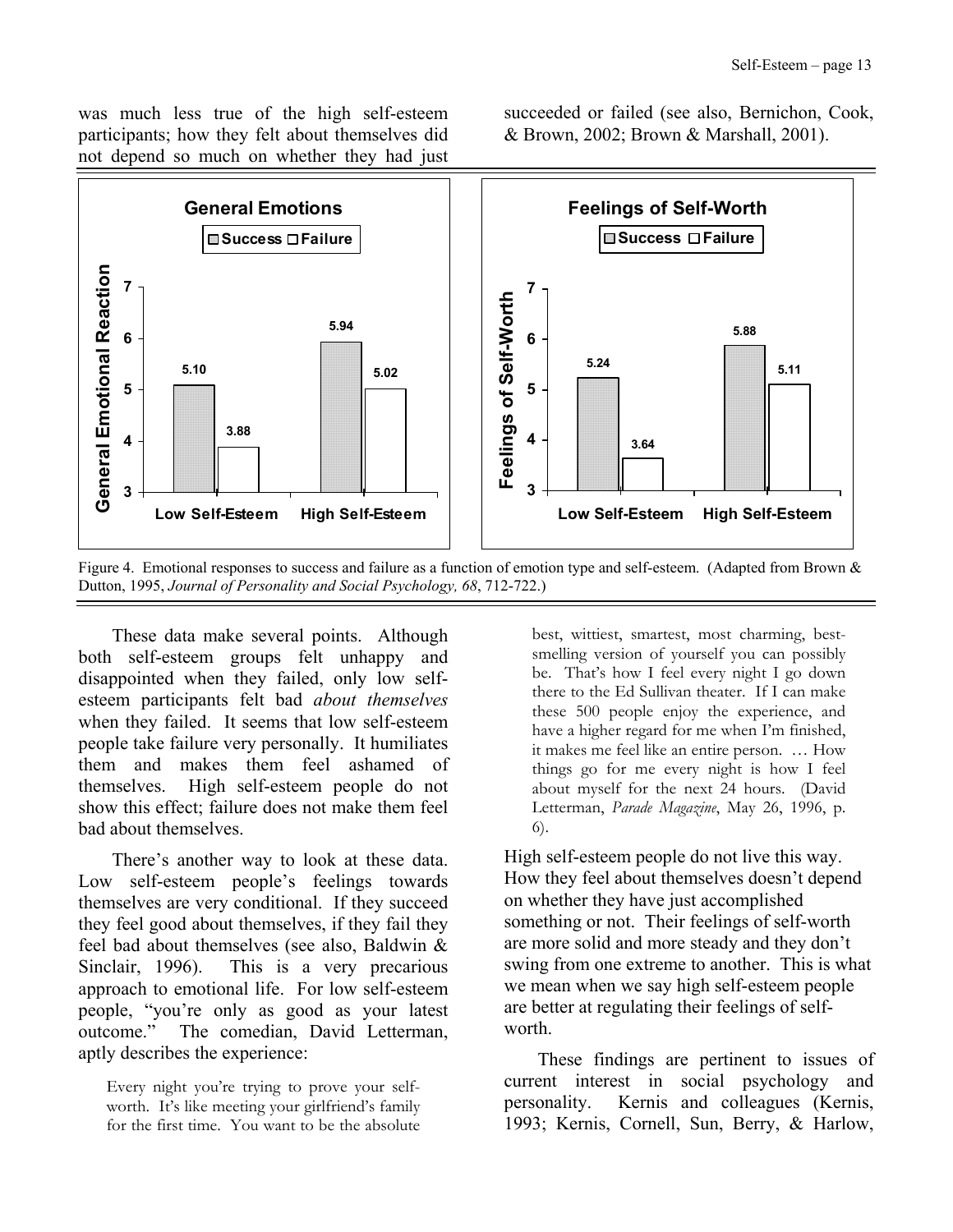1993) have argued that some people have unstable high self-esteem. They report having high self-esteem, but their feelings of self-worth fluctuate from day to day. In a similar vein, Crocker and Wolfe (2001) have spoken of high self-esteem people who possess contingent selfesteem. They feel good about themselves when their self-worth contingencies are being met, but bad about themselves when these contingencies are not being met (see also, Hirschfeld, Klerman, Chodoff, Korchin, & Barrett, 1976).

In our judgment, there is no such thing as unstable *high* self-esteem or contingent *high* selfesteem. Both terms refer to low self-esteem people who are encountering success and are experiencing high feelings of self-worth. After all, parents who say "I love my child on Mondays, Wednesdays, and Fridays, but not on Tuesdays, Thursdays, and Saturdays" don't love their child at all. The same is true of parents who say "I love my children when they bring home "A's" but not when they bring home "B's." We believe this argument also characterizes people's feelings about themselves. People who say "I only feel good about myself *when* or *if*" don't really feel good about themselves at all. From this perspective, unstable and contingent high self-esteem are a disguised form of low self-esteem—one in which the person's feelings of self-worth are highly conditional on recent achievements and events.

Why, then, do scores on the Rosenberg scale fluctuate from day-to-day? Like all self-report questionnaires, responses to this scale are influenced by a variety of factors, including social context, mood, and even error variance (Schwarz, 1999). Most importantly, they are also influenced by feelings of self-worth. People who are feeling currently feeling proud of themselves will report higher self-esteem than will those who are not. This will be especially true of low self-esteem people, which is why low self-esteem people show greater day-to-day variability on the Rosenberg scale than do high self-esteem people (Kernis, 1993). In our opinion, these daily fluctuations in feelings of self-worth should not be confused with changes in self-esteem itself.

# 2. **Is Self-Esteem The Key Variable?**

Global self-esteem is related to many other personality variables, including anxiety, depression, shyness, and loneliness to name a few. Because of these associations, it is important to establish that the effects we have reported are due to self-esteem rather than some correlated third variable. Brown and Marshall (2001, Study 2) addressed this issue. In the first part of the investigation, participants completed three self-report questionnaires: The Rosenberg Self-Esteem scale (Rosenberg, 1965), the Positive and Negative Affect Scale (PANAS; Watson, Clark, & Tellegen, 1988), and the Texas Social Behavior Inventory (TSBI; Helmreich & Stapp, 1974). The PANAS measures emotional states. Ten of the items measure positive affect (PA) (e.g., active, alert, enthusiastic, excited) and ten measure negative affect (NA) (e.g., distressed, hostile, nervous, scared). These affective states are presumed to represent an underlying dimension of personality, reflecting a predisposition to experience either positive or negative affective states. The TSBI is commonly used by personality and social psychologists to measure self-esteem (Baumeister et al., 1989), but it really measures perceived competence and confidence in social situations (e.g., "I have no doubts about my social competence." "I am not likely to speak to people until they speak to me."). In this sense, it is a measure of selfevaluations, not self-esteem.

As in the earlier study by Brown and Dutton (1995), the participants took a test that measured an intellectual ability and were experimentally assigned to receive either positive or negative feedback. We then assessed their feelings of self-worth. Multiple regression analyses were conducted to determine the degree to which each of the four predictor variables interacted with the success-failure manipulation to predict participants' emotional reactions to their task performance. Although the four predictors were highly correlated and interacted with evaluative feedback to affect feelings of self-worth when entered individually, only scores on the Rosenberg scale *uniquely* interacted with the success-failure manipulation to predict feelings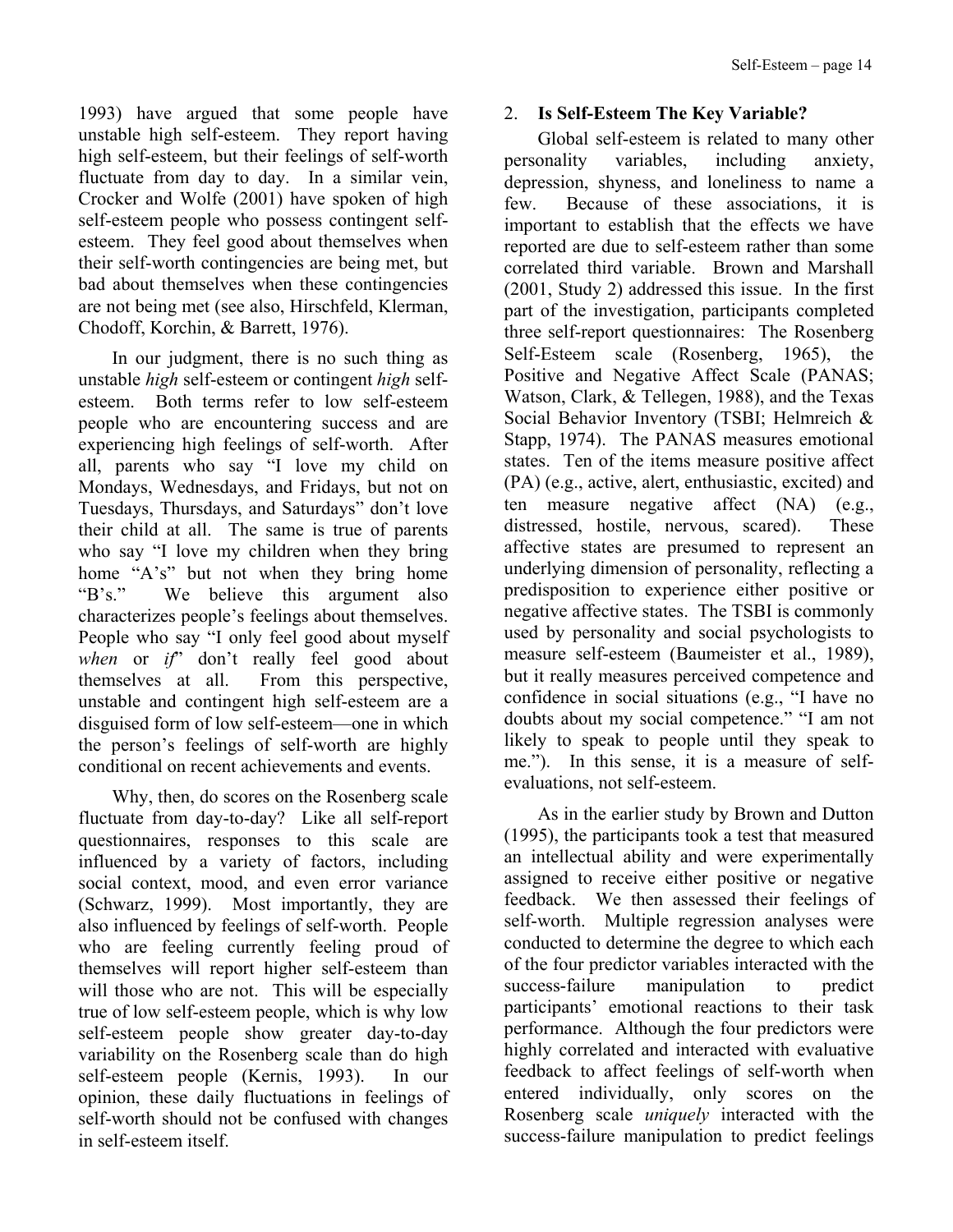of self-worth. Substantively, these findings indicate that it is the variance uniquely attributable to global self-esteem (as measured by the Rosenberg scale) that predicts who feels bad about themselves in the face of failure and who does not.

## 3. **Do Self-Evaluations Underlie Self-Esteem Differences in Response to Evaluative Feedback?**

Because cognitive theories of self-esteem functioning assume that self-esteem is based on self-evaluations, they assume that selfevaluations underlie self-esteem differences in behavior. From this perspective, low self-esteem people behave differently than high self-esteem people because they evaluate themselves more negatively.

Steele's (1988) self-affirmation theory provides a way to understand this position. Selfaffirmation theory argues that people cope with threats to self-worth in one domain by reaffirming their worth in alternative domains (see also, Tesser & Cornell, 1991). To illustrate, students who receive a poor grade in school might console themselves by focusing on their athletic prowess. Steele and his colleagues have used self-affirmation theory to explain selfesteem differences in behavior (Josephs, Larrick, Steele, & Nisbett, 1992; Spencer et al., 1993; Steele, Spencer, & Lynch, 1993). They contend that high self-esteem people are better able to withstand negative feedback because they possess more positive self-evaluations. These evaluations, it is said, function as cognitive resources. When high self-esteem people fail, they draw on their many positive self-evaluations to reaffirm themselves.

We agree that high self-esteem people hold more favorable beliefs about their specific attributes than do their low self-esteem counterparts, and that positive self-evaluations provide numerous benefits to people (Brown, 1991; Taylor & Brown, 1988), but we don't believe these evaluations mediate, determine, or explain why high self-esteem people are better able to fail without feeling bad about themselves. We emphasize global feelings of affection for

oneself over specific self-evaluations, and assume that what is most distinctive about high self-esteem people is the way they use selfevaluations to protect and restore their feelings of self-worth in the face of threats to the self.

There is some support for this more processoriented view. Earlier we noted that low selfesteem people do not think poorly of themselves in an absolute sense. In fact, they think quite highly of themselves and believe they have many positive attributes and abilities. If positive selfevaluations were all it took to effectively handle the negative effects of failure, it would appear that low self-esteem people could do so. The fact that they don't suggests self-esteem differences depend less on the content of the self-concept and more on people's ability to use their self-evaluations to dampen the negative impact of failure. To invoke a poker analogy, what distinguishes the two self-esteem groups is not so much the cards they hold as the way they play their hands.

Dutton and Brown (1997, Study 2) conducted an investigation to address this issue directly. At the start of the study, the participants completed the Rosenberg selfesteem scale and then indicated the extent to which 10 attributes described them. Five of the attributes were positive (intelligent, athletic, attractive, talented, and kind) and five were negative (unintelligent, uncoordinated, unattractive, incompetent, and inconsiderate). These items were chosen because they are highly important to college students (see, for example, Pelham & Swann, 1989).

During the second part of the investigation, the participants performed an intellectual task and received positive or negative feedback (determined by random assignment). Finally, they rated their feelings of self-worth on the same scale used by Brown and Dutton (1995) and Brown and Marshall (2001). [Figure 5](#page-15-0) shows participants' emotional reactions as a function of their self-esteem level (upper and bottom tertile) and their self-evaluations (upper and bottom tertile).**[4](#page-34-4)** The data show that low self-esteem participants were more adversely affected by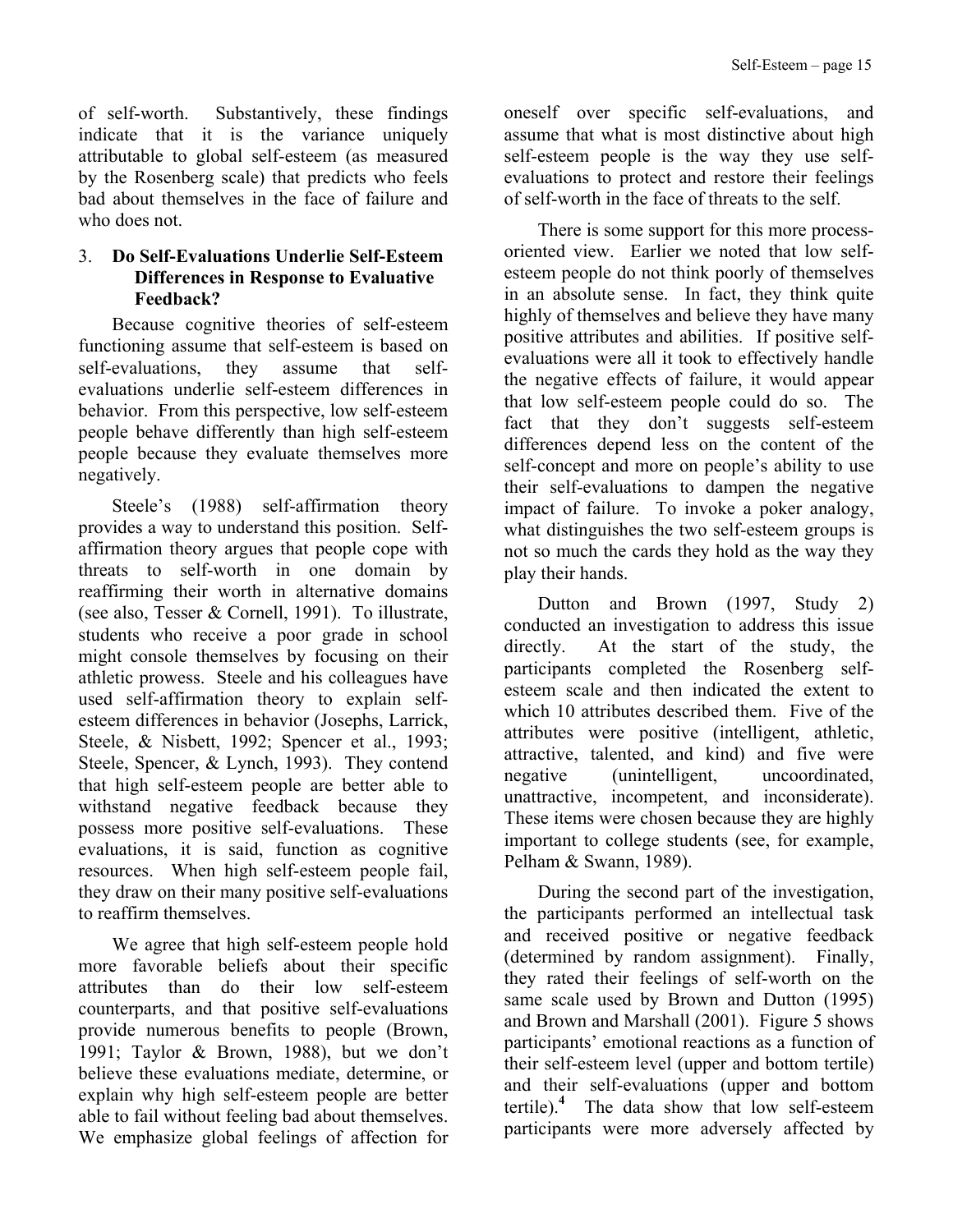failure than were high self-esteem participants, and that this did not depend on whether or not these participants thought they were "good at many things." In fact, low self-esteem participants who scored in the upper third on the self-evaluation measure were just as likely to feel bad about themselves when they failed as were those who scored in the lower third on the selfevaluation measure. Conversely, high selfesteem participants who scored in the lower third on the self-evaluation measure did not feel any worse about themselves when they failed than did those who scored in the upper third on the self-evaluation measure. In short, self-esteem guided participants' emotional responses to evaluative feedback, and this effect didn't depend on differences in self-evaluation.

<span id="page-15-0"></span>

Figure 5. Emotional responses to success and failure as a function of self-esteem and self-evaluations (Adapted from Dutton & Brown, Study 2, 1997, *Journal of Personality and Social Psychology*, *73*, 139-148.)

We recognize that these data are not definitive. Perhaps our self-evaluation measure wasn't broad enough. Maybe we should have assessed participants' beliefs about their musical ability, cooking skills, or any of a dozen other attributes and abilities. We could also have included a measure of how important these selfviews were or how certain participants were of their standing on each attribute (Campbell, 1990; Pelham, 1991). These are important issues that our research failed to capture. But it is also possible that our findings say something important about the nature of self-esteem and its influence on how people cope with failure. As noted earlier, many people think that negative self-evaluations are a defining feature of low self-esteem, and that low self-esteem people would feel better about themselves if only they

evaluated themselves more positively. But low self-esteem people don't think of themselves as ugly, bereft of all talent, and wholly unlovable. They actually evaluate themselves quite positively, especially when compared with their evaluations of most other people. Moreover, even low self-esteem people who evaluate themselves positively suffer emotional distress when they fail. We believe this is because selfesteem differences don't depend on underlying self-evaluations. Many low self-esteem people (implicitly) say "I know I have many positive qualities and talents, but I still feel bad about myself when I fail." Come Oscar time, Hollywood seems to be teeming with such people.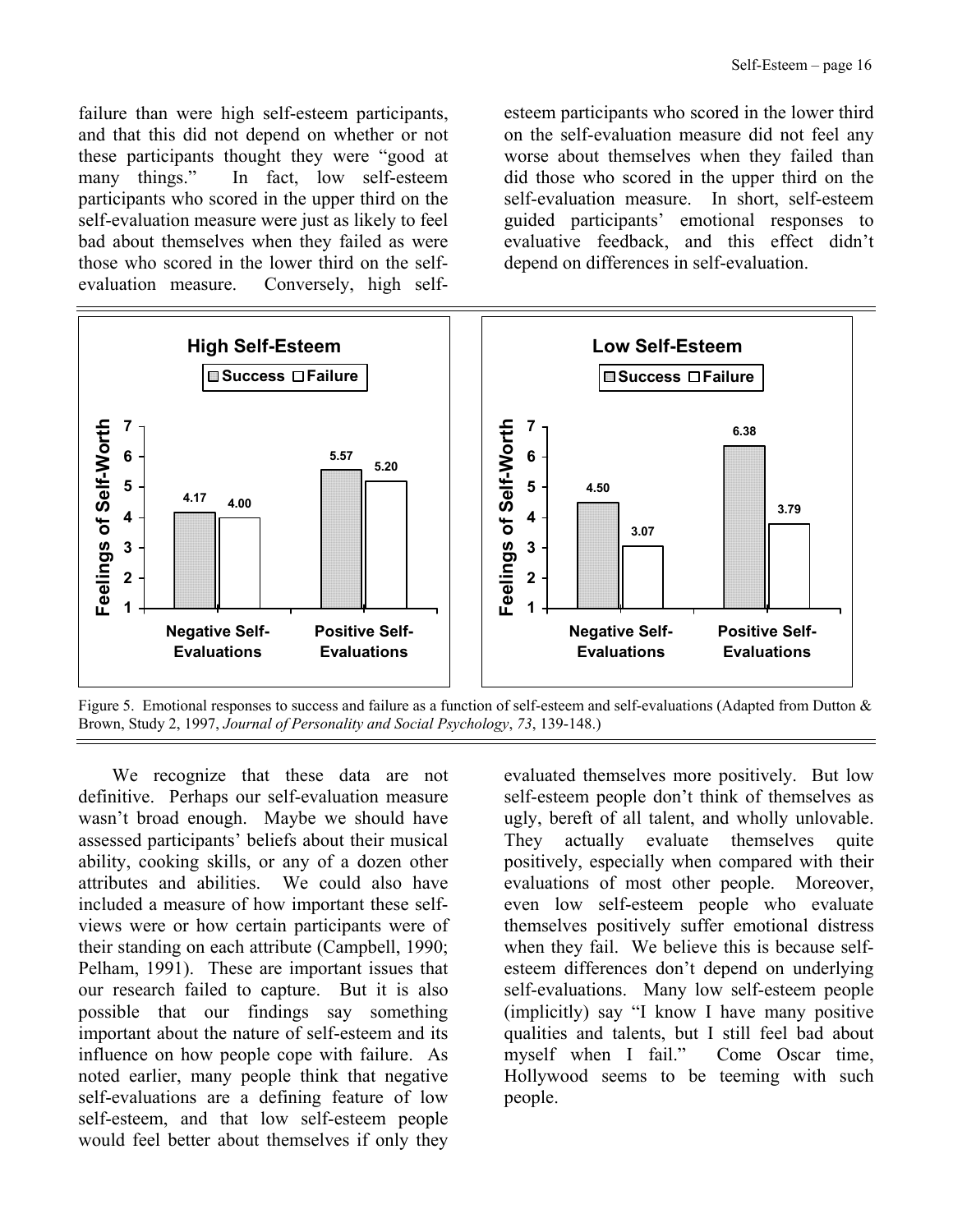## <span id="page-16-0"></span>C. *Comparing Global Self-Esteem and Specific Self-Views*

Our findings regarding the relative importance of global self-esteem and specific self-views seem to contradict decades of psychological wisdom. Beginning with Mischel's (1968) critique, psychologists have increasingly turned away from global personality variables toward more specific, cognitivelybased constructs (Cantor & Kihlstrom, 1981). In a similar vein, social psychologists working in the attitude area have argued that specific beliefs and attitudes are better predictors of behavior than are more general beliefs and attitudes (Ajzen & Fishbein, 1977).

This emphasis on specificity over generality also found its way into research on self-concept. Many contemporary theorists focus their research on specific views of the self rather than on global self-esteem, arguing that global selfesteem is too broad a construct to be of much value (e.g., Bandura, 1986; Crocker & Wolfe, 2001; Gergen, 1971; Markus & Wurf, 1987; Marsh, 1990, Swann, 1990).

### 1. **Self-esteem guides people's emotional reactions; self-evaluations guide people's cognitive reactions**

Instead of arguing which variable is more important, Dutton and Brown (1997, Study 1) sought to specify the conditions under which each variable operates. Building on earlier theoretical work by Shrauger (1975), they argued that although global self-esteem determines people's *emotional* reactions to evaluative feedback (i.e., how evaluative feedback makes people feel about themselves), self-evaluations

determine people's *cognitive* reactions to evaluative feedback. With respect to this latter point, Dutton and Brown hypothesized that people who believe they are highly able will be less cognitively accepting of negative feedback than will those who doubt their ability to succeed.

To test these hypotheses, Dutton and Brown first had participants solve some sample problems from an intellectual task they were about take. The participants then rated their ability and their expectancies for success. These judgments were combined to form an index of self-evaluations of ability. By varying the difficulty of the problems they received, the participants were then led to experience success or failure at the task. Finally, they indicated (a) to what extent they thought their performance was a valid reflection of their ability and (b) how they felt about themselves following their performance.

Based on evidence that global self-esteem guides people's emotional reactions to evaluative feedback, Dutton and Brown (1997) predicted that how people feel about themselves after they fail is determined by their self-esteem level, not their task-specific self-evaluations. The data displayed in the upper half of [Figure 6](#page-17-0) support this assertion. Independent of how they evaluated themselves, low self-esteem participants felt worse about themselves when they failed than did high self esteem participants. These findings provide further evidence that people's emotional reactions to evaluative feedback depend on how they *feel* about themselves, not on what they *think* about themselves.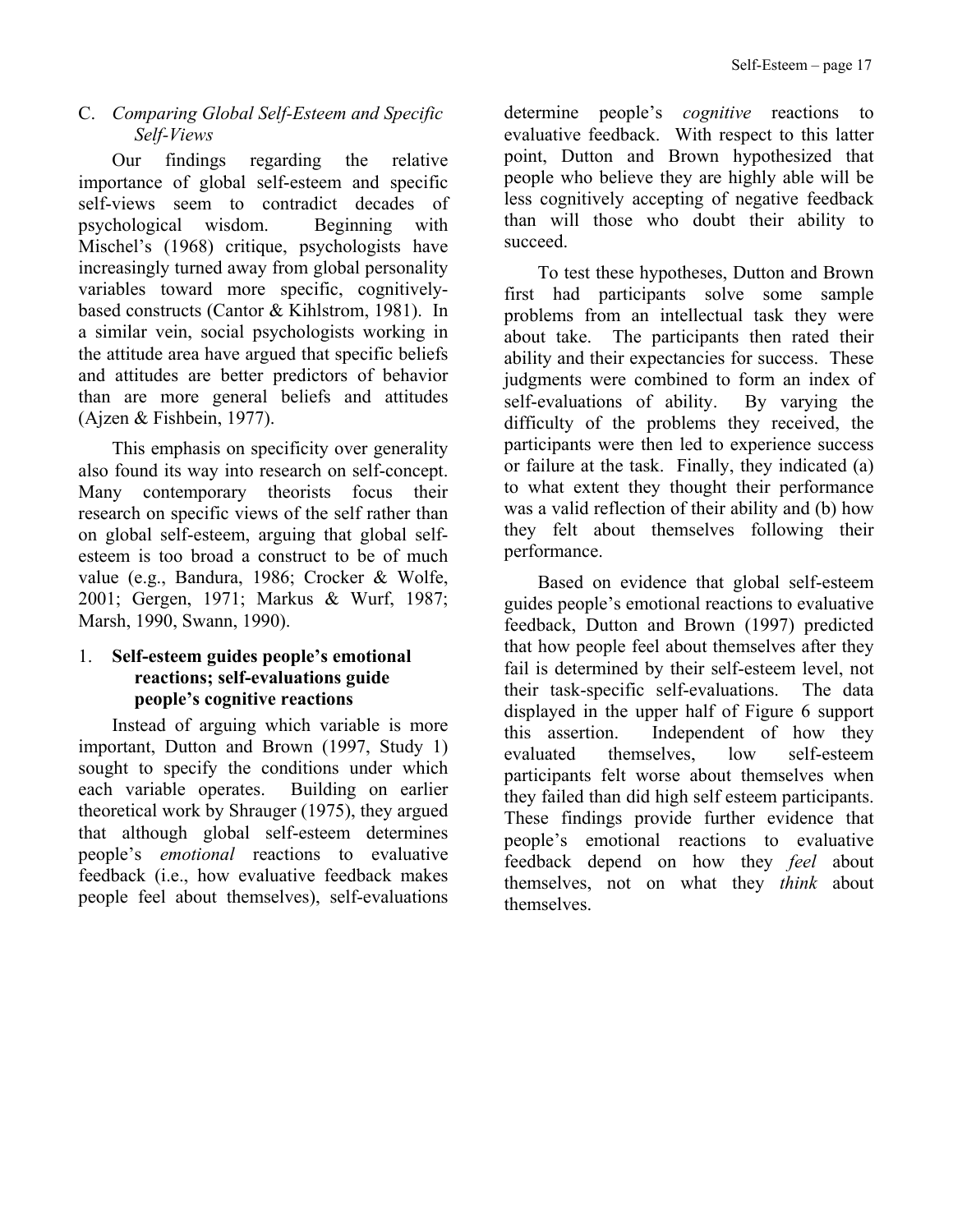<span id="page-17-0"></span>

Figure 6. Emotional reactions to success and failure as a function of self-esteem and self-evaluations of ability. (Adapted from Dutton & Brown, 1997, *Journal of Personality and Social Psychology*, *73*, 139-148, Study 1)

The situation is different when we examine participants' cognitive reactions to success and failure. [Figure 7](#page-17-1) shows that, regardless of their self-esteem level, participants who believed they had high ability were more cognitively accepting of success than of failure, and participants who their self-esteem level.

believed they had low ability were more cognitively accepting of failure than of success. This finding supports the claim that people's cognitive reactions to evaluative feedback are guided by their self-evaluations, rather than by

<span id="page-17-1"></span>

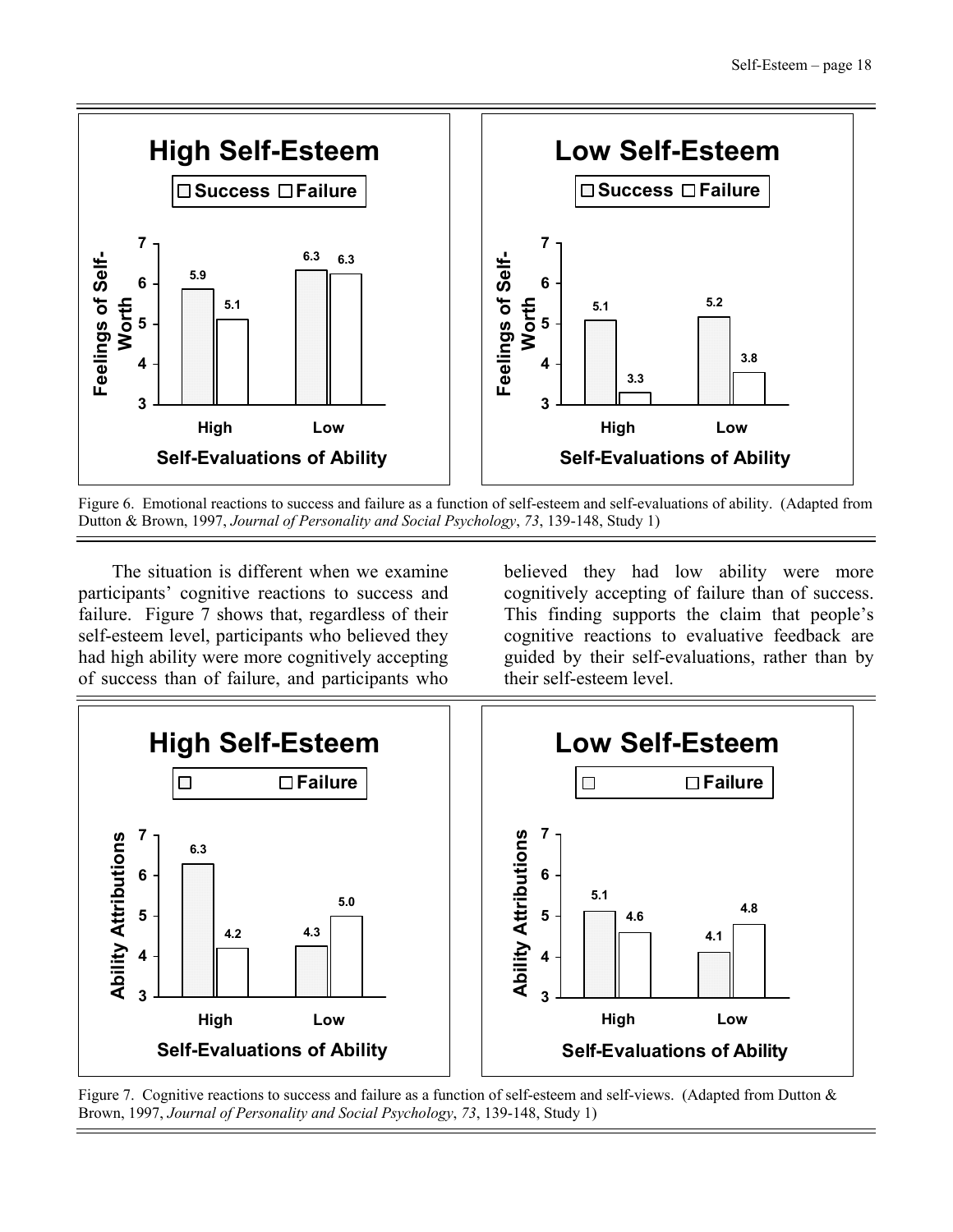To summarize, people's reactions to evaluative feedback are guided by both their global self-esteem and their specific self-views. Their emotional reactions depend on whether their self-esteem level is high or low, but their cognitive reactions depend on whether they think they have high or low ability in that domain. To illustrate this point, consider a golfer's reaction when she shoots a score of 95 for 18 holes. If we want to know whether the person regards this score as a success or a failure, we need to know how the person evaluates her ability in golf. If she thinks of herself as a good golfer, she is apt to regard this score as a negative outcome. But if we want to know how she feels about herself when she fails, we need to look at her global self-esteem level. If she has high self-esteem, she will deal with this negative outcome rather effectively.

## 2. **Self-Protection and the Anticipated Negative Value of Failure**

A good deal of evidence suggests that low self-esteem people are generally more selfprotective than are high self-esteem people (Baumeister et al., 1989, Brown, 1998; Josephs, Larrick, Steele, & Nisbett, 1992; Wood, Giordano-Beech, Taylor, Michela, & Gaus, 1994). Instead of taking risks, they adopt a more cautious style, pursing safer, less rewarding outcomes to riskier, more profitable ones. Expectancy-value models of behavior provide a framework for understanding these differences. These models assume that freely chosen behavior depends on two factors: a person's expectation that she can achieve some outcome, in conjunction with the value the person places on obtaining vs. not obtaining the outcome.

Cognitive theories trace self-esteem differences in behavior to the expectancy component of the expectancy-value model. They assume that low self-esteem people are less willing to take risks because they lack confidence in their ability to succeed. Affective models emphasize the value component in the expectancy-value model. They assume that the negative incentive value of failure (the pain of failure) is greater for low self-esteem people than for high self-esteem people and that this explains why low self-esteem people are more selfprotective.

One way to think about these divergent perspectives is in terms of confidence and consequence. The cognitive model assumes that a lack of confidence guides the behavior of low self-esteem people. Low self-esteem people play it safe because they lack confidence that they will succeed. Presumably, if they thought they were better at things (e.g., thought they had higher ability), they would not be risk averse. The affective model assumes that consequence, not confidence, is the key variable to consider. Low self-esteem people are risk averse not because they don't think they can succeed but because they are afraid to fail. Literally, they are afraid to try. (For related perspectives, see Downey & Feldman, 1996; Higgins, 1997.)

### 3. **Global Self-Esteem and Specific Self-Views Interact to Influence Information-Seeking Behavior**

Bernichon, Cook, and Brown (2002) recently used these insights to understand information-seeking behavior. Research in this area presents something of a paradox. On the one hand, there is evidence that people who feel bad about themselves are particularly disturbed by negative feedback and avoid it as a means of self-protection (e.g., Brown & Dutton, 1995a; Brown & Marshall, 2001; Dutton & Brown, 1997). On the other hand, there is evidence that people with negative self-views seek negative feedback as a means of verifying their negative self-appraisals (e.g., Swann, 1990, 1996). In an attempt to resolve this paradox, Bernichon et al. argued that high self-esteem people verify their negative self-views, but low self-esteem people do not. This basis for this prediction resides in the way each self-esteem group handles negative feedback. People who verify a negative selfview expose themselves to the pain of criticism and rejection. Because high self-esteem people are adept at neutralizing the negative impact of rejection, they can *afford* to verify a negative self-view without feeling devastated. In contrast, low self-esteem people deal ineffectively with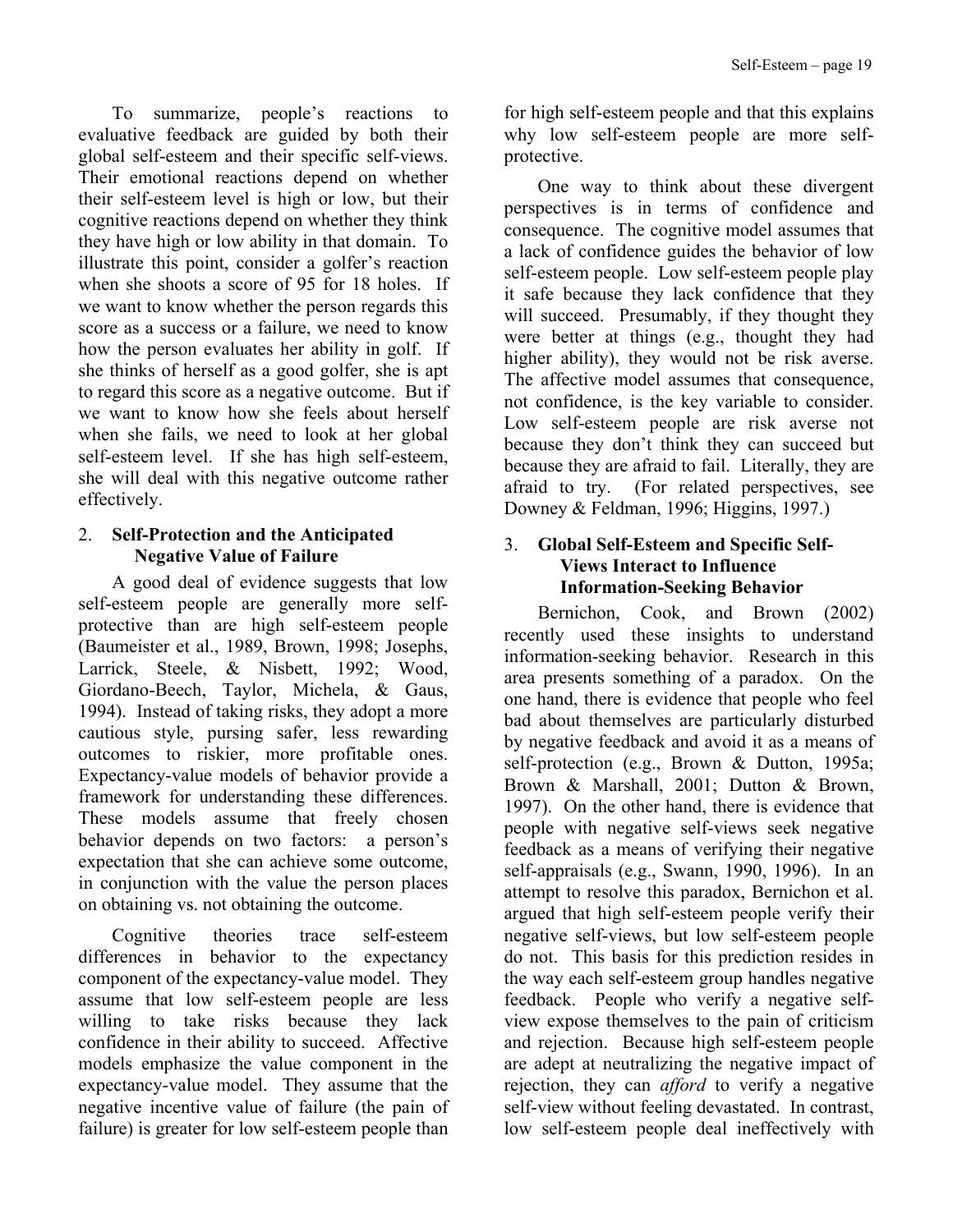<span id="page-19-0"></span>rejection and find it to be emotionally distressing. As a consequence, they should be much more reluctant to verify a negative selfview. In short, Bernichon et al. predicted that self-esteem and specific self-views interact to affect the seeking of evaluative feedback, such that low self-esteem people are less interested in verifying a negative self-view than are high selfesteem people.

To test these ideas, Bernichon et al. had female participants first complete a questionnaire that measured their self-esteem and their perceived sociability. Then, they interacted with another participant in the context of a getacquainted conversation. Later, the participants learned that their partner thought they were either comfortable in social situations or uncomfortable in social situations. Finally, the participants indicated how interested they were in getting to know their partner better.

The left hand-side of [Figure 8](#page-19-1) shows the usual self-verification effect. Among participants with high self-esteem, those with positive self-views preferred the positive evaluator to the negative evaluator and those with negative self-views preferred the negative evaluator to the positive evaluator. No such pattern emerged among low self-esteem participants. Here, those with positive self-views expressed no preference either way and those with negative self-views preferred a positive (nonself-verifying evaluator) to a negative (selfverifying) one. These findings identify conditions under which global self-esteem and self-evaluations interact to affect behavior.

<span id="page-19-1"></span>



### III. **General Discussion**

Cognitive models of self-esteem adopt an information-integration approach to understanding the origins of self-esteem. They assume that self-esteem develops from a largely rational process. People survey their various characteristics and somehow combine this information into an overall judgment. Stanley

Coopersmith (1967), a pioneer in the area of selfesteem research, aptly summarized this approach:

[Self-esteem] is based on a *judgmental* process in which the individual examines his performance, capacities, and attributes according to his personal standards and values,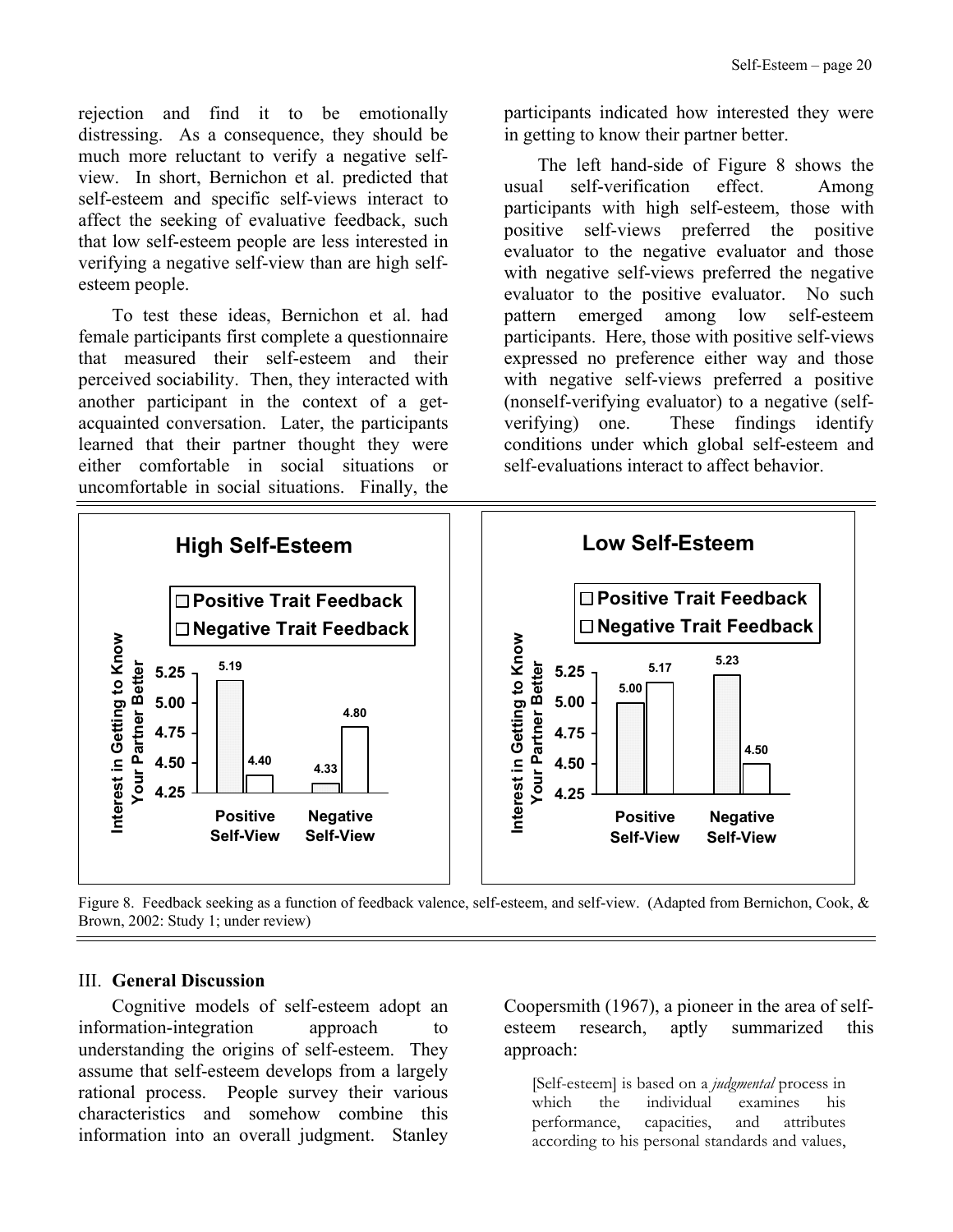and arrives at a *decision* of his own worthiness. (Coopersmith, 1967, p. 7, emphasis added)

We do not believe this is so. In our judgment, people don't examine their various qualities and decide whether or not to love themselves. People's feelings toward themselves are more irrational than this. As the French philosopher, Pascal, noted, "The heart has its reasons, which reason does not know." Although Pascal was referring to love for others, we believe this principle also applies when we consider how people feel about themselves.

Numerous factors led us to this conclusion. For one, the self-esteem described by the cognitive approach is conditional and fragile and vulnerable to attack. In the event that something happened to undermine our self-evaluations in that domain, our self-esteem would evaporate (see Crocker & Wolfe, 2001). If it is to have any value, self-esteem ought to insulate people from just such experiences. High self-esteem people ought to (and do) feel good about themselves even when they learn they are not capable or competent in some domain. This analysis suggests that high self-esteem does not depend on an algebraic assessment of one's constituent qualities.

The cognitive model also assumes a high degree of cognitive sophistication. As such, the model predicts that self-esteem doesn't develop until at least middle childhood, when the cognitive abilities necessary to make the various judgments the model describes have developed. Harter, a developmental psychologist, makes this point explicitly, asserting that global self-esteem is "a complex, cognitive construction that does not emerge until approximately the mental age of 8" (Harter, 1986, p. 145). This characterization is at odds with evidence that children show differences reflective of self-esteem at a very young age and that these differences predict selfesteem later in life (Cassidy, 1990; Sroufe, 1983; Sroufe, Carlson, & Shulman, 1993).

Finally, the cognitive model begs the question of what determines self-evaluations in the first place. Consider, for example, people's ideas about how attractive they are. At all ages, and for both sexes, perceived attractiveness is closely related to self-esteem (Harter, 1993; Pliner, Chaiken, & Flett, 1990). People who like the way they look, like themselves (and people who like themselves, like the way they look). The cognitive approach assumes that the causal arrow goes from perceived attractiveness to selfesteem. People somehow come to regard themselves as attractive or unattractive, and this decision affects their level of self-esteem. What this approach leaves unanswered is the question of why some people regard themselves as attractive to begin with.

One solution would be to assume that people correctly perceive how attractive they really are, but this is not the case. People's ideas about their attractiveness are not strongly tied to what others think; nor is actual attractiveness related to self-esteem (Feingold, 1992). The same is true for virtually all highly evaluative attributes. High self-esteem people think they are more competent, intelligent, talented, and well liked than do low self-esteem people, but this is not the case. On average, high self-esteem people are no *better* in these areas than are low selfesteem people, and people who truly possess these qualities do not have higher self-esteem than people who lack them.

What we find, then, is that self-esteem is strongly related to what people think they are like, but virtually unrelated to what people are really like. This pattern poses a problem for the cognitive model: If people's ideas about themselves aren't based on what they are really like, where do they come from?

An affective model of self-esteem explains these findings by assuming that self-esteem develops early in life and then functions as a lens through which people view their characteristics and experiences. Virtually all traits are ambiguous and can be interpreted in many ways (Dunning, 1993). High self-esteem people are most apt to adopt a congenial interpretation, one that leads them to believe they have many positive qualities and very few negative qualities (Brown et al., 2001).

For these, and other reasons, we believe it is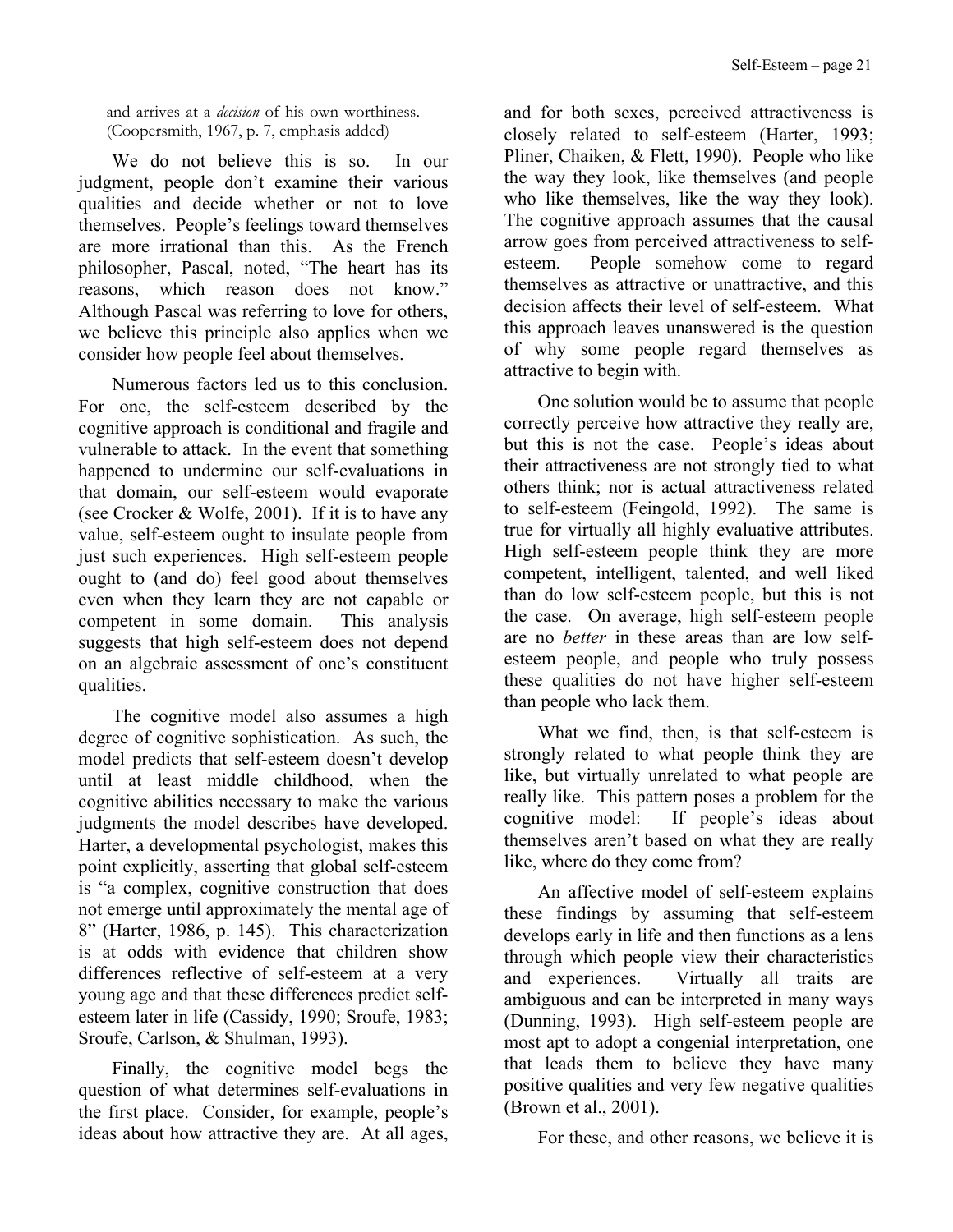more fruitful to think of self-esteem as an affective disposition that, once formed, influences how people evaluate themselves and cope with failure. The research we have reported in this paper is consistent with this position. This research, which is reviewed in [Table 3,](#page-21-0) establishes that (a) self-esteem influences selfevaluations, particularly following evaluative

feedback; (b) self-esteem influences how people feel about themselves when they fail; (c) selfesteem differences are not simply due to differences in self-evaluations; and (d) selfesteem and self-evaluations interact to affect behavior. All of these findings are predicted by the top-down, affective model we adopt.

<span id="page-21-0"></span>

| Table 3: Summary of major findings and preferred interpretation |                                                                                                                                                                                            |                                                                                                                                                                        |  |  |
|-----------------------------------------------------------------|--------------------------------------------------------------------------------------------------------------------------------------------------------------------------------------------|------------------------------------------------------------------------------------------------------------------------------------------------------------------------|--|--|
| Research                                                        | <b>Central Finding</b>                                                                                                                                                                     | <b>Our Interpretation</b>                                                                                                                                              |  |  |
| Brown and Dutton<br>(1991)                                      | High self-esteem people think they're good at<br>virtually everything                                                                                                                      | Self-esteem colors the way people appraise<br>themselves.                                                                                                              |  |  |
| Brown and Dutton<br>(1991)                                      | Even low self-esteem people appraise<br>themselves in positive terms, especially in<br>comparison with their evaluations of others.                                                        | Negative self-evaluations are not the defining<br>feature of low self-esteem.                                                                                          |  |  |
| Dutton and Brown<br>(1996)                                      | Self-esteem interacts with evaluative<br>feedback to influence self-evaluations                                                                                                            | Self-evaluations are consequences of self-<br>esteem, not antecedents.                                                                                                 |  |  |
| Brown and Dutton<br>(1995)                                      | Both self-esteem groups feel sad when they<br>fail, but only low self-esteem people feel bad<br>about themselves.                                                                          | Self-esteem is involved in the regulation of a<br>particular class of emotions we call feelings<br>of self-worth;                                                      |  |  |
|                                                                 |                                                                                                                                                                                            | Low self-esteem people's feelings of self-<br>worth are very conditional; this is much less<br>true of high self-esteem people.                                        |  |  |
| Brown and Marshall<br>(2001)                                    | Variables that correlate with self-esteem also<br>predict how people feel about themselves<br>when they fail, but these effects disappear<br>once self-esteem is statistically controlled. | Self-esteem is a unique predictor of how<br>people feel about themselves when they fail.                                                                               |  |  |
| Dutton and Brown<br>(1997, Study 2)                             | Self-esteem influences how people feel about<br>themselves when they fail, and this effect<br>doesn't depend on whether people evaluate<br>themselves positively.                          | Self-esteem differences are not reducible to<br>differences in self-evaluations.                                                                                       |  |  |
| Dutton and Brown<br>(1997, Study 1)                             | Self-esteem influences people's emotional<br>responses to evaluative feedback, but self-<br>evaluations influences people's cognitive<br>reactions to evaluative feedback.                 | Self-esteem and self-evaluations are both<br>important, but have different consequences.                                                                               |  |  |
| Bernichon, Cook, and<br>Brown (2002)                            | High self-esteem people verify a negative<br>self-view, low self-esteem people do not                                                                                                      | Self-esteem and self-evaluations interact to<br>predict behavior, particularly in situations<br>that hold the potential for failure, rejection,<br>and disappointment. |  |  |

Although we believe the bulk of the evidence supports our claims, we recognize that not everyone will be swayed by our arguments. Some might argue that we have attacked a straw man in this paper. The bottom-up model maintains that self-evaluations determine selfesteem, but it does not deny that, once formed, self-esteem also influences self-evaluations. Said differently, proponents of the bottom-up model allow for top-down processes as well,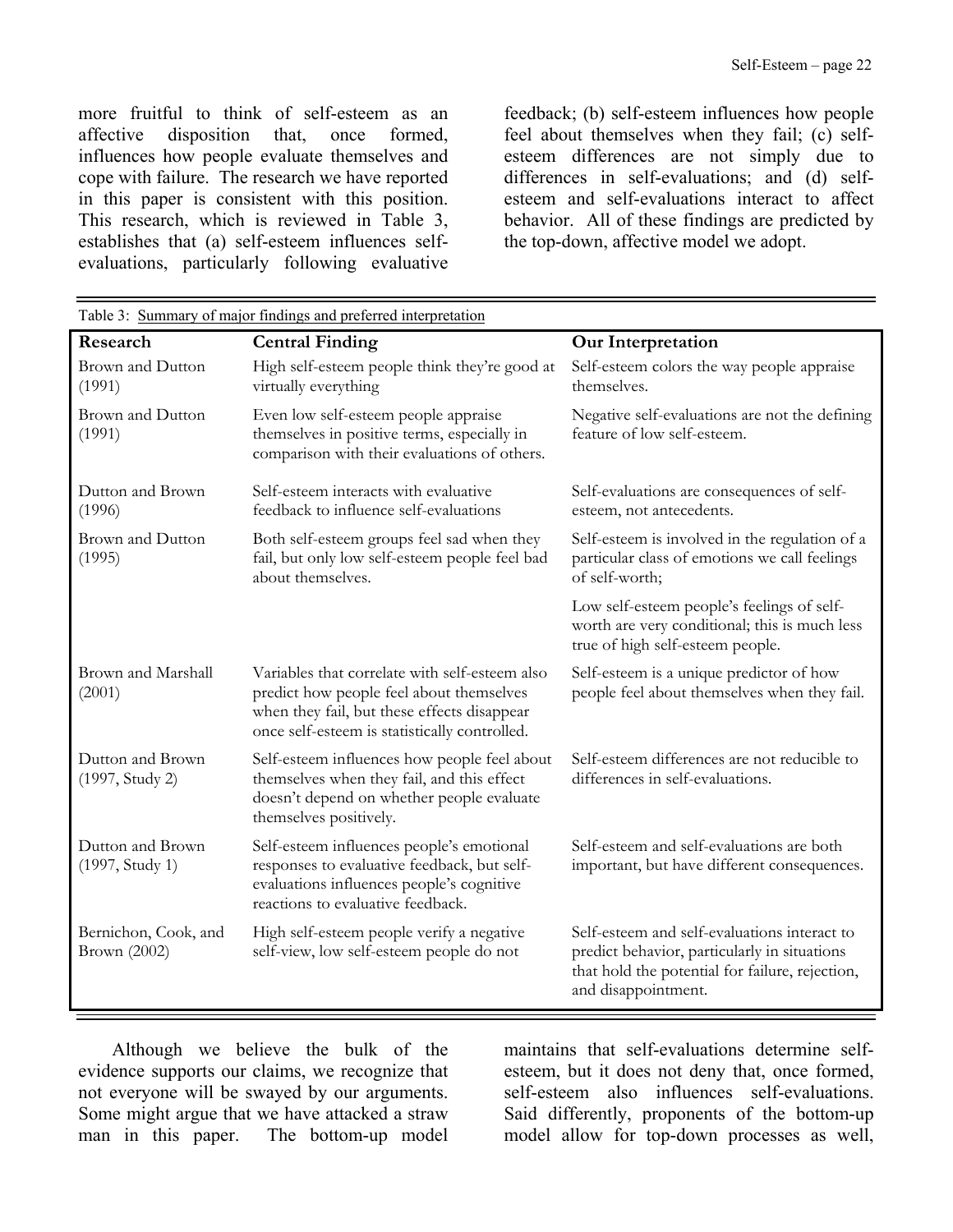<span id="page-22-0"></span>provided that these processes occur after selfesteem has developed.

In contrast, the affective model we favor makes no allowance for bottom-up processes at all. It assumes that self-esteem forms entirely from factors that have nothing to do with judgmental processes. Indeed, it assumes that self-esteem *cannot* form from such processes. Readers might reasonably respond that we have provided no evidence to support this assertion. We have documented that self-esteem has a topdown component, but we have not demonstrated that it lacks a bottom-up one. We concede this point, and recognize its importance, but we believe research in this area will best be advanced by abandoning the notion that selfesteem is based on judgmental processes. In the remainder of this paper, we will discuss some of the advantages and implications of our model

## A. *Why Distinguish the Three Uses of Self-Esteem?*

Throughout this paper, we have highlighted the need to distinguish global self-esteem from the way people feel about themselves at any moment (which we call feelings of self-worth), and the way they evaluate their particular qualities (which we call self-evaluations). In our judgment, it confuses matters to equate global self-esteem with highly favorable selfevaluations. In contrast, many psychologists use these terms interchangeably (see, for example, Tesser, Crepaz, Collins, Cornell, & Beach, 2000). This is allowable within the bottom-up approach, because self-evaluations are thought to underlie self-esteem. After all, if self-esteem is nothing more than self-evaluations, there is no need to distinguish them.

Within the cognitive model, there is also no need to distinguish trait self-esteem from "state self-esteem," because they are assumed to differ only in their temporal course. This assumption has a practical consequence: It enables research to "experimentally manipulate" self-esteem by leading people to believe they are good or bad at things. For example, in a test of terrormanagement theory (Greenberg, Solomon & Pyszczynski, 1997), Arndt and Greenberg (1999)

reported that they experimentally instilled high self-esteem in some participants and low selfesteem in other participants. Doing so, these researchers argued, enabled them to draw a causal conclusion that would be precluded by treating self-esteem as a stable component of personality.

This trait-state equivalency is certainly not restricted to the study of self-esteem (see for example, Carver & Scheier, 1981; Dweck, 1999; Higgins, 1997). While warranted in some circumstances, we do not believe this equivalency holds when it comes to self-esteem. As we see it, self-esteem is a capacity—a capacity to respond to evaluative feedback in ways that maintain high feelings of self-worth. Providing positive feedback to low self-esteem people does not endow them with this capacity, so we do not believe it approximates the experience of having high self-esteem.

At the risk of overstretching our reach, we will try to clarify this point using diabetes as an example. When nondiabetics eat, they immediately produce insulin to metabolize the sugar. Doing so allows them to keep their blood sugar at a healthy, constant level. The situation is quite different for diabetics. Their bodies do not produce enough insulin, and food poses a threat to their well-being. Giving them insulin keeps them alive, but it doesn't cure them of diabetes.

We realize the analogy is strained, but diabetes is like self-esteem, sugar is like failure, and insulin is like self-evaluations. High selfesteem people immediately neutralize the effects of failure by adjusting their self-evaluations. Low self-esteem people lack this ability and struggle to maintain high feelings of self-worth when they fail. It is doubtful whether any amount of external feedback, however positive it may be, could endow low self-esteem people with this capacity (any more than an insulin injection cures people of diabetes).

# B. *Understanding William James*

To be credible, any attempt to supplant the cognitive model must reconcile its approach with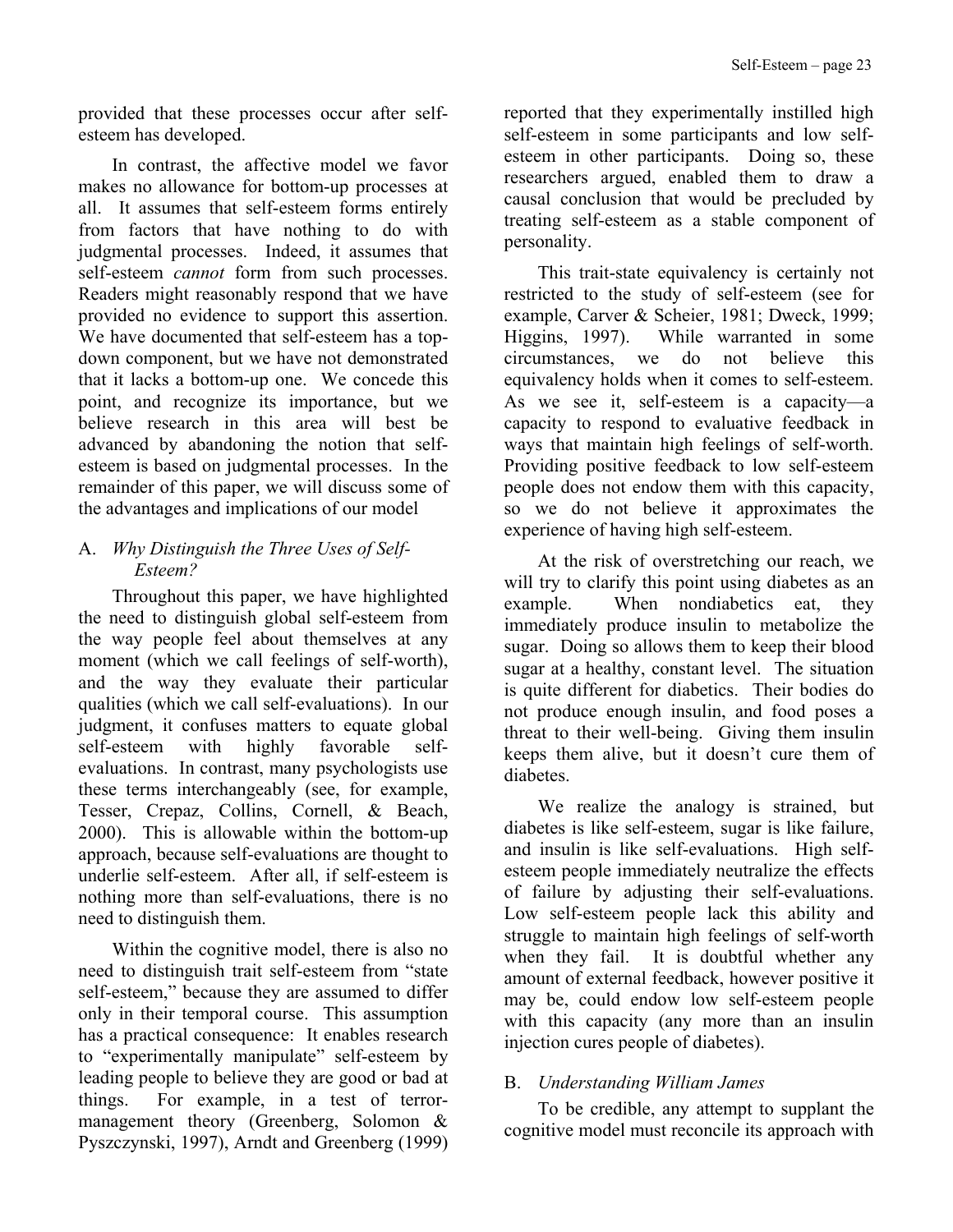the work of William James (1890). This is the case because advocates of the bottom-up model credit James with its development (see, for example, Crocker & Wolfe, 2001; Pelham, 1995). In an oft-cited portion of his chapter on the self, James argued

our self-feeling in this world depends entirely on what we *back* ourselves to be and do. It is determined by the ratio of our actualities to our supposed potentialities; a fraction of which our pretensions are the denominator and the numerator our successes; thus, Self-esteem = Success/Pretensions (1890; p. 310).

Most researchers have assumed that James is saying that self-evaluations determine global self-esteem. We have high self-esteem if we think our attained outcomes (our successes, in James's term) exceed our pretensions. Marsh (1993b) framed the issue as follows: "James's theory of self is a social cognition model in which domain-specific self-evaluations are the building blocks of self-esteem" (p. 975).

Although we anticipate disagreement on the matter, we do not believe James is offering a formula for understanding the origins of global self-esteem, but is referring instead to factors that determine feelings of self-worth. We say that, in part, because although James believed self-esteem can be fluid ("... the barometer of our self-esteem and confidence rises and falls from one day to another," p. 307), he also believed self-esteem was stable and removed from everyday experiences ("there is a certain average tone of self-feeling which each one of us carries about with him, and which is independent of the objective reasons we may have for satisfaction or discontent," p. 306). One way to resolve this apparent contradiction is to treat global selfesteem as the stable construct and feelings of self-worth as the dynamic one.

Insofar as the formula James offered describes a fluid construct, we assume he is referring to feelings of self-worth, not global self-esteem. Unfortunately, the issue is further confused by James's tendency to use the term "*pretensions*" in two ways. Sometimes he uses the term to refer to domains of personal

### importance.

I who for the time have staked my all on being a psychologist, am mortified if others know much more psychology than I. But I am contented to wallow in the grossest ignorance of Greek. My deficiencies there give me no sense of personal humiliation at all. Had I 'pretensions' to be a linguist, it would have been just the reverse. (p. 310)

Here James is saying that his performance as a psychologist evokes a stronger emotional reaction than does his performance as a linguist. In more general terms, he is arguing that outcomes in domains of high personal importance produce greater emotional reactions than do outcomes in domains of low personal importance. This treats pretensions in terms of values, in terms of what is important to the person.

On other occasions, James uses the term "pretensions" to refer to a person's aspiration level—to a minimum level of performance a person would be satisfied with.

So we have the paradox of a man shamed to death because he is only the second pugilist or the second oarsman in the world. That he is able to beat the whole population of the globe minus one is nothing; he has pitted himself to beat that one; and as long as he doesn't do that nothing else counts. Yonder puny fellow, however, whom every one can beat, suffers no chagrin about it, for he has long ago abandoned the attempt to 'carry that line' as the merchants say, of self at all. (pp. 310-311)

This passage treats pretensions in terms of one's level of aspiration. It says that how people feel about an attained outcome is not simply a function of the outcome itself—it depends on the standards people use for gauging success and failure. By way of illustration, consider two students who both get a "B" in a course. This grade will represent failure to a student who aspired to get an "A," but success to a student who aspired to get a "C." This analysis suggests that there are two routes to feeling good about your performance in some domain. You can either raise your level of accomplishment or lower your level of aspiration. According to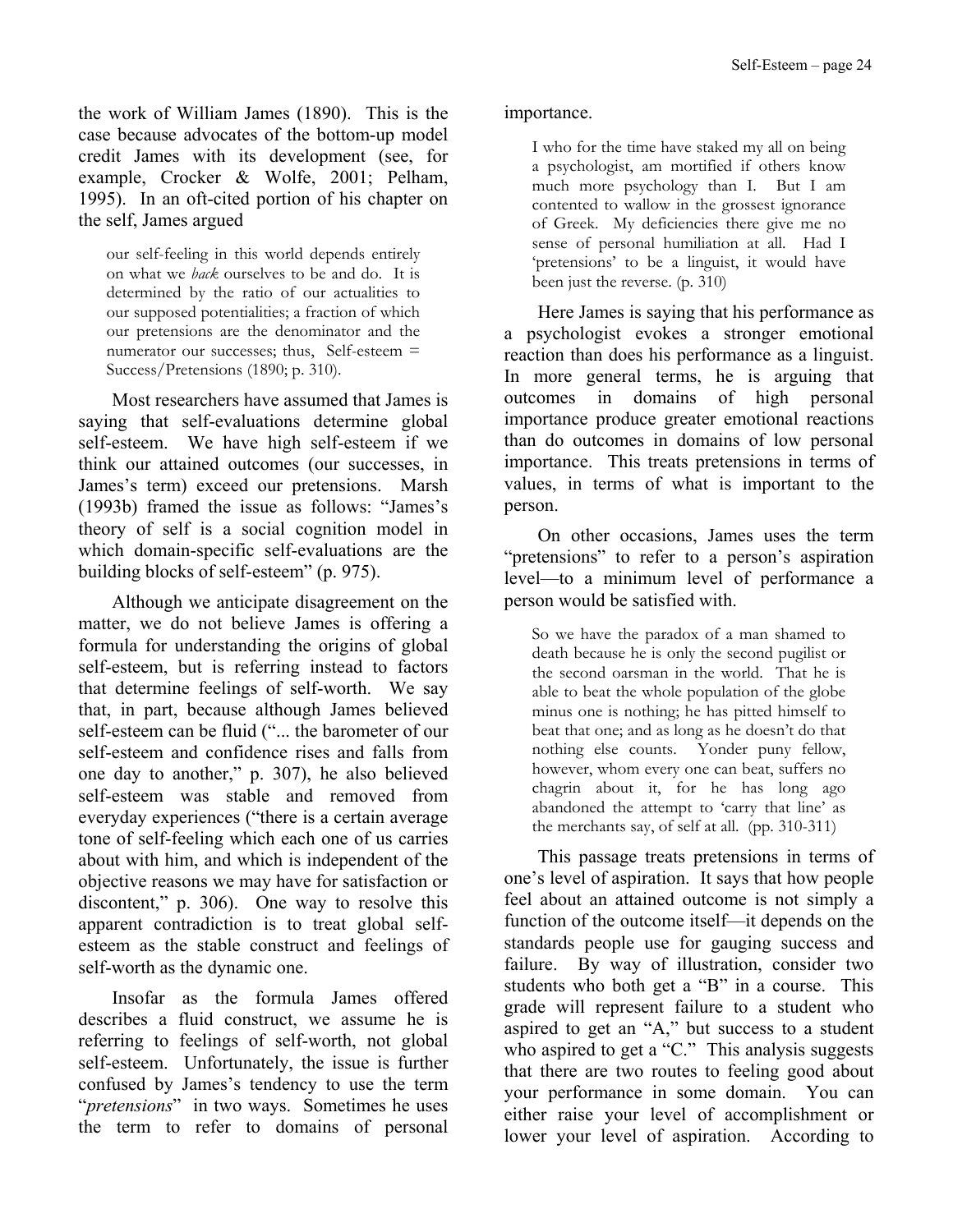<span id="page-24-0"></span>James, either one will suffice to make you feel **better** 

[Self-esteem] may be increased as well by diminishing the denominator as by increasing the numerator. To give up pretensions is as blessed a relief as to get them gratified. .... 'Make thy claim of wages a zero, then hast thou the world under thy feet.' (p. 311).

[Figure 9](#page-24-1) presents one way to integrate James's formula with the research we have reviewed in this paper. First, to understand whether an outcome is regarded as a success or failure, we need to consider the actual performance relative to the person's level of aspiration. This is akin to saying that people's self-evaluations guide their cognitive reactions to an attained outcome. To predict a person's emotional reaction to this outcome, we need to multiply it by importance (pretensions as values). The more important the outcome is, the stronger will be the person's emotional reaction. All else being equal, people will be happier to have succeeded at an important task than an unimportant one. Finally, to understand people's self-relevant emotional reactions to their attained outcomes, we need to consider global selfesteem as well. All else being equal, a poor performance will cause greater emotional distress (i.e., low feelings of self-worth) among a low self-esteem person than among a high selfesteem person.

| Step 1: | Perceived Outcome =                   | <b>Successes</b><br>Pretensions |        | Objective Outcome<br>Level of Aspiration (Self-Evaluation) |
|---------|---------------------------------------|---------------------------------|--------|------------------------------------------------------------|
| Step 2: | Emotional Reaction =                  | Perceived Outcome               | $\ast$ | Pretensions as Values                                      |
| Step 3: | Feelings of Self-Worth $=$            | Perceived Outcome               | $\ast$ | Pretensions as Values<br>Global Self-Esteem                |
|         | Figure 9. Understanding William James |                                 |        |                                                            |

# <span id="page-24-1"></span>C. *The Benefits of Having High Self-Esteem*

As noted earlier, many psychologists have concluded that global self-esteem is relatively unimportant. For example, Leary, Cottrell, and Phillips argued that self-esteem doesn't have "any inherent value" (2001, p. 898), and Crocker and Wolfe stated that "self-esteem, although powerfully related to affect and life satisfaction, is relatively unimportant as a cause of behavior" (2001, p. 604) (see also, Marsh, 1990).

In this article we have emphasized that high self-esteem endows people with the ability to fail without feeling bad about themselves. We do not believe this is a trivial outcome. For many years, psychologists have noted that people have a basic need to feel good about themselves. They want to feel proud of themselves rather than ashamed of themselves. In short, they strive to maximize and protect their feelings of self-worth. The importance of this "self-enhancement" motive

was perhaps best stated by the Pulitzer prize winning anthropologist Ernest Becker, who wrote:

The fundamental datum for our science is a fact that at first seems banal, or irrelevant: it is the fact that—as far as we can tell—*all organisms like to 'feel good' about themselves*. ... Thus in the most brief and direct manner, we have a *law* of human development …. (Becker, 1968, p. 328)

High self-esteem people are especially adept at satisfying this self-enhancement need. They deal with failure and disappointment without suffering diminished feelings of self-worth. In our opinion, the ability to satisfy a motive McDougall (1923) called the "master sentiment" is not a trivial benefit of having high self-esteem. Undoubtedly, this is at least one (if not the main) reason why high self-esteem people consistently report greater life satisfaction than do low selfesteem people (Diener & Diener, 1995, Myers & Diener, 1995). Life is a lot easier when one can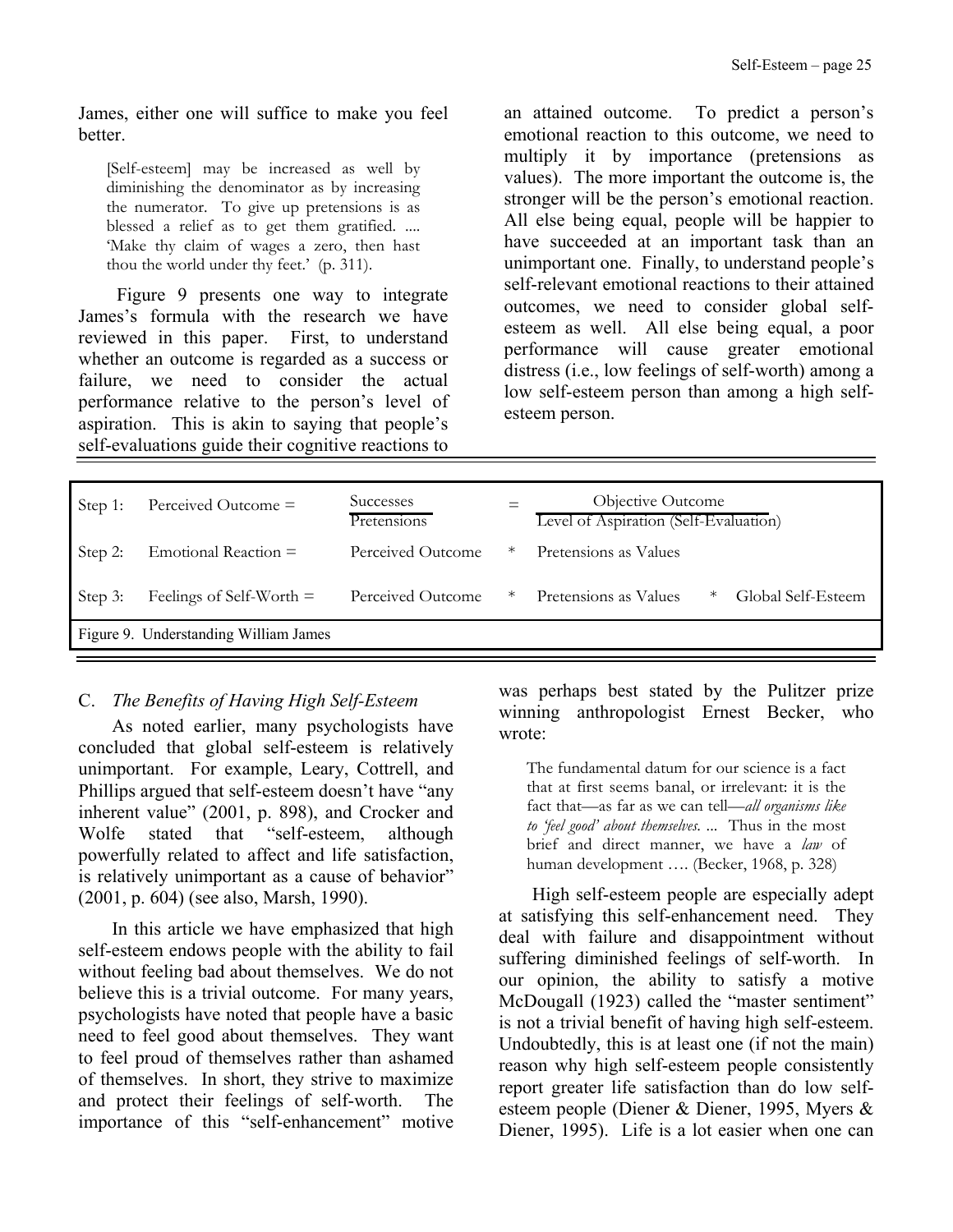<span id="page-25-0"></span>fail without feeling bad about oneself.

Viewing the self-enhancement motive in affective terms differs from how other theorists have defined the term. Other theorists have taken the term to mean that people are motivated to evaluate themselves positively (e.g., Rosenberg, 1979; Shrauger, 1975; Swann, 1990). It is certainly the case that in many situations and in many cultures, feelings of self-worth are promoted by thinking of oneself as highly capable or somehow *better* than one's peers. But this is not invariably so. In some situations and in some cultures, feelings of self-worth may be promoted by thinking of oneself as ordinary or average, or even *worse* than others. These apparent differences reveal an underlying similarity. The universal need is not a need to *think* of oneself in any specific way, but a need to maximize feelings of self-worth. (Brown & Kobayashi, 2001; Hetts, Sakuma, & Pelham, 1999).

From this perspective, self-evaluations are rather arbitrary. They are important only insofar as they promote feelings of self-worth. In contemporary Western cultures, feelings of selfworth are promoted by thinking of oneself in highly positive terms. High self-esteem people, being particularly adept at preserving high feelings of self-worth, claim to possess many positive qualities. If the contingencies were to change—e.g., if it suddenly became fashionable to be modest and unassuming, we expect that high self-esteem people would regard themselves as especially self-effacing. By claiming to possess whatever qualities are valued by the cultures (or subculture) in which they reside, high self-esteem people use their self-evaluations to promote and protect their feelings of self-worth (Brown et al., 2001; Brown & Kobayashi, 2001; Kobayashi & Brown, 2002).

This analysis bears on a current debate in social psychology and personality. Noting that East Asians are typically less self-enhancing than are North Americans and people from Western Europe, Heine, Lehman, Markus, and Kitayama (1999) questioned whether self-enhancement needs are universal (see also, Hetts, Sakuma, & Pelham, 1999). If self-enhancement is viewed in cognitive terms— as a need to think about oneself in highly positive terms, we agree that the need is not universal. If, however, self-enhancement is viewed in affective terms—as a need to feel proud of oneself rather than ashamed and humiliated, then we disagree. As Becker noted, there is a basic human need to feel good about themselves rather than bad about themselves.

This analysis can also be used to understand the dynamics of self-esteem across the life span. In contemporary America, the belief that one is attractive and popular is critical during adolescence; in adulthood, beliefs about one's productivity and sagacity become increasingly important. Because high self-esteem people are adept at promoting high feelings of self-worth, they will believe they possess attributes that are valued by their particular reference group at the time. The *correlates* of self-esteem will therefore shift as people age (Harter, 1990), reflecting changes in the manifestations of self-esteem rather than in its basis.

## D. *Is This Really High Self-Esteem?*

The portrait we have painted of the high selfesteem person is one who uses a variety of strategies to promote, protect, and maintain high feelings of self-worth in the face of failure. Some readers might wonder whether this is really high self-esteem. After all, wouldn't a person who was truly secure in his/her self-love feel no need to protect his/her feelings of self-worth in the face of failure?

There are two ways to examine this question. One is to assume that we haven't measured high self-esteem at all. As we noted at the outset of this paper, our participants were relatively young college students and they may be fooling themselves (or the experimenters) when they claim to have high self-esteem on a face-valid, self-report measure like the Rosenberg selfesteem scale. Perhaps our results would have been different had we used a less obvious measure of self-esteem, such as the implicit selfesteem scale used by Greenwald and Farnham (2000). Currently, there is little consensus regarding the use of such measures: Some studies find that these measures influence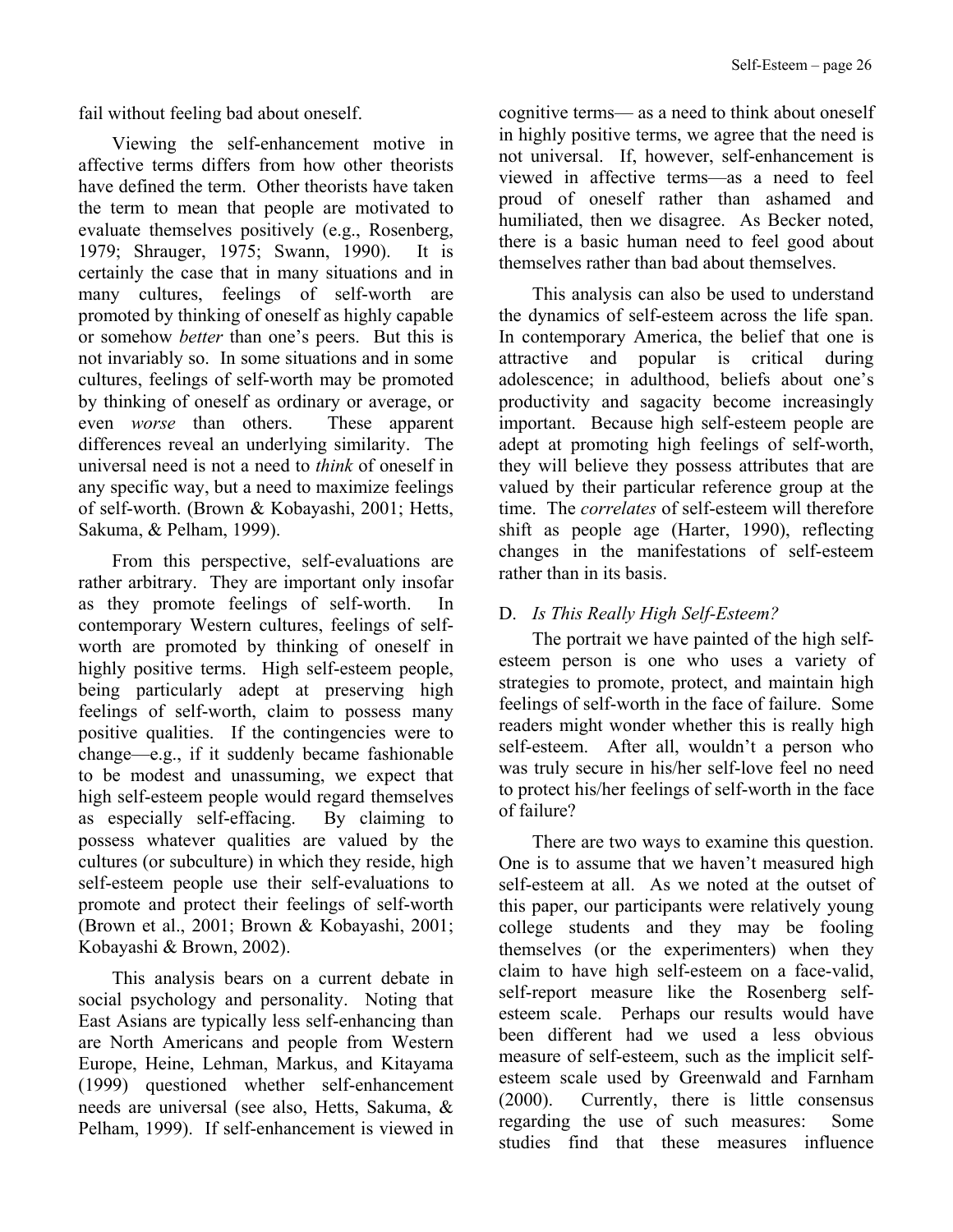<span id="page-26-0"></span>particular variables in predictable ways (Greenwald & Farnham, 2000; Hetts, Sakuma, & Pelham, 1999), but others do not (Bosson, Swann, & Pennebaker (2000).

All studies find a very weak correlation between implicit and explicit measures. This could mean that the two measures tap different aspects of self-esteem or it could mean that only one of the measures taps self-esteem. If so, which one? In this regard, we would note an important point about such measures. Developers of implicit measures claim they distinguish people who truly have high self-esteem from those who merely claim to have high self-esteem because of self-presentational concerns or because of an inability to access their true feelings. No one has suggested, however, that a person who reports having low self-esteem is being insincere or deceitful. Consequently, although the two measures might disagree when it comes to who has high self-esteem, there ought to be perfect agreement when it comes to identifying people with low self-esteem. It seems to us that before implicit measures can be used to identity people who really have high self-esteem, they must first demonstrate that they can correctly identify people with low self-esteem. Until such time, we believe explicit, self-report measure provide the more valid measure of self-esteem.

Assuming we have measured self-esteem correctly, we must still explain why our high selfesteem participants felt the need to alter their selfevaluations in order to preserve their feelings of self-worth. Although we suspect some people are so secure in their self-love they feel no need to offset negative feedback, we think such people are very rare. For most of us, failure, rejection, and criticism are unpleasant and the key question is not whether they affect us at all but whether we deal with them effectively.

In many respects, the situation mirrors the dynamics of a happy, successful interpersonal relationship. In addition to loving one's partner, one must also engage in a variety of behaviors that ensure that positive feelings toward one's partner are maintained (Murray, Holmes, Dolderman, & Griffin, 2000; Murray, Holmes, & Griffin, 1996). Among other things, these behaviors include focusing on (and even exaggerating) the person's good qualities and giving the person the benefit of the doubt when untoward behaviors are committed (e.g., making situational attributions when your partner forgets your anniversary). These are the same behaviors high self-esteem people use to maintain high feelings of self-worth. If we readily concede that a successful relationship is an active process in which people actively nurture and maintain their feelings of affection for each other, why not view self-esteem as an active process in which people actively nurture and maintain their feelings of self-worth? In other words, why should behaviors regarded as an interpersonal strength be viewed as a sign of personal weakness?

## E. *What Gives High Self-Esteem People the Ability to Respond Adaptively to Failure?*

An obvious issue we've yet to consider is what gives high self-esteem people the ability to respond adaptively to failure? To answer this question, we believe we must first consider the origins of self-esteem.

Affective models of self-esteem assume that self-esteem develops early in life in response to biological and relational factors. With respect to the first of these factors, children who are easily distressed are more apt to develop low selfesteem than are children who are placid and easygoing. After all, if you inherit a predisposition to feel bad in general, you are less likely to feel good about yourself. Evidence for the heritability of self-esteem provides support for this conjecture (McGuire, Manke, Saudino, Reiss, Hetherington, & Plomin, 1999; Roy, Neale, & Kendler, 1995).

Relational factors are apt to play an even more important role. Children who receive unconditional love from their parents introject this love at an early age. Bowlby's (1969) attachment theory provides one way to understand how this transfer takes place. As is widely known, Bowlby believed that the attachment bond between parent and child serves a paradoxical function. By becoming securely attached, the child feels safe enough to leave the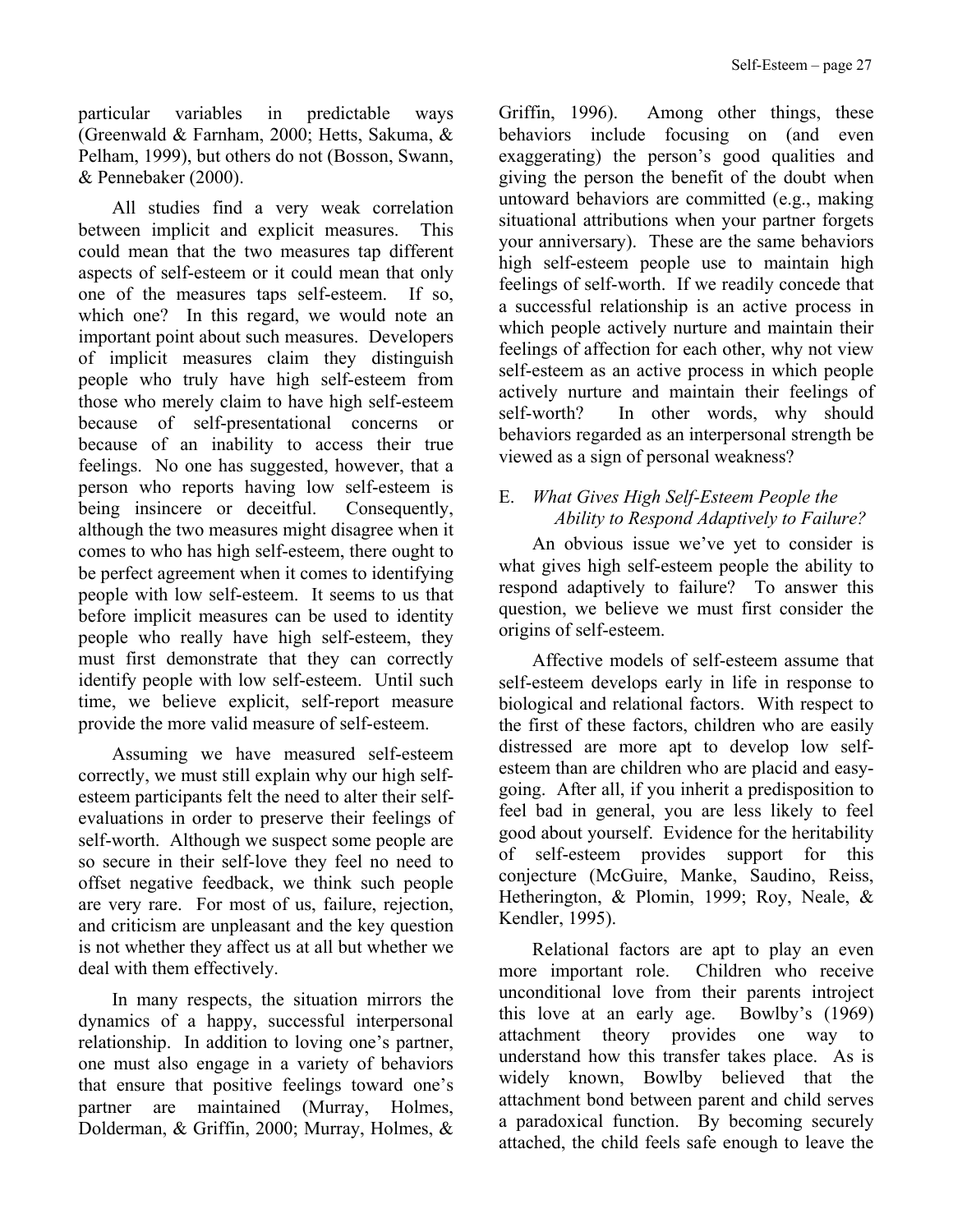<span id="page-27-0"></span>parent and explore the environment.

We see important similarities between the securely attached child and the experience of being a high self-esteem person. Securely attached child are willing to take risks and explore the world because they know they can always return to a safe base of parental love. This is reminiscent of how high self-esteem people feel. They are willing to take risks because they can deal effectively with failure should it occur. This analysis suggests that attachment styles and self-esteem ought to be correlated. This is indeed the case. Attachment styles in infancy predict self-esteem in preschool and kindergarten (Cassidy, 1990; Sroufe, 1983), with securely attached children showing the highest selfesteem. Similar patterns have been found with adolescents and young adults (Bartholomew & Horowitz, 1991; Brennan & Morris, 1997; Collins & Read, 1990; Feeney & Noller, 1990; Griffin & Bartholomew, 1994).

To summarize, the affective model of selfesteem assumes that self-esteem is an emotional construct. It develops early in life in response to biological (temperamental) and relational factors. This emphasis on early childhood experiences does not mean that self-esteem can never change. It simply means that early experiences lay the foundation for high self-esteem or low selfesteem. Later experiences in life may also affect self-esteem, although none is apt to be as important as the parent-child relationship. One reason that latter experiences are less consequential is that they are always viewed through the prism or schema that is established earlier. Once high or low self-esteem develops, it guides the way we view ourselves, other people, and the experiences and events we confront. Often, this guiding process occurs at an automatic or preconscious level (Epstein, 1990), making it difficult to detect and even harder to correct. For this reason, self-esteem tends to persist.

# IV. **Concluding Remarks**

Throughout this paper we have invoked a metaphor of "parental love" to convey our ideas about the nature of self-esteem. Although feelings of pride rise and fall, most (though not

all) parents love their children unconditionally, regardless of whether their children have just succeeded or failed. Moreover, this love also leads them to view their children in positive terms. At the moment of delivery, most parents don't say: "Wait a minute. I'm not deciding how I feel until after I've taken a thorough inventory. Toes first. Toes are cute. OK, I'm starting to like the baby a little." Instead, most parents experience an immediate outpouring of love that leads them to imbue their newborns with all sorts of wonderful characteristics. They think "Look at those toes; they're so cute. And those lips. Those are the cutest little lips I've ever seen." The causal process is very much a top-down one, from global feelings of affection to beliefs that one's children are cute, delightful, and even talented, and smart.

 This is how we think about the relation between global self-esteem and the way people evaluate themselves in specific domains. People who are fond of themselves imbue themselves with many positive qualities: They like the way they look; they enjoy their sense of humor; they appreciate their talents. And they are able to tolerate failure well precisely because their selfesteem is not contingent on their self-evaluations.

We are certainly not the first researchers to draw attention to these parallels. Over a generation ago, Epstein (1980) wrote.

People with high self-esteem, in effect, carry with them a loving parent who is proud of their successes and tolerant of their failures. Such people tend to have an optimistic view about life, and to be able to tolerate external stress without becoming excessively anxious. Although capable of being disappointed and depressed by specific experiences, people with high self-esteem recover quickly, as do children who are secure in their mother's love. In contrast, people with low self-esteem carry within them a disapproving parent who is harshly critical of their failures, and register only short-lived pleasures when they succeed. Such people are apt to be unduly sensitive to failure and to rejection, to have low tolerance for frustration, to take a long time to recover following disappointments, and to have a pessimistic view of life. The picture is not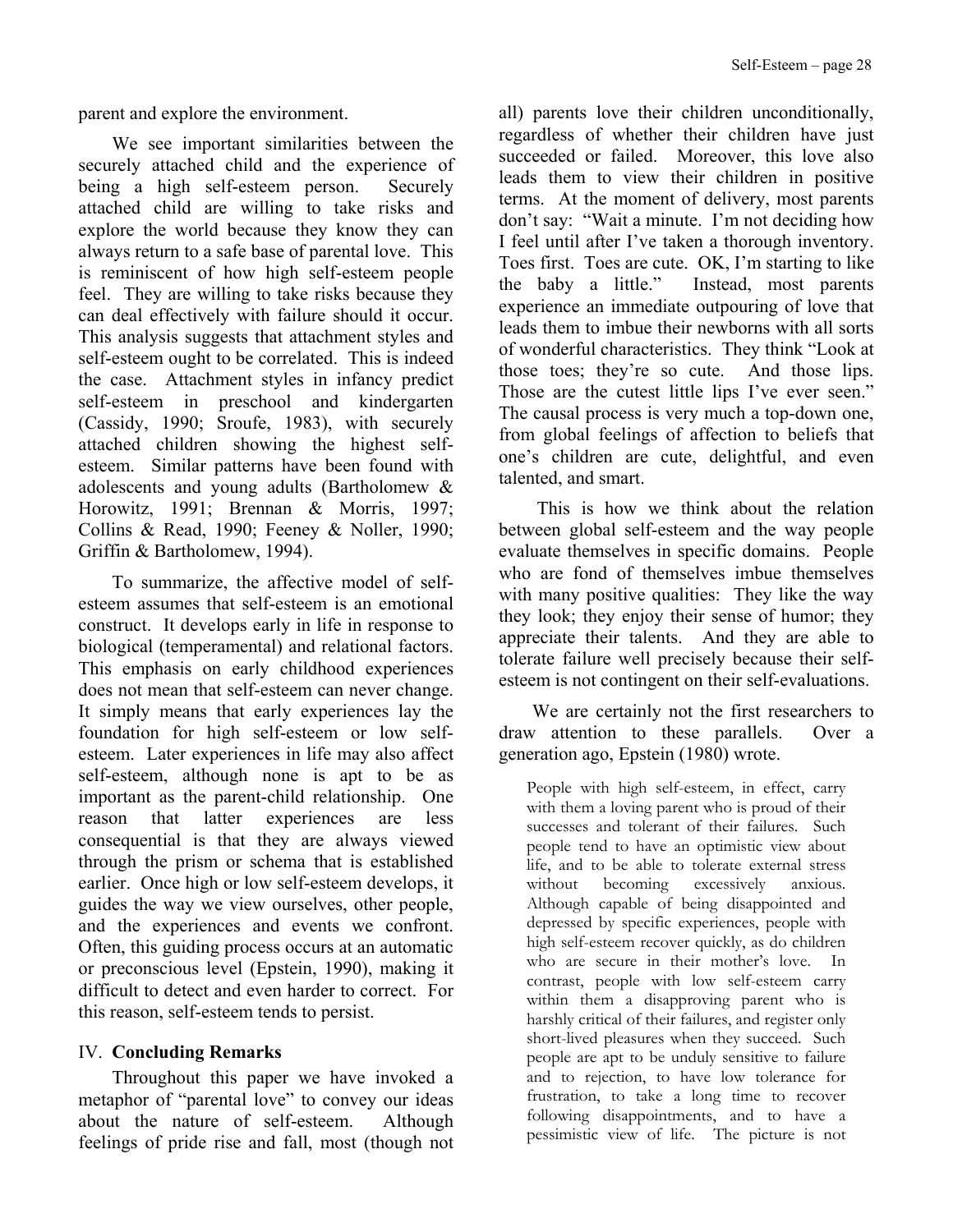unlike that of children who are insecure in their parent's love. (Epstein, 1980, p. 106)

The data we have reviewed in this paper lend empirical weight to Epstein's depiction. We have argued that high self-esteem people deal with failure more adaptively than do low self-esteem people. Not because they believe they do many other things well, but because their self-esteem is explicitly not based on their self-evaluations. In our judgment, self-esteem has little to do with what we think about ourselves and everything to do with how we feel about ourselves.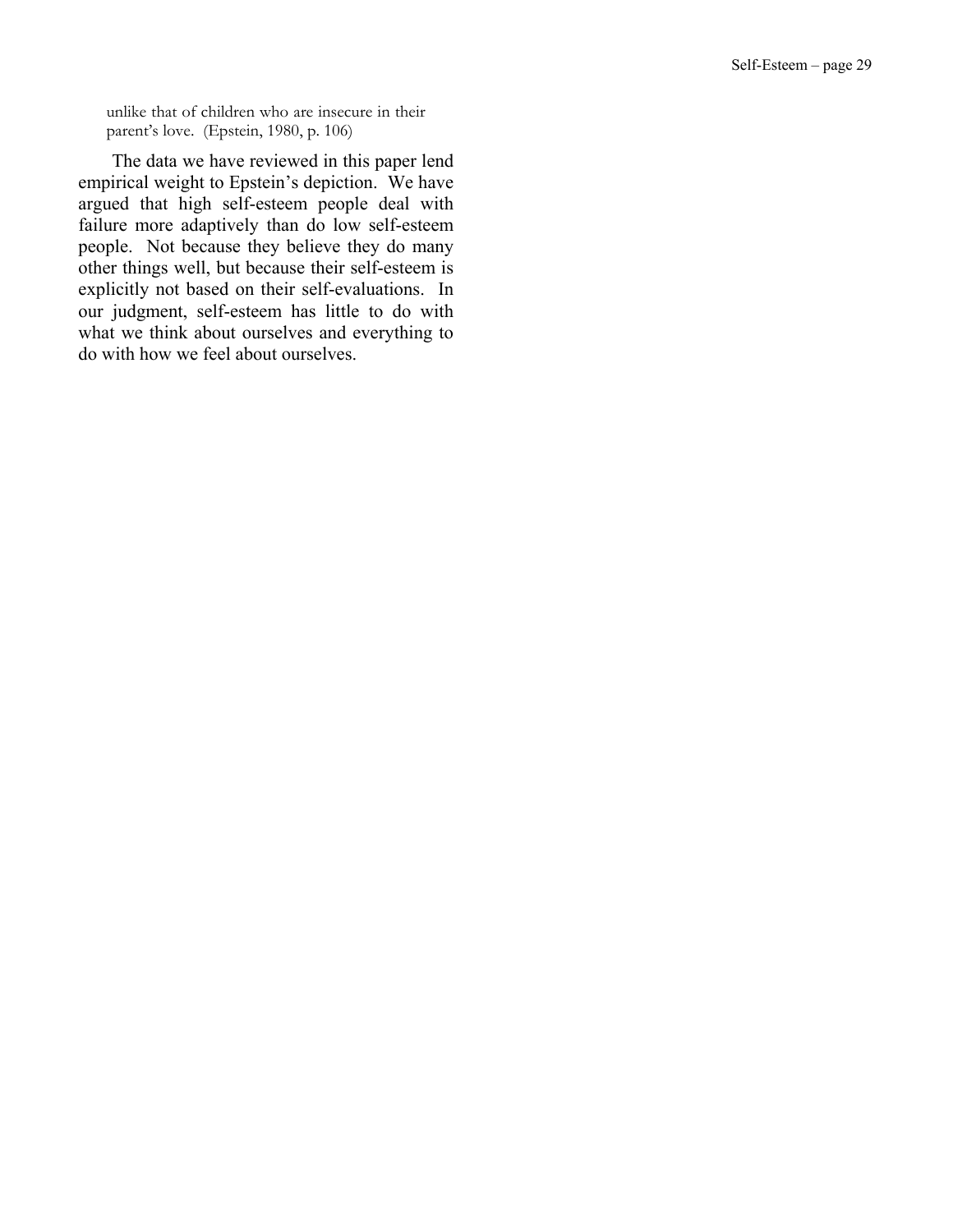#### <span id="page-29-0"></span>V. **References**

- Ajzen, I., & Fishbein, M. (1977). Attitude-behavior relations: A theoretical analysis and review of empirical research. *Psychological Bulletin*, *84*, 888- 918.
- Anderson, N. H. (1974). Cognitive algebra: Integration theory applied to social attribution. In L. Berkowitz (Ed.), *Advances in experimental social psychology* (Vol. 7, pp. 1-101). San Diego, CA: Academic Press.
- Arndt, J., & Greenberg, J. (1999). The effects of a selfesteem boost and mortality salience on responses to boost relevant and irrelevant worldview threats. *Personality and Social Psychology Bulletin, 25,* 1331- 1341.
- Asch, S. E. (1946). Forming impressions of personality. *Journal of Abnormal and Social Psychology*, *41*, 258-290.
- Baldwin, M. W., & Sinclair, L. (1996). Self-esteem and "If … Then" contingencies of interpersonal acceptance. *Journal of Personality and Social Psychology, 71,* 1130-1141.
- Bandura, A. (1986). *Social foundations of thought and action*. Englewood Cliffs, NJ: Prentice-Hall.
- Bartholomew, K., & Horowitz, L. M. (1991). Attachment styles among young adults: A test of a four-category model. *Journal of Personality and Social Psychology*, *61*, 226-244.
- Baumeister, R. F. (1982). Self-esteem, self-presentation, and future interaction: A dilemma of reputation. *Journal of Personality*, *50*, 29-45.
- Baumeister, R. F. (1998). The self. In D. T. Gilbert, S. T. Fiske, & G. Lindzey (Eds.), *Handbook of social psychology* (4th ed., Vol. 2, pp. 680-740). New York: McGraw-Hill.
- Baumeister, R. F., Smart, L. & Boden, J. M. (1996). Relation of threatened egotism to violence and aggression: The dark side of high self-esteem. *Psychological Review, 103,* 5-33.
- Baumeister, R. F., Tice, D. M., & Hutton, D. G. (1989). Self-presentational motivations and personality differences in self-esteem. *Journal of Personality*, *57*, 547-579.
- Beck, A. T. (1967). *Depression*: *Clinical*, *experimental*, *and theoretical aspects*. New York: Harper & Row.
- Becker, E. (1968). *The structure of evil*. New York: George Braziller.
- Bernichon, T., Cook, K. E., & Brown, J. D. (2002). *Seeking self-evaluative feedback: The interactive role of global self-esteem and specific self-view*s. Manuscript submitted for publication.
- Blaine, B., & Crocker, J. (1993). Self-esteem and selfserving biases in reactions to positive and negative events: An integrative review. In R. F. Baumeister (Ed.), *Self-esteem: The puzzle of low self-regard* (pp. 55- 85). New York: Plenum Press.
- Bowlby, J. (1969). *Attachment and loss: Vol. 1. Attachment*. New York: Basic Books.
- Brennan, K. A., & Morris, K. A. (1997). Attachment styles, self-esteem, and patterns of seeking feedback from romantic partners. *Personality and Social Psychology Bulletin, 23*, 23-31.
- Brown, J. D. (1986). Evaluations of self and others: Self-enhancement biases in social judgments. *Social Cognition*, *4*, 353-376.
- Brown, J. D. (1991). Accuracy and bias in selfknowledge. In C. R. Snyder & D. F. Forsyth (Eds.), *Handbook of social and clinical psychology*: *The health perspective* (pp. 158-178). New York: Pergamon Press.
- Brown, J. D. (1993). Self-esteem and self-evaluation: Feeling is believing. In J. Suls (Ed.), *Psychological perspectives on the self* (Vol. 4, pp. 27-58). Hillsdale, NJ: Lawrence Erlbaum Associates.
- Brown, J. D. (1998). *The self*. New York: McGraw-Hill.
- Brown, J. D., Collins, R. L., & Schmidt, G. W. (1988). Self-esteem and direct versus indirect forms of selfenhancement. *Journal of Personality and Social Psychology*, *55*, 445-453.
- Brown, J. D., & Dutton K. A. (1991). *The many faces of self-love*: *Self*-*esteem and its correlates*. Unpublished manuscript. University of Washington, Seattle, WA.
- Brown, J. D., & Dutton, K. A. (1995). The thrill of victory, the complexity of defeat: Self-esteem and people's emotional reactions to success and failure. *Journal of Personality and Social Psychology, 68*, 712-722.
- Brown, J. D., Dutton, K. A., & Cook, K. E. (2001). From the top down: Self-esteem and selfevaluation. *Cognition and Emoti*on, *15*, 615-631.
- Brown, J. D., & Kobayashi, C. (2002). *Self-enhancement in Japan and America*. Manuscript submitted for publication.
- Brown, J. D., & Marshall, M. A. (2001). Self-esteem and emotion: Some thoughts about feelings. *Personality and Social Psychology Bulletin*, *27*, 575-584.
- Brown, J. D., & Smart, S. A. (1991). The self and social conduct: Linking self-representations to prosocial behavior. *Journal of Personality and Social Psychology*, *60*, 368-375.
- Brown, J. D., & Weiner, B. (1984). Affective consequences of ability versus effort attributions: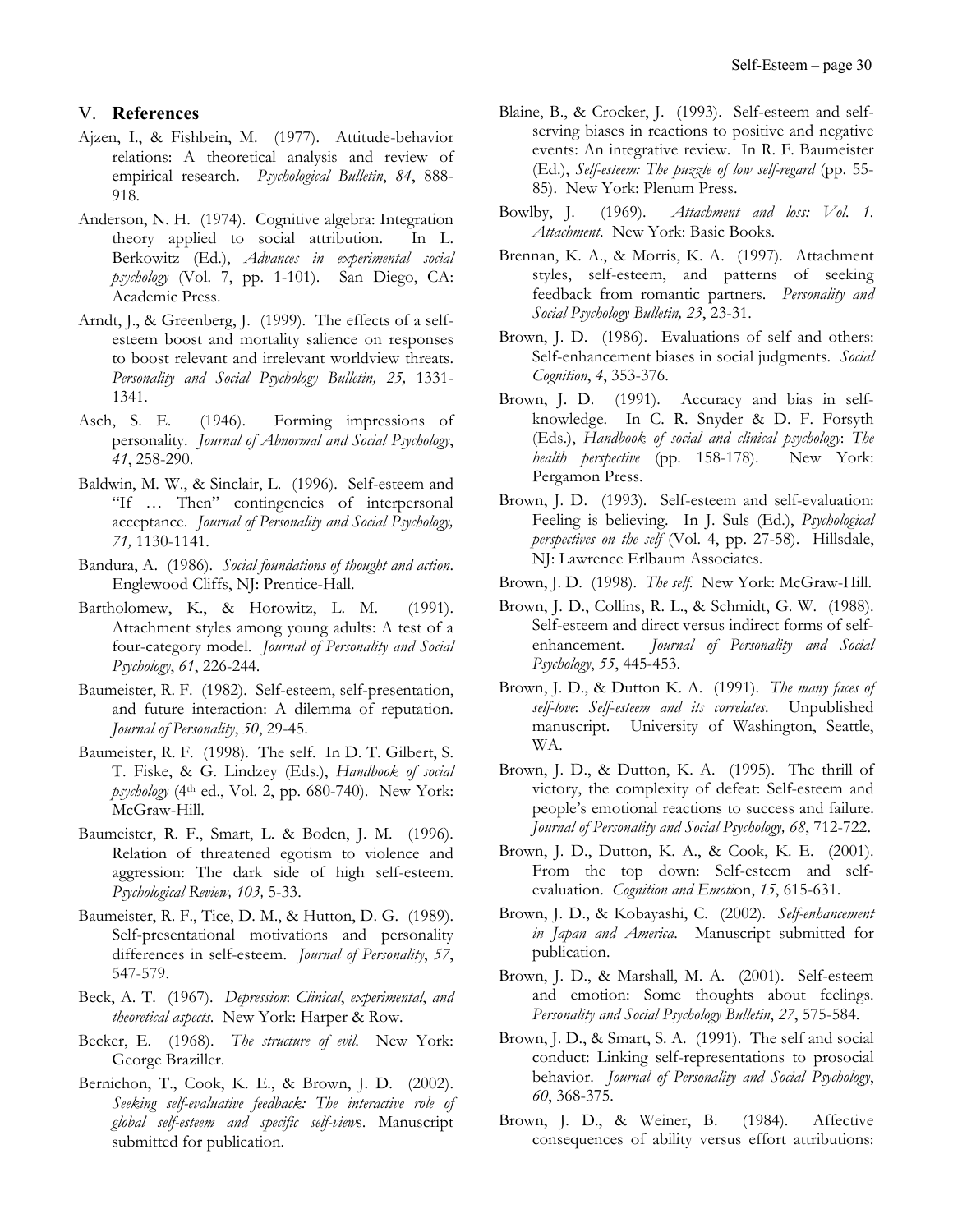Controversies, resolutions, and quandaries. *Journal of Educational Psychology, 76*, 146-158.

- Campbell, J. D. (1990). Self-esteem and clarity of the self-concept. *Journal of Personality and Social Psychology*, *59*, 538-549.
- Campbell, J. D., & Lavallee, L. F. (1993). Who am I? The role of self-concept confusion in understanding the behavior of people with low self-esteem. In R. F. Baumeister (Ed.), *Self-esteem: The puzzle of low self-regard* (pp. 3-20). New York: Plenum Press.
- Cantor, N. & Kihlstrom, J. F. (Eds.). (1981). *Personality, cognition, and social interaction*. Hillsdale, NJ: Lawrence Erlbaum Associates.
- Carver, C. S., & Ganellen, R. J. (1983). Depression and components of self-punitiveness: High standards, self-criticism, and overgeneralization. *Journal of Abnormal Psychology, 92,* 330-337.
- Carver, C. S., Ganellen, R. J., & Behar-Mitrani, V. (1985). Depression and cognitive style-Comparisons between measures. *Journal of Personality and Social Psychology*, *49*, 722-728.
- Carver, C. S., & Scheier, M. F. (1981). *Attention and selfregulation: A control-theory approach to human behavior*. New York: Springer-Verlag.
- Cassidy, J. (1990). Theoretical and methodological considerations in the study of attachment and the self in young children. In M. T. Greenberg, D. Cicchetti, & E. M. Cummings (Eds.), *Attachment in the preschool years: Theory, research, and intervention* (pp. 87-119). Chicago: The University of Chicago Press.
- Cialdini, R. B., Borden, R. J., Thorne, A., Walker, M. R., Freeman, S., & Sloan, L. R. (1976). Basking in reflected glory: Three (football) field studies. *Journal of Personality and Social Psychology*, *34*, 366-375.
- Collins, N. L., & Read, S. J. (1990). Adult attachment, working models, and relationship quality in dating couples. *Journal of Personality and Social Psychology, 58*, 644-663.
- Coopersmith, S. (1967). *The antecedents of self-esteem*. San Francisco: W. H. Freeman.
- Crocker, J., & Major, B. (1989). Social stigma and selfesteem: The self-protective properties of stigmas. *Psychological Review*, *96*, 608-630.
- Crocker, J., & Wolfe, C. T. (2001). Contingencies of self-worth. *Psychological Review, 108 ,* 593-623
- Deci, E., L., & Ryan, R. M. (1995). Human autonomy: The basis for true self-esteem. In M. Kernis (Ed.), *Efficacy, agency, and self-esteem* (pp. 31-49). New York: Plenum.
- Diener, E. (1984). Subjective well-being. *Psychological Bulletin*, *95*, 542-575.
- Diener, E., & Diener, M. (1995). Cross-cultural correlates of life satisfaction and self-esteem. *Journal of Personality & Social Psychology*, *68*, 653-663.
- Dodgson, P. G., & Wood, J. V. (1998). Self-esteem and the cognitive accessibility of strengths and weaknesses after failure. *Journal of Personality and Social Psychology, 75,* 178-197.
- Downey, G., & Feldman, S. I. (1996). Implications of rejection sensitivity for intimate relationships. *Journal of Personality and Social Psychology, 70,* 1327- 1343.
- Dunning, D. (1993). Words to live by: The self and definitions of social concepts and categories. In J. Suls (Ed.), *Psychological perspectives on the self* (Vol. 4, pp. 99-126). Hillsdale, NJ: Lawrence Erlbaum Associates.
- Dutton, K. A., & Brown, J. D. (1996). The role of specific versus global self-beliefs in the reaction of low self-esteem people to failure. Unpublished manuscript, University of Washington.
- Dutton, K. A., & Brown, J. D. (1997). Global selfesteem and specific self-views as determinants of people's reactions to success and failure. *Journal of Personality and Social Psychology*, *73*, 139-148.
- Dweck, C. S. (1999). *Self-theories: Their role in motivation, personality, and development*. Philadelphia: Psychology Press.
- Epstein, S. (1990). Cognitive-experiential self-theory. In L. A. Pervin (Ed.), *Handbook of personality: Theory and research* (pp. 165-192) New York: Guilford Press.
- Epstein, S. (1992). Coping ability, negative selfevaluation, and overgeneralization: Experiment and theory. *Journal of Personality and Social Psychology*, *62*, 826-836.
- Feeney, J. A., & Noller, P. (1990). Attachment style as a predictor of adult romantic relationships. *Journal of Personality and Social Psychology, 58,* 281-291.
- Feingold, A. (1992). Good-looking people are not what we think. *Psychological Bulletin*, *111*, 304-341.
- Gergen, K. J. (1971). *The concept of self*. New York: Holt, Rinehart, & Winston.
- Gray-Little, B., & Hafdahl, A. R. (2000). Factors influencing racial comparisons of self-esteem: A quantitative review. *Psychological Bulletin, 126,* 26-54.
- Gray-Little, B., Williams, V. S. L., & Hancock, T. D. (1997). An item response theory analysis of the Rosenberg Self-Esteem scale. *Personality and Social Psychology Bulletin, 23*, 443-451.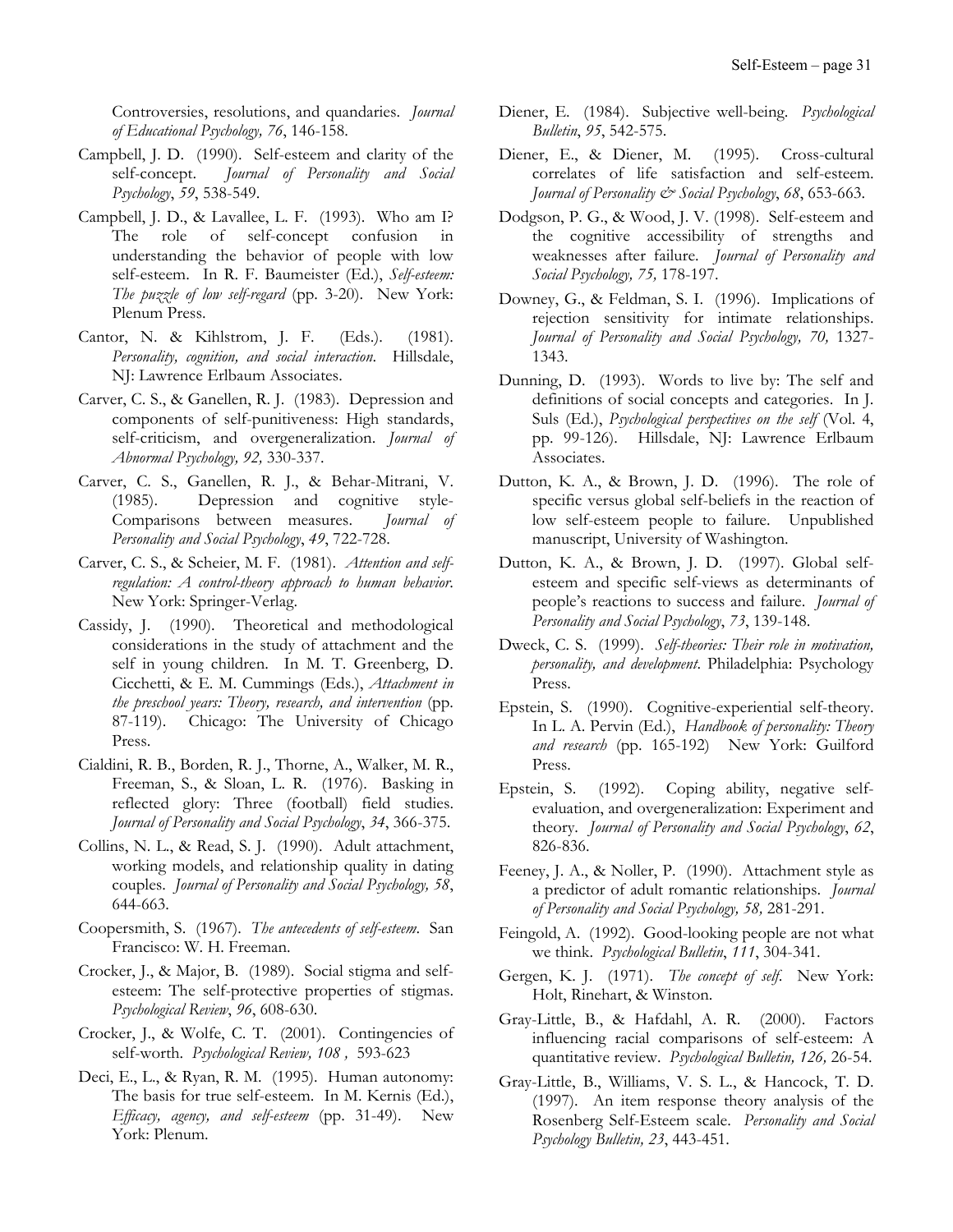- Greenberg, J., Solomon, S., & Pyszczynski, T. (1997). Terror management theory of self-esteem and social behavior: Empirical assessments and cultural refinements. In M. P. Zanna (Ed.), *Advances in experimental social psychology* (Vol. 29, pp. 61-139). New York: Academic Press.
- Greenwald, A. G., & Banaji, M. R. (1995). Implicit social cognition: Attitudes, self-esteem, and stereotypes. *Psychological Review, 102*, 4-27.
- Griffin, D., & Bartholomew, K. (1994). Models of the self and other: Fundamental dimensions underlying measures of adult attachment. *Journal of Personality and Social Psychology, 67*, 430-445.
- Harter, S. (1986). Processes underlying the construction, maintenance, and enhancement of the self-concept in children. In J. Suls & A. G. Greenwald (Eds.), *Psychological perspectives on the self* (Vol. 3, pp. 137-181). Hillsdale, NJ: Lawrence Erlbaum Associates
- Harter, S. (1990). Causes, correlates, and the functional role of global self-worth: A life-span perspective. In R. J. Sternberg & J. Kolligan (Eds.), *Competence considered* (pp. 67-97). New Haven, CT: Yale University Press.
- Harter, S. (1993). Causes and consequences of low self-esteem in children and adolescents. In R. F. Baumeister (Ed.), *Self-esteem: The puzzle of low selfregard* (pp. 87-116). New York: Plenum Press.
- Heatherton, T. F., & Polivy, J. (1991). Development and validation of a scale for measuring state selfesteem. *Journal of Personality and Social Psychology*, *60*, 895-910.
- Heine, S. J., & Lehman, D. R. (1995). Cultural variation in unrealistic optimism: Does the West feel more invulnerable than the East? *Journal of Personality and Social Psychology, 68,* 595-607.
- Heine, S. J., & Lehman, D. R. (1999). Culture, selfdiscrepancies, and self-satisfaction. *Personality and Social Psychology Bulletin, 25,* 919-925.
- Heine, S. J., Lehman, D. R., Markus, H. R., & Kitayama, S. (1999). Is there a universal need for positive self-regard? *Psychological Review, 106,* 766- 794.
- Helmreich, R., & Stapp, J. (1974). Short forms of the Texas Social Behavior Inventory (TSBI), an objective measure of self-esteem. *Bulletin of the Psychonomic Society*, *4*, 473-475.
- Hetts, J. J., Sakuma, M., & Pelham, B. W. (1999). Two roads to positive self-regard: Implicit and explicit self-evaluation and culture. *Journal of Experimental Social Psychology, 35,* 512-559.
- Heyman, G. D., Dweck, C. S., & Cain, K. M. (1992). Young children's vulnerability to self-blame and helplessness: Relationship to beliefs about goodness. *Child Development, 63*, 401-415.
- Higgins, E. T. (1997). Beyond please and pain. *American Psychologist*, *52*, 1280-1300.
- Hirschfeld, R. M. A., Klerman, G. L., Chodoff, P., Korchin, S., & Barrett, J. (1976). Dependency self-esteem—clinical depression. *Journal of American Academy of Psychoanalysis*, *4*, 373-388.
- James, W. (1890). *The principles of psychology* (Vol. 1). New York: Holt.
- John, O. P. & Robins, R. W. (1993). Determinants of interjudge agreement on personality traits: The big five domains, observability, evaluativeness, and the unique perspective of the self. *Journal of Personality*, *61*, 521-551.
- Josephs, R. A., Larrick, R. P., Steele, C. M., & Nisbett, R. E. (1992). Protecting the self from the negative consequences of risky decisions. *Journal of Personality and Social Psychology*, *62*, 26-37.
- Josephs, R. A., Markus, H. R, & Tafarodi, R. W. (1992). Gender and self-esteem. *Journal of Personality and Social Psychology, 63*, 391-402.
- Kernberg, O. (1975). *Borderline conditions and pathological narcissism*. New York: Jason Alexander.
- Kernis, M.H. (1993). The role of stability and level of self-esteem in psychological functioning. In R.F. Baumeister (Ed.), *Self-esteem: The puzzle of low selfregard* (pp. 167-182). New York: Plenum Press.
- Kernis, M. H., Brockner, J., & Frankel, B. S. (1989). Self-esteem and reactions to failure: The mediating role of overgeneralization. *Journal of Personality and Social Psychology*, *57*, 707-714.
- Kernis, M. H., Cornell, D. P., Sun, C., Berry, A., & Harlow, T. (1993). There's more to self-esteem than whether it is high or low: The importance of stability of self-esteem. *Journal of Personality and Social Psychology*, *65*, 1190-1204.
- Kernis, M. H., & Waschull, S. B. (1995). The interactive roles of stability and level of selfesteem: Research and theory. In M. P. Zanna (Ed.), *Advances in experimental social psychology* (Vol. 29, pp. 93-141). Orlando: Academic Press.
- Kobayashi, C. & Brown, J. D. (2002). *Self-esteem and selfevaluation in Japan.* Manuscript in preparation.
- Kozma, A. Stone, S., & Stones, M. J. (2000). Stability in components and predictors of subjective wellbeing (SWB). Implications for SWB structure. In E. Diener & D. H. Rahtz (Eds.), *Advances in quality*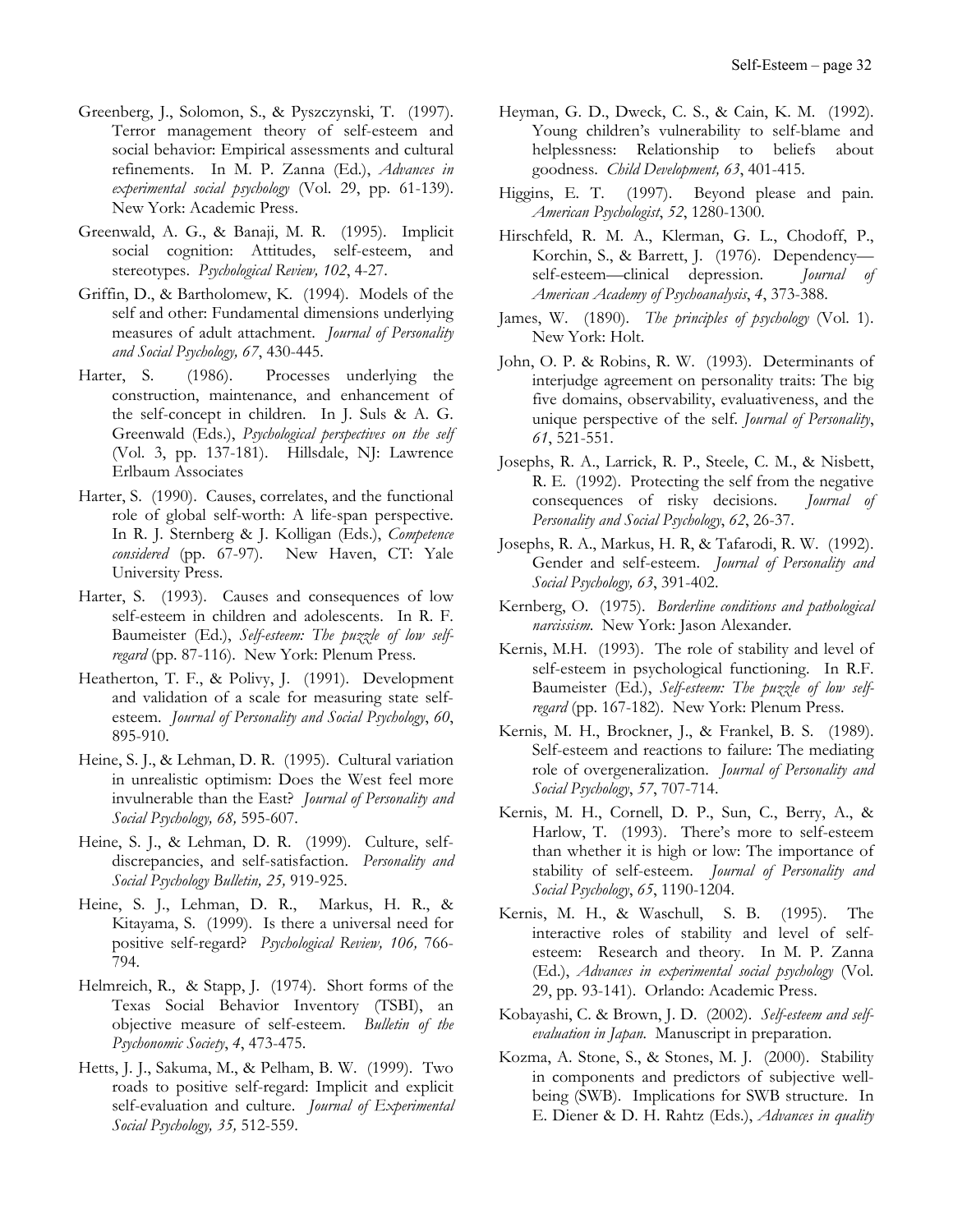*of life theory and research (Vol. 1*, pp. 13-30). London: Kluwer Academic Publishers.

- Kurman, J. (2001). Self-enhancement: Is it restricted to individualistic cultures? *Personality and Social Psychology Bulletin, 27,* 1705-1716.
- Leary, M. R., Cottrell, C. A., & Phillips, M. (2001). Deconfounding the effects of dominance and social acceptance on self-esteem. *Journal of Personality and Social Psychology, 81,* 898-909.
- Leary, M. R., Tambor, E. S., Terdal, S. K., & Downs, D. L. (1995). Self-esteem as an interpersonal social monitor: The sociometer hypothesis. *Journal of Personality and Social Psychology*, *68*, 518-530.
- Major, B., Barr, L., Zubek, J., & Babey, S. H. (1999). Gender and self-esteem: A meta-analysis. In W. B. Swann, Jr., J. H. Langlois, & L. A. Gilbert (Eds.), *Sexism and stereotypes in modern society: The gender science of Janet Taylor Spence* (pp. 23-253). Washington, DC: American Psychological Association.
- Markus, H., & Wurf, E. (1987). The dynamic selfconcept: A social psychological perspective. *Annual Review of Psychology*, *38*, 299-337.
- Marsh, H. W. (1990). A multidimensional, hierarchical model of self-concept: Theoretical and empirical justification. *Educational Psychology Review*, *2*, 77-172.
- Marsh, H. W. (1993a). Academic self-concept: Theory, measurement, and research. In J. Suls (Ed.), *Psychological perspectives on the self* (Vol. 4, pp. 59-98). Hillsdale, NJ: Lawrence Erlbaum Associates.
- Marsh, H. W. (1993b). Relations between global and specific domains of self: The importance of individual importance, certainty, and ideals. *Journal of Personality and Social Psychology*, *65*, 975-992.
- Marsh, H. W., & Yeung, A. S. (1998). Top-down, bottom-up and horizontal models: The direction of causality in multidimensional, hierarchical selfconcept models. *Journal of Personality and Social Psychology, 75,* 509-527.
- McDougall, W. (1923). *Outline of psychology*. New York: Scribner.
- McFarland, C., & Ross, M. (1982). The impact of causal attributions on affective reactions to success and failure. *Journal of Personality and Social Psychology*, *43*, 937-946.
- McGuire, S., Manke, B., Saudion, K. J., Reiss, D., Hetherington, E. M., & Plomin, R. (1999). Perceived competence and self-worth during adolescence: A longitudinal behavioral genetic study. *Child Development, 70*, 1283-1296.
- Mischel, W. (1968). *Personality and assessment*. New York: Wiley.
- Murray, S. L., Holmes, J. G., Dolderman, D., & Griffin, D. W. (2000). What the motivated mind sees: Comparing friends' perspectives to married partners' views of each other. *Journal of Experimental Social Psychology, 36,* 600-620.
- Murray, S. L., Holmes, J. G., & Griffin, D. W. (1996). The benefits of positive illusions: Idealization and the construction of satisfaction in close relationships. *Journal of Personality and Social Psychology, 70,* 79-98.
- Myers, D. G. & Diener, E. (1995). Who is happy? *Psychological Science*, *6*, 10-19.
- Pelham, B. W. (1991). On confidence and consequence: The certainty and importance of selfknowledge. *Journal of Personality and Social Psychology, 60,* 518-530.
- Pelham, B. W. (1995). Self-investment and self-esteem: Evidence for a Jamesian model of self-worth. *Journal of Personality and Social Psychology, 69,* 1141- 1150.
- Pelham, B. W., & Swann, W. B., Jr. (1989). From selfconceptions to self-worth: On the sources and structure of global self-esteem. *Journal of Personality and Social Psychology*, *57*, 672-680.
- Pliner, P., Chaiken, S., & Flett, G. L. (1990). Gender differences in concern with body weight and physical appearance over the life span. *Personality and Social Psychology Bulletin*, *16*, 263-273.
- Rogers, C. R. (1961). *On becoming a person*. Boston: Houghton Mifflin.
- Rosenberg, M. (1965). *Society and the adolescent self-image*. Princeton, NJ: Princeton University Press.
- Rosenberg, M. (1979). *Conceiving the self*. New York: Basic Books.
- Roy, M-A., Neale, M. C., & Kendler, K. S. (1995). The genetic epidemiology of self-esteem. *British Journal of Psychiatry, 166*, 813-820.
- Sanbonmatsu, D. M., Harpster, L. L., Akimoto, S. A., & Moulin, J. B. (1994). Selectivity in generalizations about self and others from performance. *Personality and Social Psychology Bulletin, 20*, 358-366.
- Schwarz, N. (1999). Self-reports: How the questions shape the answers. *American Psychologist*, *54*, 93-105.
- Shavelson, R. J., Hubner, J. J., & Stanton, G. C. (1976). Self-concept: Validation of construct interpretations. *Review of Educational Research*, *46*, 407-441.
- Shrauger, J. S. (1975). Responses to evaluation as a function of initial self-perceptions. *Psychological Bulletin*, *82*, 581-596.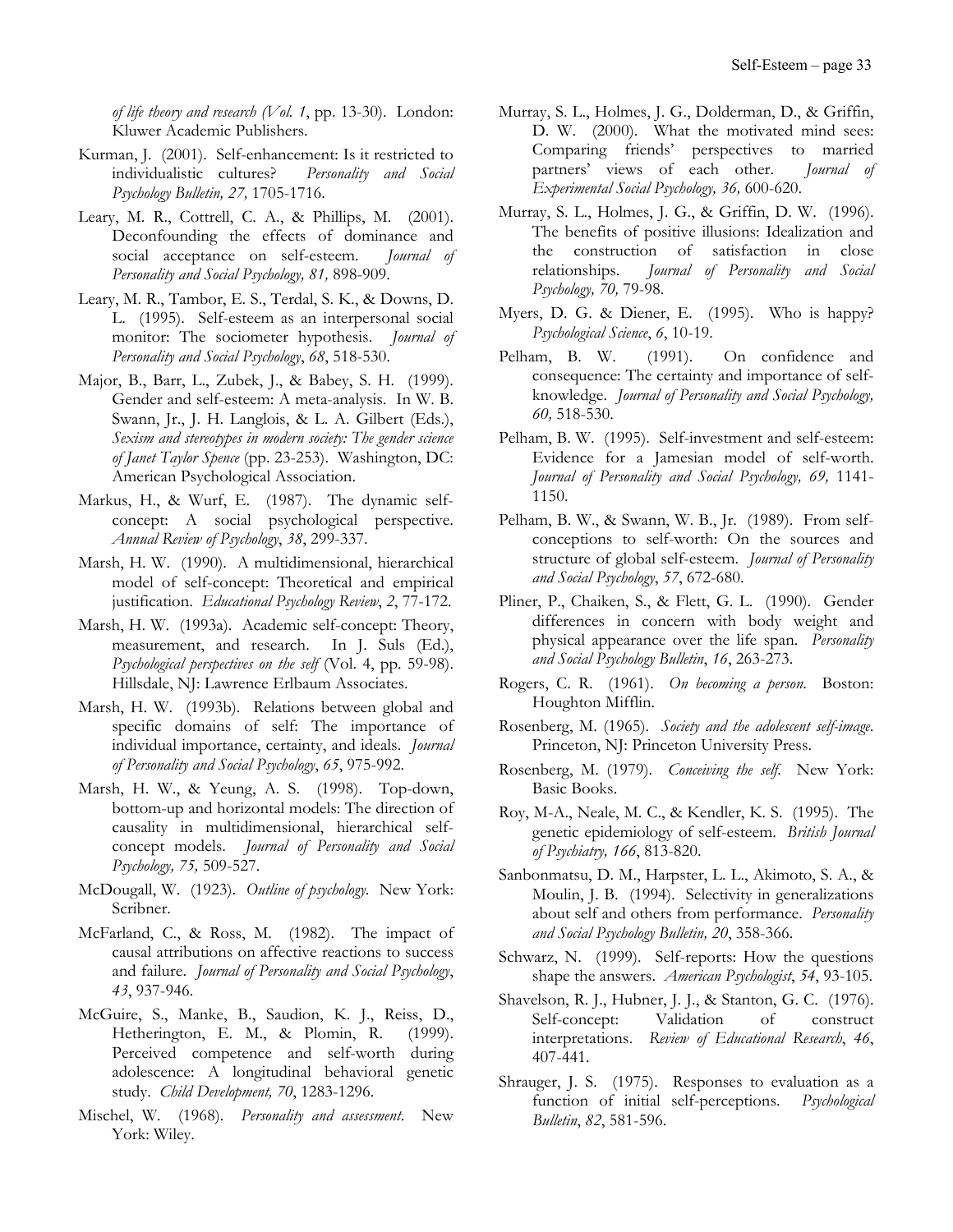- Solomon, S., Greenberg, J., & Pyszczynski, T. (1991). A terror management theory of social behavior: The psychological function of self-esteem and cultural worldviews. In M. P. Zanna (Ed.), *Advances in experimental social psychology* (Vol. 24, pp. 93-159). San Diego, CA: Academic Press.
- Spencer, S. J., Josephs, R. A., & Steele, C. M. (1993). Low self-esteem: The uphill struggle for selfintegrity. In R. F. Baumeister (Ed.), *Self-esteem: The puzzle of low self-regard* (pp. 21-36). New York: Plenum Press.
- Sroufe, L. A. (1983). Infant-caregiver attachment and patterns of adaptation in preschool: The roots of maladaptation and competence. *Minnesota Symposium on Child Psychology*, *16*, 41-85.
- Sroufe, L. A., Carlson, E., & Shulman, S. (1993). Individuals in relationships: Development from infancy through adolescence. In D. F. Funder, R. D. Parke, C. Tomlinson-Keasey, & K. Widaman (Eds.), *Studying lives through time: Personality and development* (pp. 315-342). Washington, DC: American Psychological Association.
- Steele, C. M. (1988). The psychology of selfaffirmation: Sustaining the integrity of the self. In L. Berkowitz (Ed.), *Advances in experimental social psychology* (Vol. 21, 261-302). New York: Academic Press.
- Steele, C. M., Spencer, S. J., & Lynch, M. (1993). Selfimage resilience and dissonance: The role of affirmational resources. *Journal of Personality and Social Psychology, 64*, 885-896.
- Suls, J., Lemos, K., & Stewart, H. L. (2002). Selfesteem, construal, and comparisons with the self, friends, and peers. *Journal of Personality and Social Psychology, 82,* 252-261.
- Swann, W. B., Jr. (1990) To be adored or to be known? The interplay of self-enhancement and selfverification. In R. M. Sorrentino & E. T. Higgins (Eds.), *Motivation and cognition* (Vol. 2, pp. 408-448). New York: Guilford Press.
- Swann, W. B., Jr. (1996). *Self-traps: The elusive quest for higher self-esteem*. New York: W. H. Freeman & Co.
- Tafarodi, R. W. (1998). Paradoxical self-esteem and selectivity in the processing of social information. *Journal of Personality and Social Psychology, 74*, 1181- 1196.
- Tafarodi, R. W., & Swann, W. B., Jr. (1995). Self-liking and self-competence as dimensions of global selfesteem: Initial validation of a measure. *Journal of Personality Assessment*, *65*, 322-342.
- Taylor, S. E., & Brown, J. D. (1988). Illusion and wellbeing: A social psychological perspective on mental health. *Psychological Bulletin*, *103*, 193-210.
- Tesser, A. (1988). Toward a self-evaluation maintenance model of social behavior. In L. Berkowitz (Ed.), *Advances in experimental social psychology* (Vol. 21, pp. 181-227). New York: Academic Press.
- Tesser, A., & Cornell, D. P. (1991). On the confluence of self processes. *Journal of Experimental Social Psychology*, *27*, 501-526.
- Tesser, A., Crepaz, N., Collins, J. C., Cornell, D., & Beach, S. R. H. (2000). Confluence of self-esteem regulation mechanisms: On integrating the selfzoo. *Personality and Social Psychology Bulletin, 26,* 1476-1489.
- Twenge, J. M., & Campbell, W. K. (2002). Self-esteem and socioeconomic status: A meta-analytic review. *Personality and Social Psychology Review, 6,* 59-71.
- Watson, D., & Clark, L. A., & Tellegen, A. (1988). Development and validation of brief measures of Positive and Negative Affect: The PANAS scales. *Journal of Personality and Social Psychology*, *54*, 1063- 1070.
- Weinberger, D. A. (1990). The construct validity of the repressive coping style. In J. L. Singer (Ed.), *Repression and dissociation* (pp. 337-386). Chicago: University of Chicago Press.
- Weiner, B. (1986). *An attributional theory of motivation and emotion*. New York: Springer.
- Wenzlaff, R. M., & Grozier, S. A. (1988). Depression and the magnification of failure. *Journal of Abnormal Psychology*, *97*, 90-93.
- Wood, J. V., Giordano-Beech, M., Taylor, K. L., Michela, J. L., & Gaus, V. (1994). Strategies of social comparison among people with low selfesteem: Self-protection and self-enhancement. *Journal of Personality and Social Psychology, 67*, 713-731.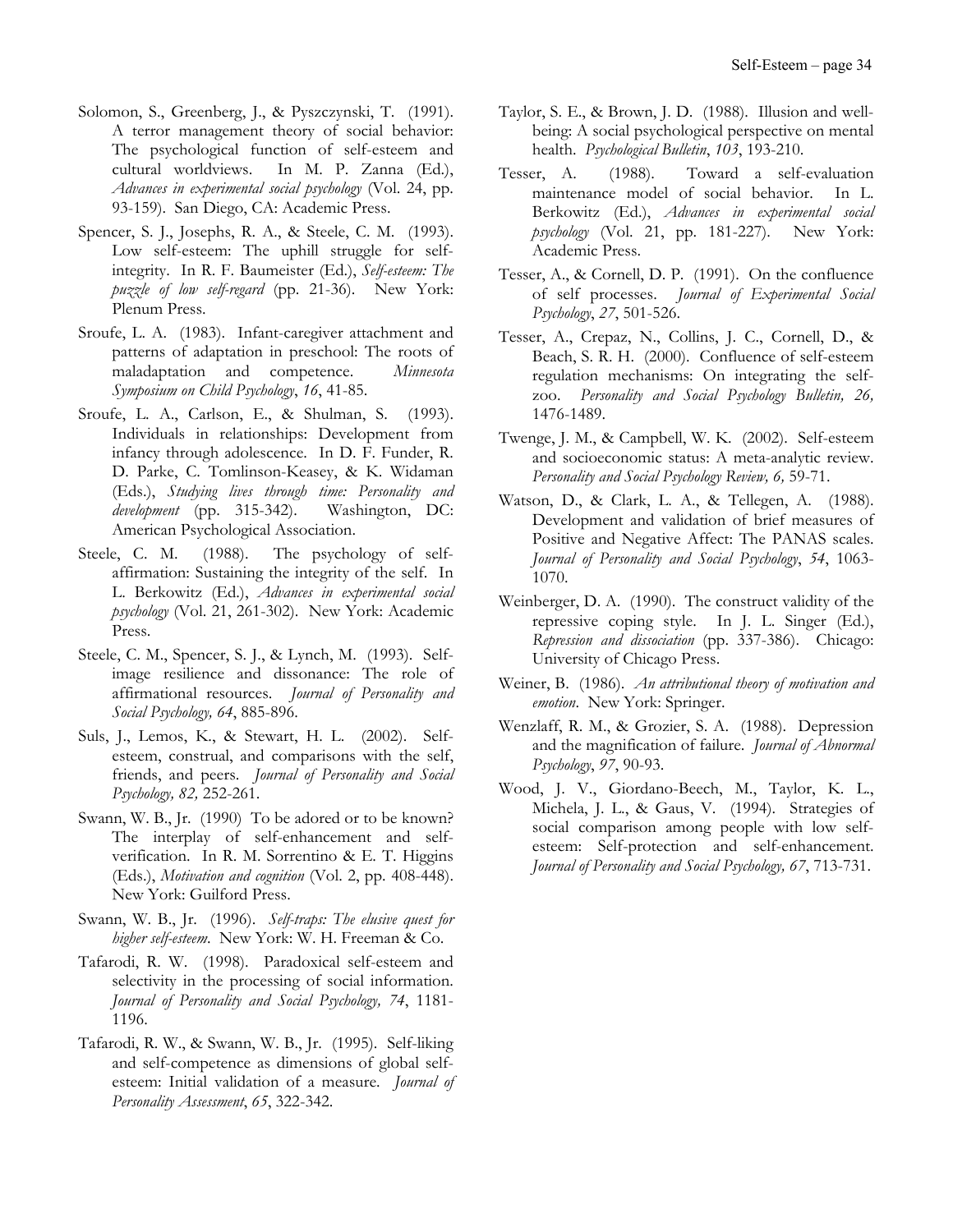#### <span id="page-34-0"></span>VI. **Footnotes**

<span id="page-34-1"></span>**<sup>1</sup>**In work published prior to 1993, we used the terms self-esteem and self-evaluation interchangeably, and failed to distinguish global self-esteem from feelings of self-worth. Our position here therefore represents a revision of our previous work.

<span id="page-34-2"></span>**<sup>2</sup>**Throughout this paper, we use the term "failure" to refer to various forms of negative feedback, including interpersonal rejection, a poor performance in the intellectual sphere, athletic defeat, and even being criticized and ignored. While acknowledging that there are important differences between these forms of negative feedback, we also believe there are enough similarities to warrant subsuming them under a single rubric.

<span id="page-34-3"></span>**<sup>3</sup>**Throughout the remainder of this paper, the designations "high self-esteem" and "low self-esteem" will refer to participants who scored in the upper or bottom third, respectively, of the Rosenberg (1965) self-esteem scale.

<span id="page-34-4"></span>**4**The data in the original study were analyzed using the complete range of self-esteem scores and scores on the selfevaluation measure. They are displayed here to better convey the nature of the effects. This is also true for the data shown in [Figure 6](#page-17-0) and [Figure 7.](#page-17-1)